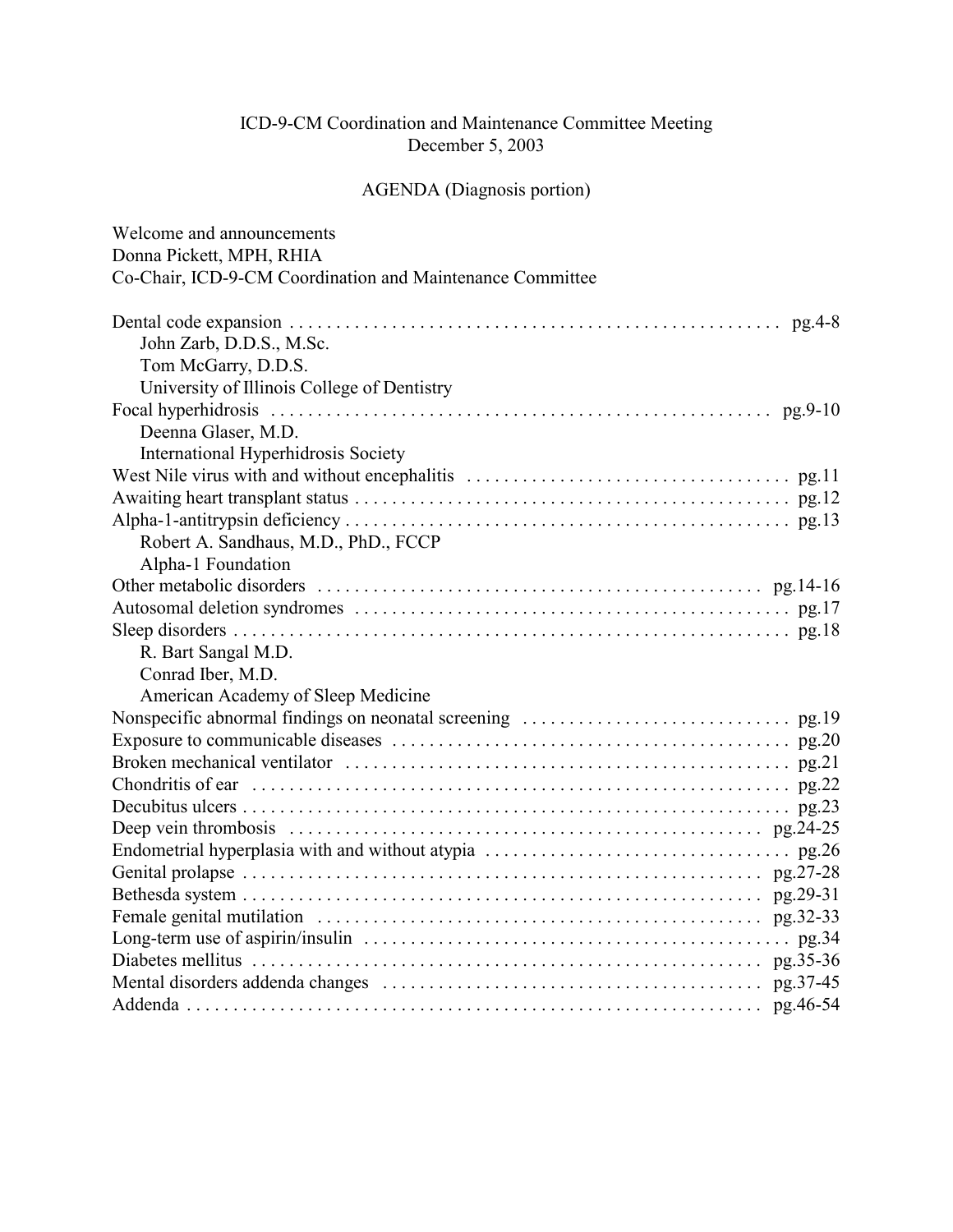# **ICD-9-CM TIME LINE**

| October 1, 2003  | New and revised ICD-9-CM codes from the 2002 cycle went into effect.                                                                                                                                                                                                      |
|------------------|---------------------------------------------------------------------------------------------------------------------------------------------------------------------------------------------------------------------------------------------------------------------------|
| October 3, 2003  | Deadline for submission of proposals to CMS for procedures and NCHS for<br>diagnoses for presentation at the December 4-5, 2003 ICD-9-CM<br>Coordination and Maintenance Committee meeting.                                                                               |
| December 2003    | Summary report of the Procedure part of the December 4, 2003 ICD-9-CM<br>Coordination and Maintenance Committee meeting will be posted on CMS<br>homepage as follows:http://www.cms.hhs.gov/paymentsystems/icd9                                                           |
|                  | Summary report of the Diagnosis part of the December 5, 2003 ICD-9-CM<br>Coordination and Maintenance Committee meeting report will be posted on<br>NCHS homepage as follows: http://www.cdc.gov/nchs/icd9.htm                                                            |
| January 9, 2004  | Deadline for receipt of public comments on proposed code revisions discussed<br>at the April 3-4, 2003 and December 4-5, 2003 ICD-9-CM Coordination and<br>Maintenance Committee meetings. These proposals are being considered for<br>implementation on October 1, 2004. |
| Feb. 2, 2004     | Deadline for submission of proposals to CMS for procedures and NCHS for<br>diagnoses for presentation at the April 1-2, 2004 ICD-9-CM Coordination and<br>Maintenance Committee meeting.                                                                                  |
| April 1-2, 2004  | ICD-9-CM Coordination and Maintenance Committee meeting in the<br>CMS auditorium. Diagnosis and procedure code revisions discussed are<br>for potential implementation on October 1, 2005.                                                                                |
| <b>June 2004</b> | Final addenda for October 1, 2004 posted on web pages as follows: Diagnosis<br>addenda: http://www.cdc.gov/nchs/icd9.htm and Procedure addenda at:<br>http://www.cms.hhs.gov/paymentsystems/icd9                                                                          |
| October 1, 2004  | New and revised ICD-9-CM codes from the 2003 cycle go into effect.                                                                                                                                                                                                        |
| October 2, 2004  | Deadline for submission of proposals to CMS for procedures and NCHS for<br>diagnoses for presentation at the December 2-3, 2004 ICD-9-CM<br>Coordination and Maintenance Committee meeting.                                                                               |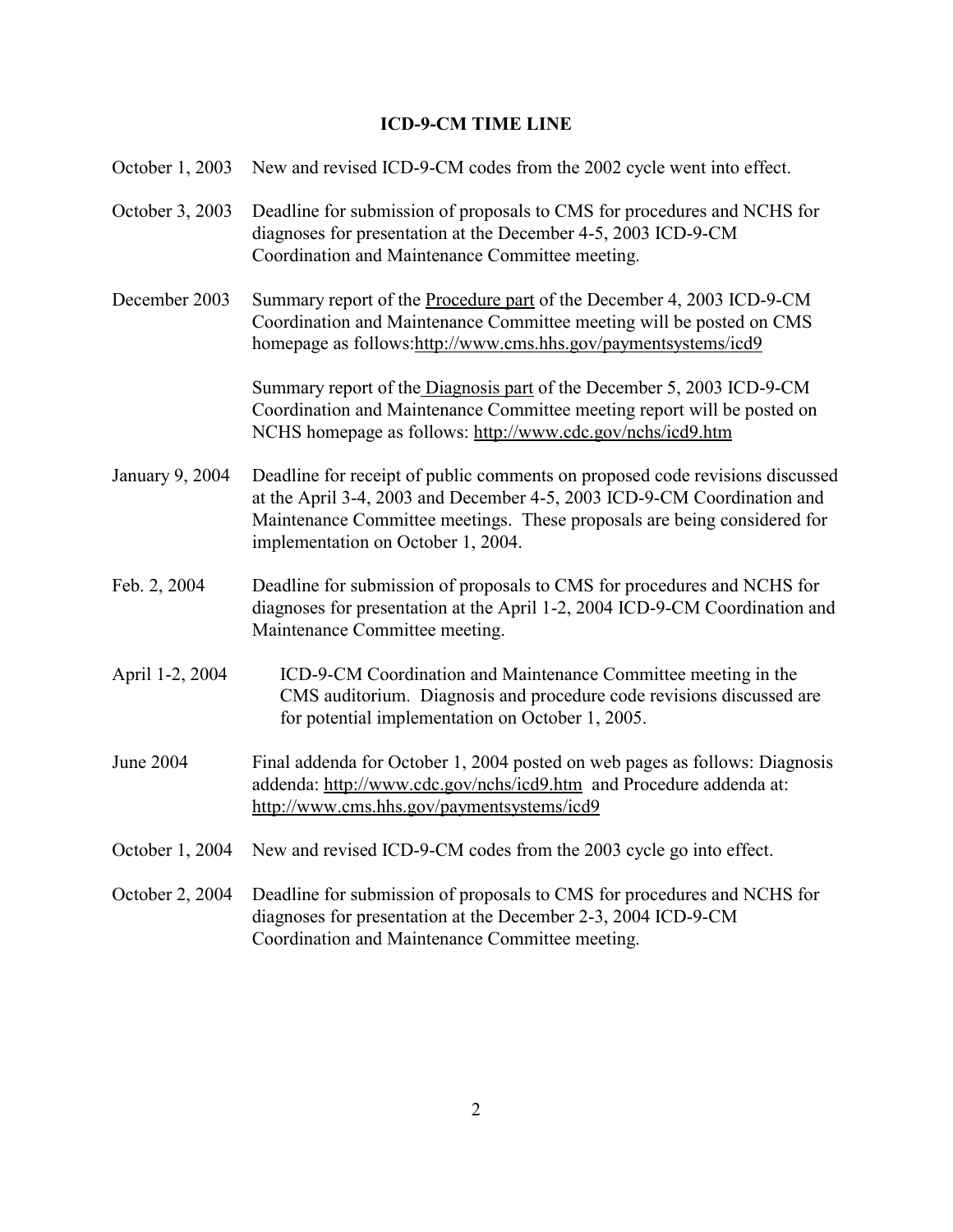November 2004 Tentative agenda for the Procedure part of the December 2, 2004 ICD-9-CM Coordination and Maintenance Committee meeting will be posted on CMS homepage as follows: http://www.cms.hhs.gov/paymentsystems/icd9

> Tentative agenda for the Diagnosis part of the December 3, 2004 ICD-9-CM Coordination and Maintenance Committee meeting will be posted on NCHS homepage as follows: http://www.cdc.gov/nchs/icd9.htm

Federal Register Notice of December 2-3, 2004 ICD-9-CM Coordination and Maintenance Meeting and tentative agenda to be published.

December 2-3, 2004 ICD-9-CM Coordination and Maintenance Committee meeting in the CMS auditorium. Diagnosis and procedure code revisions discussed are for potential implementation on October 1, 2005.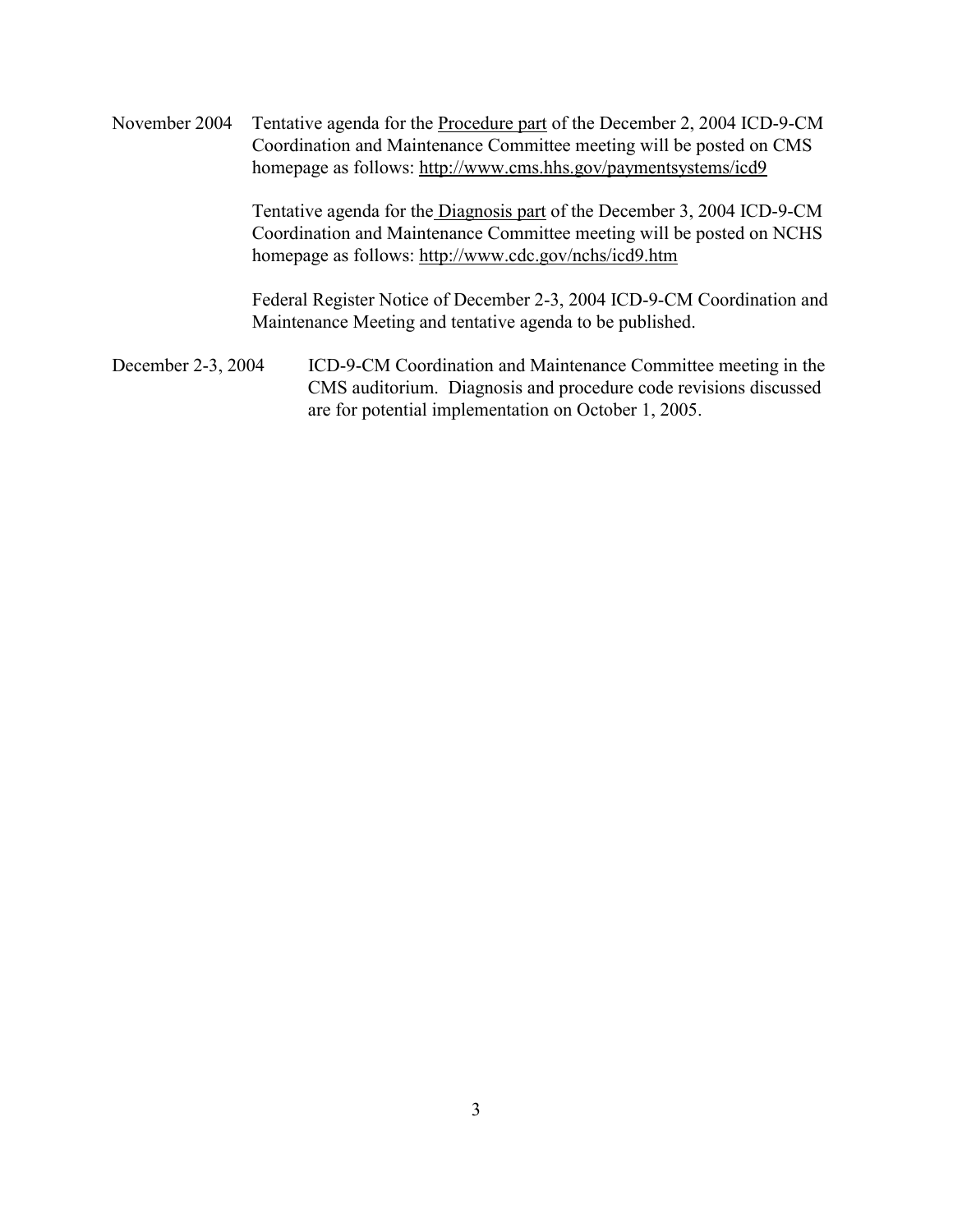#### **Topic: Dental code expansions**

Currently, there is no diagnostic code system available that provides a comprehensive basis adequate to meet oral health care diagnostic needs. As a result, diagnostic coding is not widely utilized in dentistry. The need for a comprehensive diagnostic code base has become critical with the advent of the digital age and electronic patient record. By using diagnostic codes, dentists would have the capacity to compare the outcomes of patients with a common diagnosis to determine what level of severity of the condition was associated with poor prognoses, identify which types of concurrent diagnoses were associated with slower healing, learn what types of services provide better outcomes, and document what types of services provide longer lasting outcomes. It will simultaneously provide access to more complete clinical documentation and support aggregation of data across study sites and investigators, thus enhancing the population research base and supporting outcomes research. The diagnostic codes will also standardize the process of reporting disease prevalence and incidence creating more reliable measures of societal patterns of disease.

The existing codes under the heading 'Diseases of oral cavity, salivary glands and jaws' (520-529) have not evolved enough since their inception in 1979 and do not reflect the nature of dental practice today, or our educational and research needs. There have been few changes to the dental codes over the past ten years. The most recent changes to these codes came into effect in 2001, and they were minor modifications. The University of Illinois College of Dentistry is proposing this comprehensive revision of the codes to make them more universally useful and reflective of dental practice. This will support the educational and research needs of dentistry.

The codes being proposed are part of normal diagnostic data collection that occurs for all patients. They meet with the existing standard of care in dentistry. They are within the scope and conventions of the existing classification. By adopting these codes into the public domain, dental educators and researchers will be able to contribute significantly to the body of knowledge in dentistry.

|          | 520 | Disorders of tooth development and eruption                         |
|----------|-----|---------------------------------------------------------------------|
|          |     | 520.6 Disturbances in tooth eruption                                |
| Delete   |     | Excludes: impacted or embedded teeth with abnormal position of such |
|          |     | teeth or adjacent teeth $(524.3)$                                   |
|          | 521 | Diseases of hard tissue of teeth                                    |
|          |     | 521.0 Dental caries                                                 |
| New code |     | 521.06 Dental caries pit and fissure                                |
| New code |     | 521.07 Dental caries of smooth surface                              |
| New code |     | 521.08 Dental caries of root surface                                |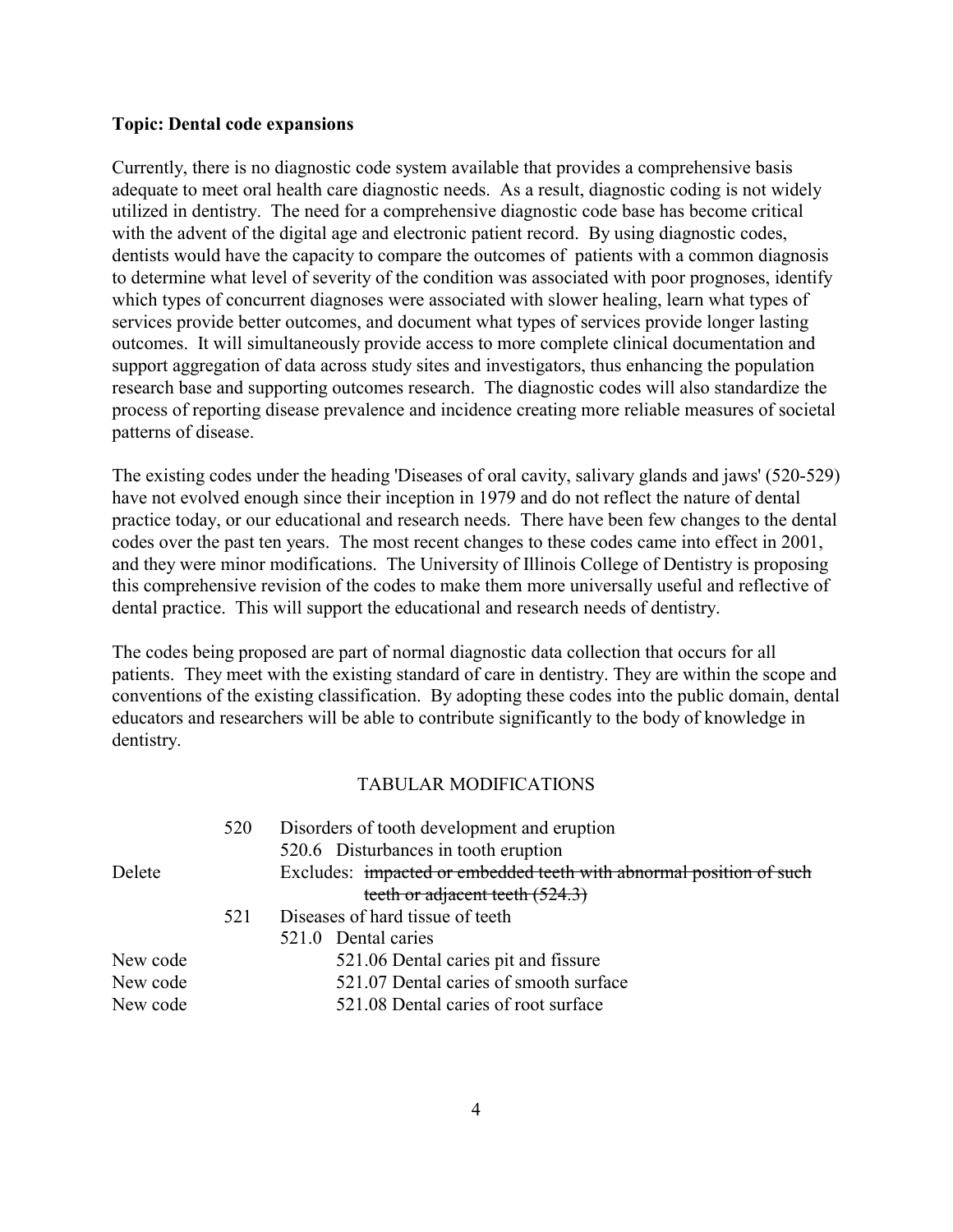| Revise   |     |       | 521.1 Excessive attrition (approximal wear) (occlusal wear)  |
|----------|-----|-------|--------------------------------------------------------------|
| Delete   |     |       | Approximal wear                                              |
| Delete   |     |       | Occlusal wear                                                |
| New code |     |       | 521.10 Excessive attrition, unspecified                      |
| New code |     |       | 521.11 Excessive attrition, limited to enamel                |
| New code |     |       | 521.12 Excessive attrition, extending into dentine           |
| New code |     |       | 521.13 Excessive attrition, extending into pulp              |
| New code |     |       | 521.14 Excessive attrition, localized                        |
| New code |     |       | 521.15 Excessive attrition, generalized                      |
|          |     | 521.2 | Abrasion                                                     |
| New code |     |       | 521.20 Abrasion, unspecified                                 |
| New code |     |       | 521.21 Abrasion, limited to enamel                           |
| New code |     |       | 521.22 Abrasion, extending into dentine                      |
| New code |     |       | 521.23 Abrasion, extending into pulp                         |
| New code |     |       | 521.24 Abrasion, localized                                   |
| New code |     |       | 521.25 Abrasion, generalized                                 |
|          |     | 521.3 | Erosion                                                      |
| New code |     |       | 521.30 Erosion, unspecified                                  |
| New code |     |       | 521.31 Erosion, limited to enamel                            |
| New code |     |       | 521.32 Erosion, extending into dentine                       |
| New code |     |       | 521.33 Erosion, extending into pulp                          |
| New code |     |       | 521.34 Erosion, localized                                    |
| New code |     |       | 521.35 Erosion, generalized                                  |
|          |     |       | 521.4 Pathological resorption                                |
| Delete   |     |       | Internal granuloma of pulp                                   |
| Delete   |     |       | Resorption of tooth or root (external) (internal)            |
| New code |     |       | 521.40 Pathological resorption, unspecified                  |
| New code |     |       | 521.41 Pathological resorption, internal                     |
| New code |     |       | 521.42 Pathological resorption, external                     |
| New code |     |       | 521.49 Other pathological resorption                         |
|          |     |       | Internal granuloma of pulp                                   |
| Revise   |     |       | 521.7 Intrinsic posteruptive color changes                   |
| Add      |     |       | Excludes: extrinsic color changes (523.6)                    |
|          | 523 |       | Gingival and periodontal diseases                            |
|          |     |       | 523.2 Gingival recession                                     |
| Revise   |     |       | Gingival recession (generalized) (localized) (postinfective) |
|          |     |       | (postoperative)                                              |
| New code |     |       | 523.20 Gingival recession, unspecified                       |
| New code |     |       | 523.21 Gingival recession, minimal                           |
| New code |     |       | 523.22 Gingival recession, moderate                          |
| New code |     |       | 523.23 Gingival recession, severe                            |
| New code |     |       | 523.24 Gingival recession, localized                         |
| New code |     |       | 523.25 Gingival recession, generalized                       |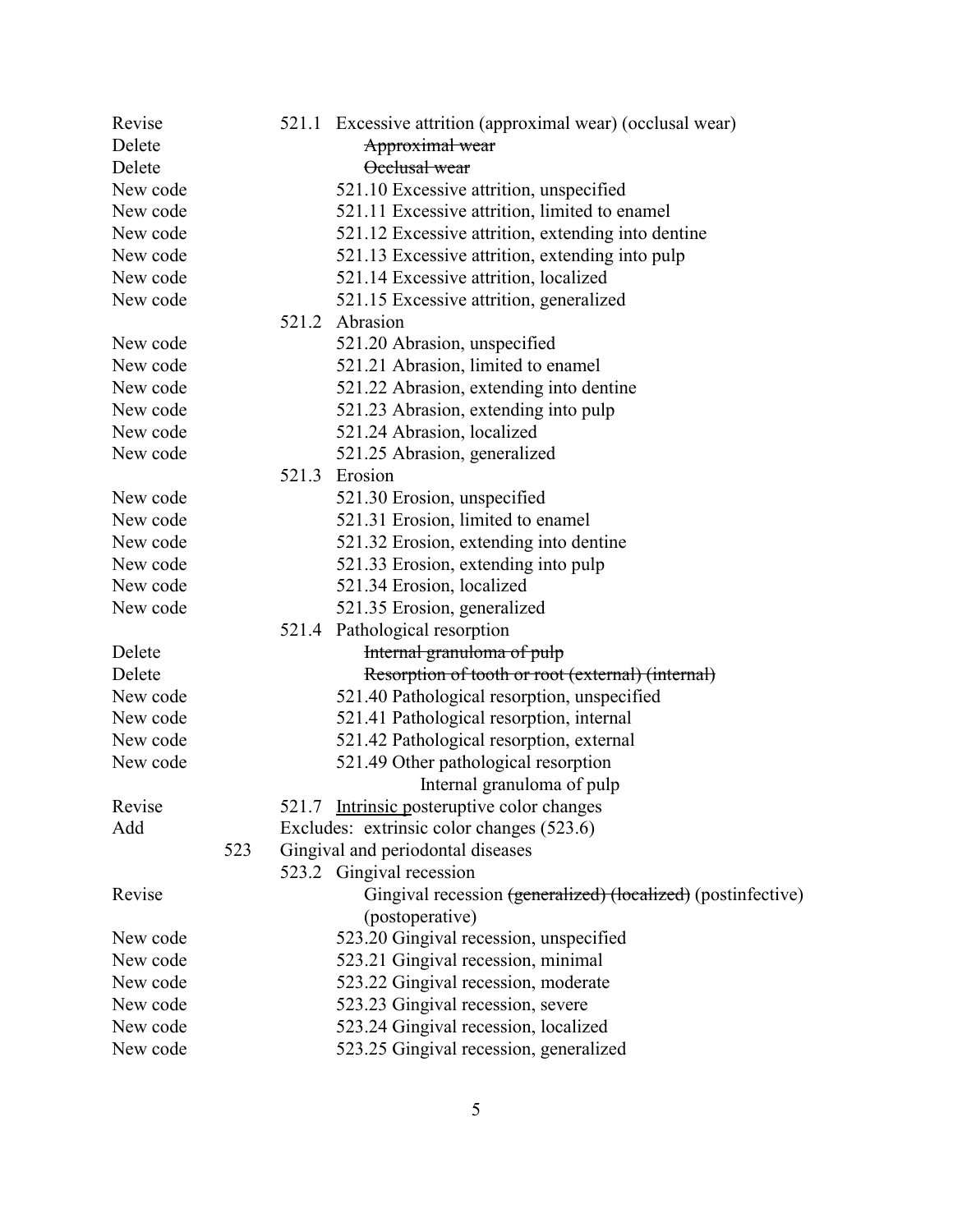|          |     | 523.6 Accretions on teeth                              |
|----------|-----|--------------------------------------------------------|
| Add      |     | Extrinsic discoloration of teeth                       |
| Add      |     | Excludes: intrinsic discoloration of teeth (521.7)     |
|          | 524 | Dentofacial anomalies, including malocclusion          |
|          |     | 524.0 Major anomaly of jaw size                        |
| New code |     | 524.07 Excessive tuberosity of jaw                     |
|          |     | 524.2 Anomalies of dental arch relationship            |
| Delete   |     | Crossbite (anterior) (posterior)                       |
|          |     | Disto-occlusion                                        |
|          |     | Mesio-occlusion                                        |
|          |     | Midline deviation                                      |
|          |     | Open bite (anterior) (posterior)                       |
|          |     | Overbite (excessive):                                  |
|          |     | deep                                                   |
|          |     | horizontal                                             |
|          |     | vertical                                               |
|          |     | <b>Overjet</b>                                         |
|          |     | Posterior lingual occlusion of mandibular teeth        |
|          |     | Soft tissue impingement                                |
| Add      |     | Excludes: soft tissue impingement (524.80, 524.81)     |
| New code |     | 524.20 Unspecified anomaly of dental arch relationship |
| New code |     | 524.21 Angle's class I                                 |
|          |     | Neutro-occlusion                                       |
| New code |     | 524.22 Angle's class II                                |
|          |     | Disto-occlusion Division I                             |
|          |     | Disto-occlusion Division II                            |
| New code |     | 524.23 Angle's class III                               |
|          |     | Mesio-occlusion                                        |
| New code |     | 524.24 Open anterior occlusal relationship             |
| New code |     | 524.25 Open posterior occlusal relationship            |
| New code |     | 524.26 Excessive horizontal overlap                    |
| New code |     | 524.27 Reverse articulation                            |
|          |     | Anterior articulation                                  |
|          |     | Posterior articulation                                 |
| New code |     | 524.28 Anomalies of interarch distance                 |
|          |     | Inadequate interarch distance                          |
|          |     | Excessive interarch distance                           |
| New code |     | 524.29 Other anomalies of dental arch relationship     |
|          |     |                                                        |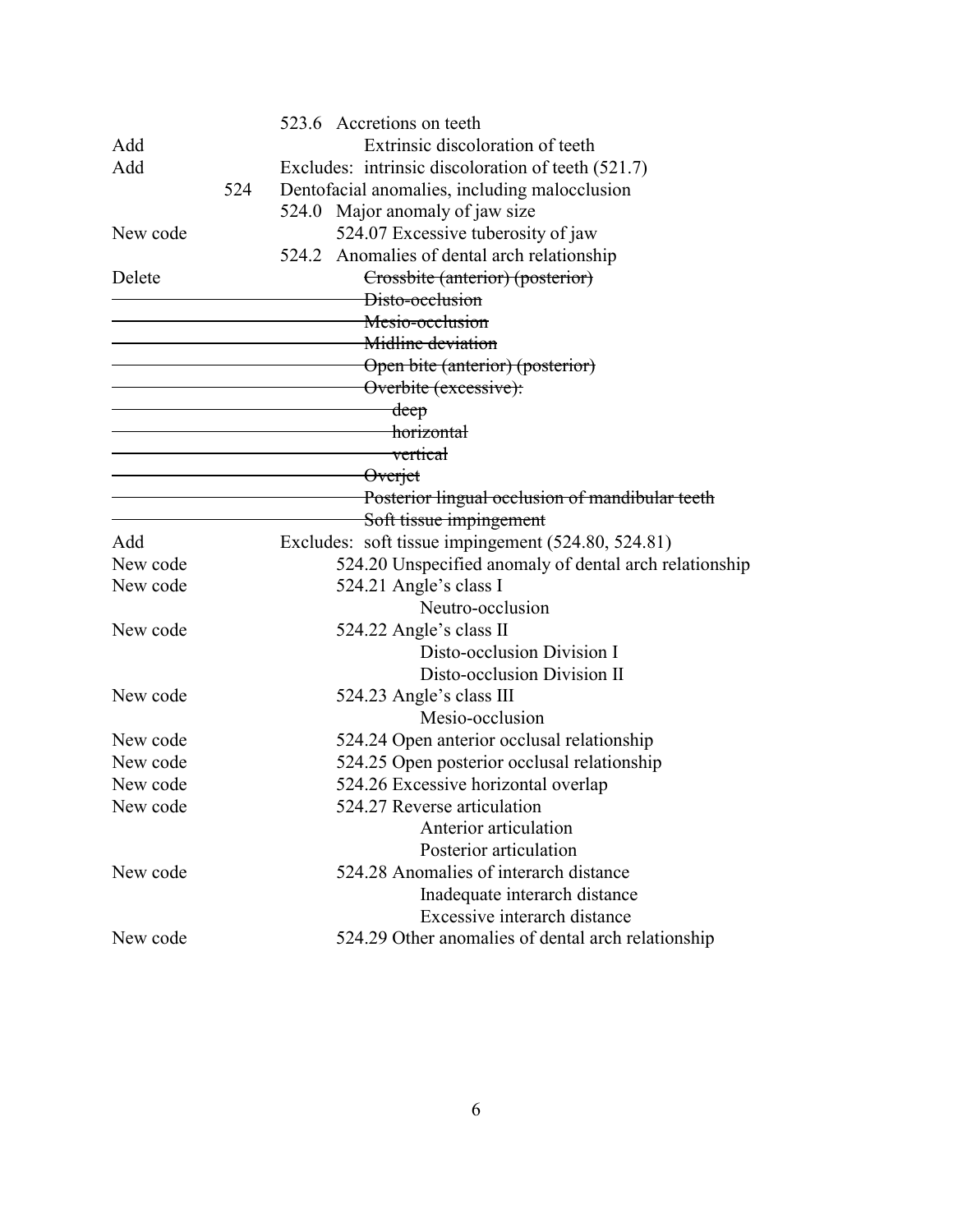| Revise   |       | 524.3 Anomalies of tooth position of fully erupted teeth            |
|----------|-------|---------------------------------------------------------------------|
| Add      |       | Excludes: impacted or embedded teeth with abnormal position of such |
|          |       | teeth or adjacent teeth (520.6)                                     |
| Delete   |       | Crowding of tooth, teeth                                            |
|          |       | Diastema of tooth, teeth                                            |
|          |       | Displacement of tooth, teeth                                        |
|          |       | Rotation of tooth, teeth                                            |
|          |       | Spacing, abnormal, of tooth, teeth                                  |
|          |       | Transposition of tooth, teeth                                       |
|          |       | Impacted or embedded teeth with abnormal position of such           |
|          |       | teeth or adjacent teeth                                             |
| New code |       | 524.30 Unspecified anomaly of tooth position                        |
|          |       | Diastema of teeth NOS                                               |
|          |       | Displacement of teeth NOS                                           |
|          |       | Transposition of teeth NOS                                          |
| New code |       | 524.31 Crowding of teeth                                            |
| New code |       | 524.32 Excessive spacing of teeth                                   |
| New code |       | 524.33 Horizontal displacement of teeth                             |
|          |       | Tipping of teeth                                                    |
| New code |       | 524.34 Vertical displacement of teeth                               |
|          |       | Infraeruption of teeth                                              |
|          |       | Supraeruption of teeth                                              |
| New code |       | 524.35 Rotation of teeth                                            |
| New code |       | 524.36 Insufficient interocclusal distance of teeth (ridge)         |
| New code |       | 524.37 Excessive interocclusal distance of teeth                    |
|          |       | Loss of occlusal vertical dimension                                 |
| New code |       | 524.39 Other anomalies of tooth position                            |
|          | 524.5 | Dentofacial functional abnormalities                                |
| Delete   |       | Abnormal jaw closure                                                |
|          |       | Malocclusion due to:                                                |
|          |       | abnormal swallowing                                                 |
|          |       | mouth breathing                                                     |
|          |       | tongue, lip, or finger habits                                       |
| New code |       | 524.50 Dentofacial functional abnormality, unspecified              |
| New code |       | 524.51 Abnormal jaw closure                                         |
|          |       | Dyskinesia                                                          |
| New code |       | 524.52 Limited mandibular range of motion                           |
| New code |       | 524.53 Deviation in opening and closing of the mandible             |
| New code |       | 524.54 Insufficient anterior guidance                               |
| New code |       | 524.55 Centric occlusion maximum intercuspation discrepancy         |
| New code |       | 524.56 Non-working side interference                                |
| New code |       | 524.57 Lack of posterior occlusal support                           |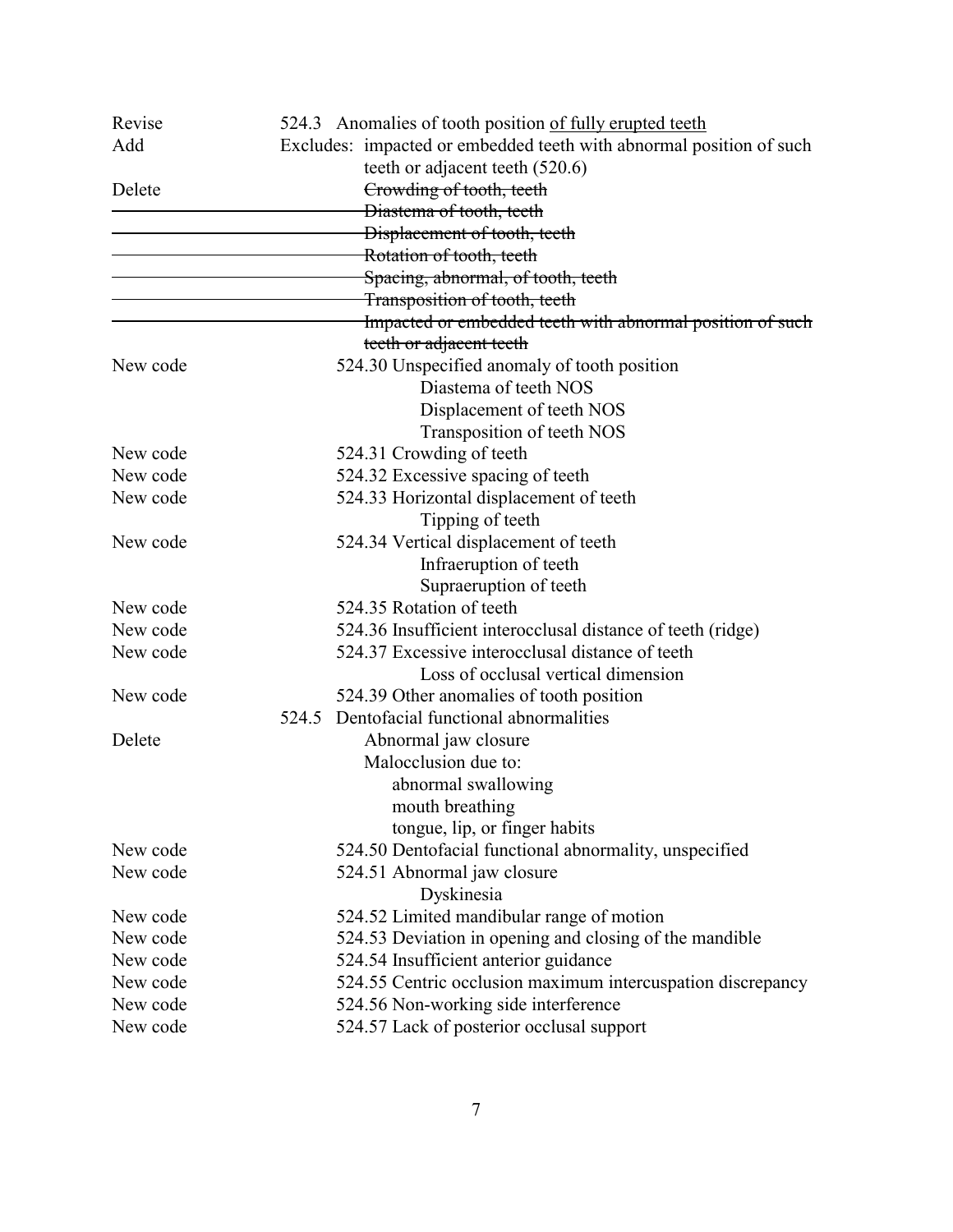| New code |     |        | 524.59 Other dentofacial functional abnormalities                             |
|----------|-----|--------|-------------------------------------------------------------------------------|
|          |     |        | Abnormal swallowing                                                           |
|          |     |        | Mouth breathing                                                               |
|          |     |        | Tongue, lip, or finger habits                                                 |
|          |     |        | Sleep postures                                                                |
|          |     | 524.6  | Temporomandibular joint disorders                                             |
| New code |     |        | 524.64 Temporomandibular joint sounds on opening and/or closing<br>the jaw    |
|          |     |        | 524.7 Dental alveolar anomalies                                               |
| New code |     |        | 524.75 Vertical displacement of alveolus and teeth                            |
|          |     |        | Extrusion of alveolus and teeth                                               |
| New code |     |        | 524.76 Occlusal plane deviation                                               |
|          |     | 524.8  | Other specified dentofacial anomalies                                         |
| New code |     |        | 524.81 Anterior soft tissue impingement                                       |
| New code |     |        | 524.82 Posterior soft tissue impingement                                      |
| New code |     |        | 524.89 Other specified dentofacial anomalies                                  |
|          | 525 |        | Other diseases and conditions of the teeth and supporting structures          |
|          |     | 525.2  | Atrophy of edentulous alveolar ridge                                          |
| New code |     |        | 525.20 Unspecified atrophy of edentulous alveolar ridge                       |
|          |     |        | Atrophy of the mandible NOS                                                   |
|          |     |        | Atrophy of the maxilla NOS                                                    |
| New code |     |        | 525.21 Minimal atrophy of the mandible                                        |
| New code |     |        | 525.22 Moderate atrophy of the mandible                                       |
| New code |     |        | 525.23 Severe atrophy of the mandible                                         |
| New code |     |        | 525.24 Minimal atrophy of the maxilla                                         |
| New code |     |        | 525.25 Moderate atrophy of the maxilla                                        |
| New code |     |        | 525.26 Severe atrophy of the maxilla                                          |
|          | 528 |        | Diseases of the oral soft tissues, excluding lesions specific for gingiva and |
|          |     | tongue |                                                                               |
|          |     |        | 528.7 Other disturbances of oral epithelium, including tongue                 |
| Delete   |     |        | Erythroplakia of mouth or tongue                                              |
|          |     |        | Focal epithelial hyperplasia of mouth or tongue                               |
|          |     |        | Leukoedema of mouth or tongue                                                 |
|          |     |        | Leukokeratosis nicotina palati                                                |
| New code |     |        | 528.71 Minimal keratinized residual ridge mucosa                              |
| New code |     |        | 528.72 Excessive keratinized residual ridge mucosa                            |
| New code |     |        | 528.79 Other disturbances of oral epithelium, including tongue                |
|          |     |        | Erythroplakia of mouth or tongue                                              |
|          |     |        | Focal epithelial hyperplasia of mouth or tongue                               |
|          |     |        | Leukoedema of mouth or tongue                                                 |
|          |     |        | Leukokeratosis nicotina palati                                                |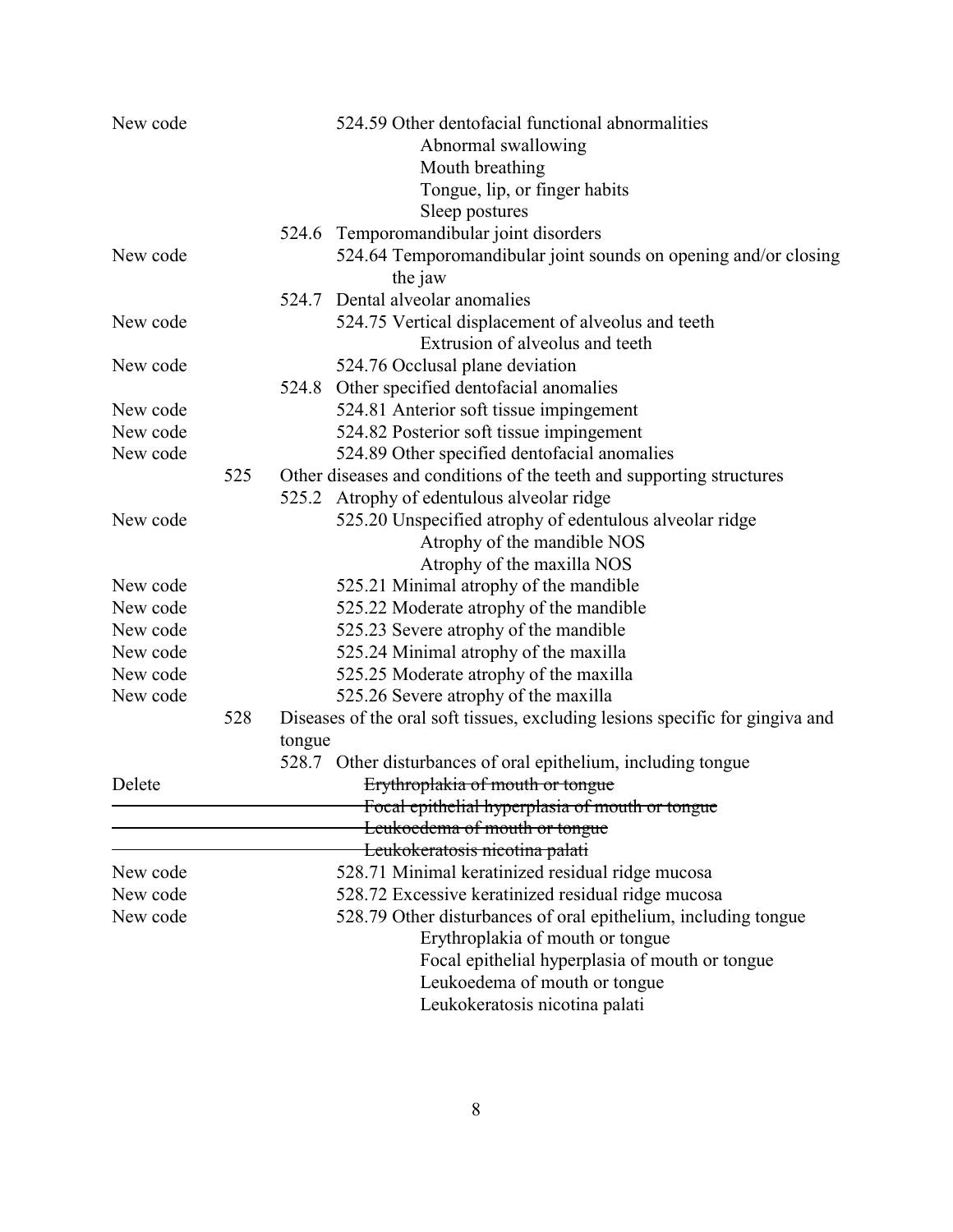#### **Topic: Focal hyperhidrosis**

Hyperhidrosis refers to a specific group of clinical disorders involving excessive sweating. It may be focal, regional or generalized depending upon the locations affected. Hyperhidrosis may be primary, occurring in the absence of an underlying condition, or it may be secondary, associated with another condition or as a result of treatment. Primary hyperhidrosis is generally focal, involving one or more specific locations in the body, such as the axilla, palms, soles, or face. Secondary hyperhidrosis is usually generalized, occurring, for example, as a symptom associated with endocrino-metabolic, cardiovascular or oncologic conditions. Secondary hyperhidrosis may be focal when occurring as a result of a local condition or its treatment, such as a tumor or radiation therapy.

Primary hyperhidrosis is not a rare disorder, affecting approximately 3% of the U.S. adult population. Symptoms manifest differently, depending upon the area affected, including soiled or damaged clothing, shoes or paperwork, or unappealing cold, wet handshakes. Excessive sweating of the underarms, hands or feet can be a substantial emotional burden and embarrassment and can interfere with daily activities.

The diagnosis of primary focal hyperhidrosis can be made only after excluding secondary causes of excessive sweating. Therapeutic options for treatment vary and range from non-surgical, topical treatment to intradermal botox injections, axillary liposuction and excision of the axillary sweat glands. Topical treatment is attempted first with surgical treatment being used as a last resort.

Though patients with primary focal hyperhidrosis are most frequently seen by dermatologists and neurologists, primary care physicians and pediatricians should also be instructed in the clinical presentation and treatment, as well as the coding of this condition.

Currently, the single code for hyperhidrosis is in the signs and symptoms chapter. The International Hyperhidrosis Society has requested a modification to the ICD-9-CM to allow for the coding of focal hyperhidrosis in the dermatology chapter of the classification with the current code excluded from any newly created codes.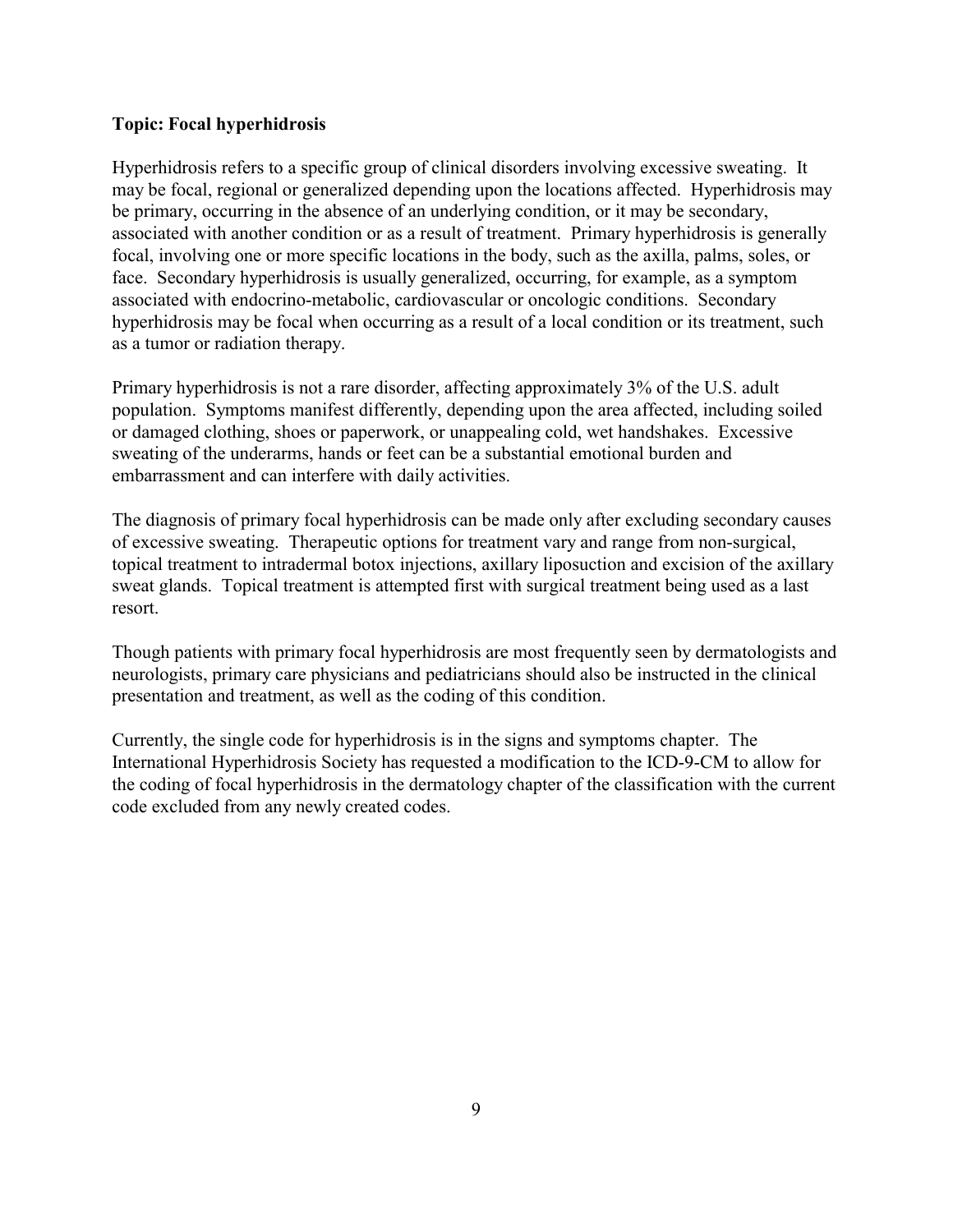|                      | 705 Disorders of sweat glands                                                               |
|----------------------|---------------------------------------------------------------------------------------------|
| New sub-<br>category | 705.2 Focal hyperhidrosis                                                                   |
| Add                  | Excludes: generalized (secondary) hyperhidrosis (780.8)                                     |
| New code             | 705.21 Primary focal hyperhidrosis<br>Hyperhidrosis of:<br>axilla<br>face<br>palms<br>soles |
| New code             | 705.22 Secondary focal hyperhidrosis<br>Frey's syndrome<br>780<br>General symptoms          |
| Revise<br>Add        | 780.8 Generalized hyperhidrosis<br>Secondary hyperhidrosis                                  |
| Add<br>Add           | Excludes: focal hyperhidrosis (750.21-750.22)<br>Frey's syndrome (705.22)                   |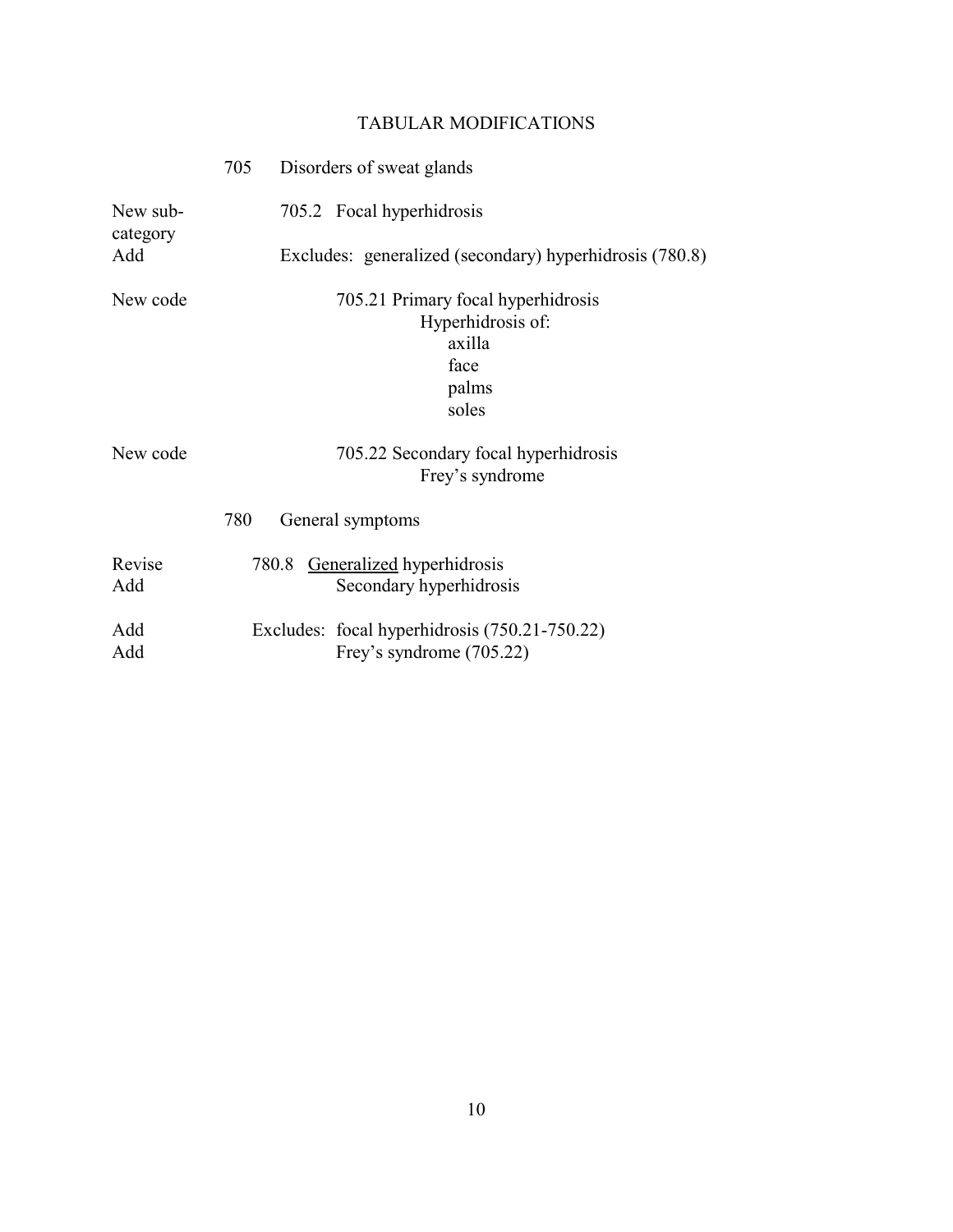### **Topic: West Nile virus with and without encephalitis**

Encephalitis is the most serious complication associated with the West Nile virus. Though many patients who contract this virus are asymptomatic, those patients who do develop encephalitis are acutely ill and require hospitalization. In order to differentiate between patients with West Nile, it is being proposed that the code be expanded to provide codes for with and without encephalitis.

|          | 066 | Other arthropod-borne viral diseases                                                              |
|----------|-----|---------------------------------------------------------------------------------------------------|
| Delete   |     | 066.4 West Nile Fever<br>West Nile encephalitis<br>West Nile encephalomyelitis                    |
|          |     |                                                                                                   |
| New code |     | 066.40 West Nile Fever without encephalitis<br>West Nile Fever NOS                                |
| New code |     | 066.41 West Nile Fever with encephalitis<br>West Nile encephalitis<br>West Nile encephalomyelitis |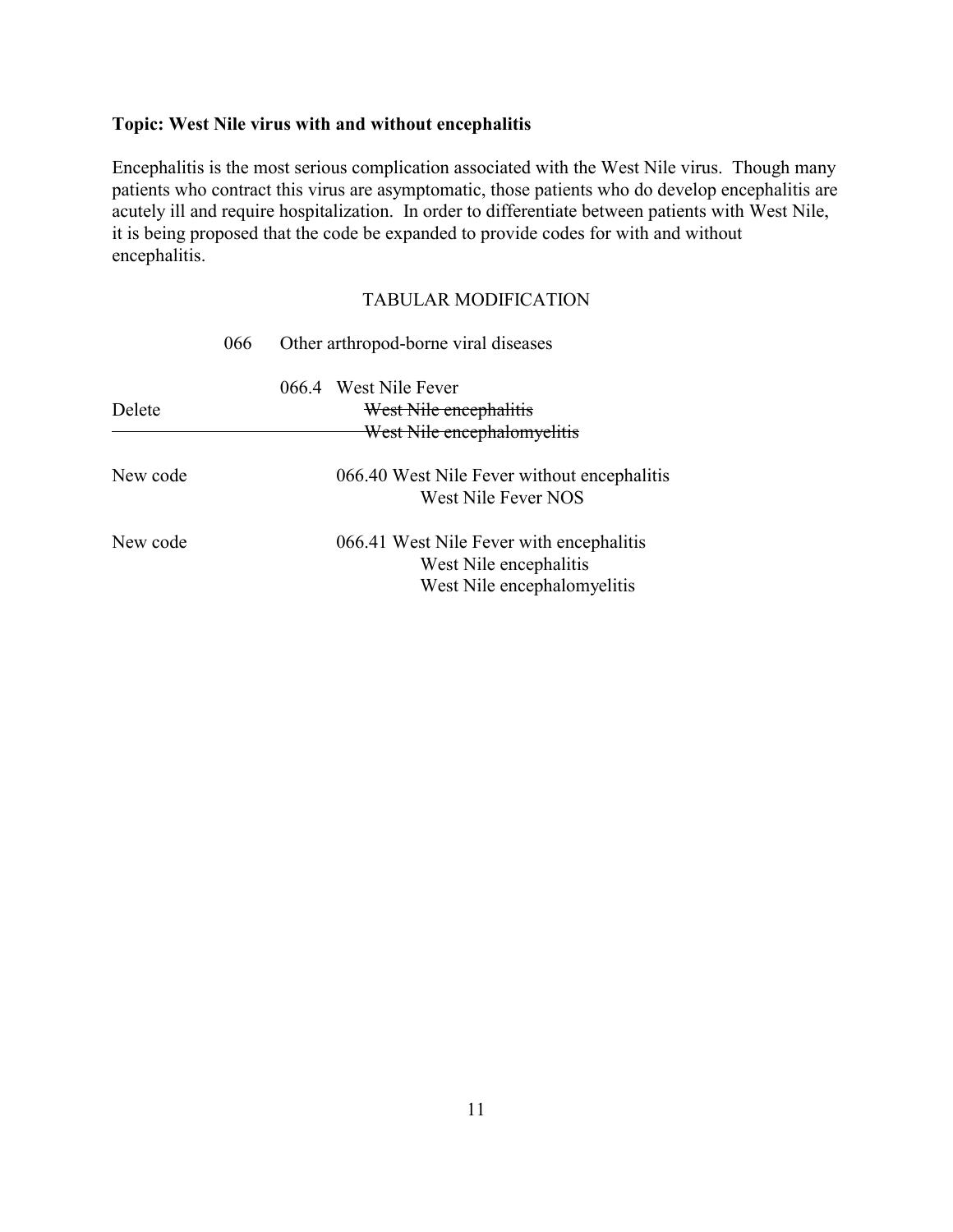## **Topic: Awaiting heart transplant status**

Many patients with heart disease are on the waiting list for a heart transplant. Some of these patients may be hospitalized due to the severity of their condition. It is being proposed that a new status code be created to distinguish patients who are hospitalized while awaiting a new heart from patients being seem for direct treatment of their heart disease. This status code could also be used on any patient medical record to indicate that the patient is on the heart transplant waiting list.

### TABULAR MODIFICATION

| V49      | Other conditions influencing health status |                                                            |
|----------|--------------------------------------------|------------------------------------------------------------|
|          |                                            | V49.8 Other specified conditions influencing health status |
| New code |                                            | V49.83 Awaiting heart transplant status                    |

12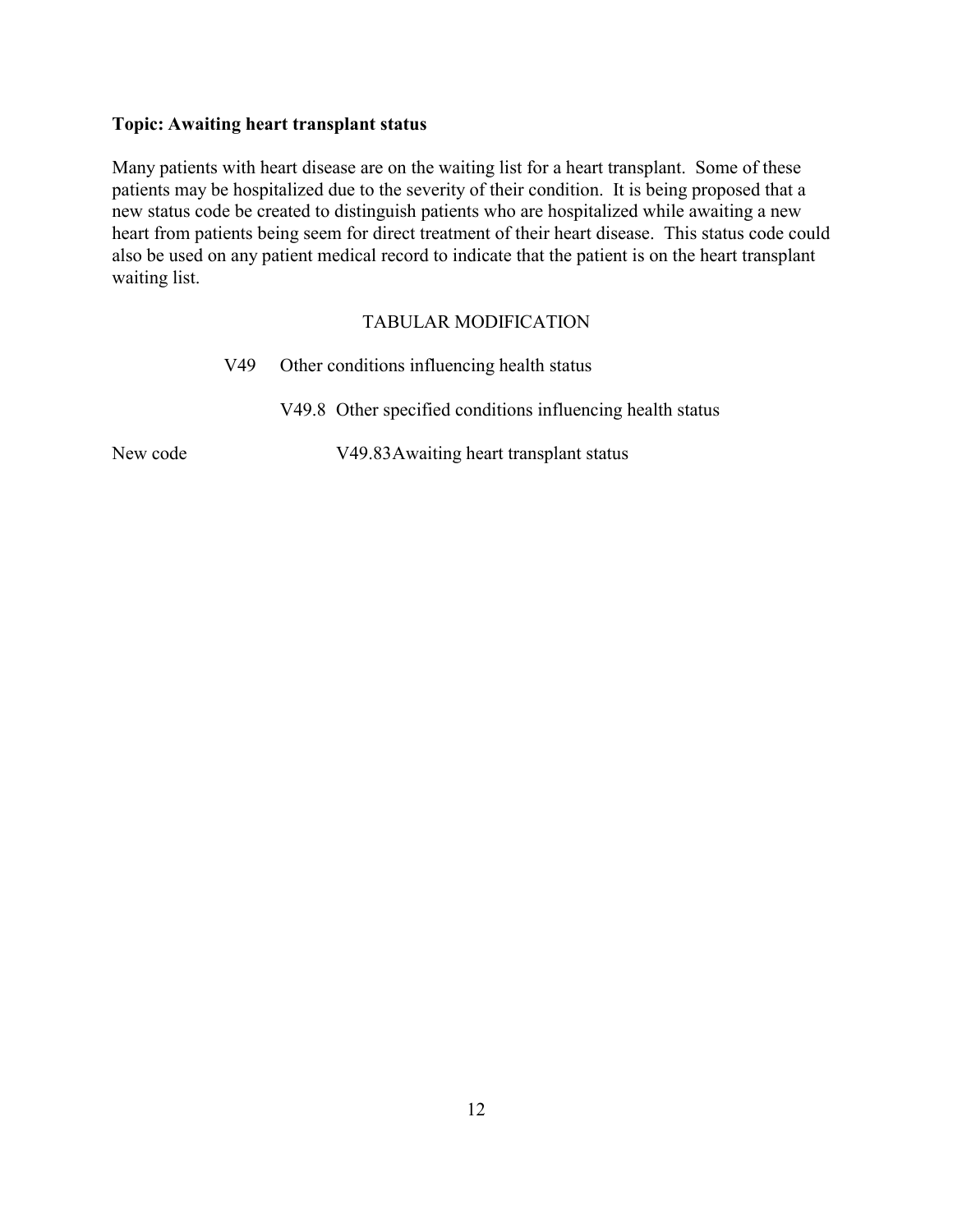### **Topic: Alpha-1-antitrypsin deficiency**

Alpha-1-antitrypsin (AAT) is an acute-phase reactive protein, produced mostly by the liver, designed to protect tissues. AAT deficiency is a genetic disorder characterized by the production of an abnormal AAT protein. When the abnormal AAT protein is produced it cannot be secreted by the liver. This causes the protein to accumulate within the liver and results in a marked reduction of circulating AAT levels. This results in chronic liver damage due to the accumulation of the protein in the liver and chronic lung damage due to the lack of protection to the lungs that the normal AAT protein is designed to provide. AAT deficiency is also believed to be responsible for certain cases of panniculitis, unexplained vasculitis and Wegener's granulomatosis.

The generally cited prevalence of AAT deficiency in the U.S. is approximately 100,000 but this figure is probably an underestimate due to the additional numbers of persons with COPD and liver disease who are likely to have AAT deficiency.

There is no specific code for AAT deficiency in the ICD-9-CM. Currently it is indexed to code 277.6, Other deficiencies of circulating enzymes. This is an incorrect code assignment since AAT is not an enzyme. The Alpha-1 Foundation has submitted a proposal requesting that a new code be created for AAT deficiency.

|          | 273 | Disorders of plasma protein metabolism                                            |
|----------|-----|-----------------------------------------------------------------------------------|
| New code |     | 273.4 Alpha-1-antitrypsin deficiency<br>AAT deficiency                            |
|          | 277 | Other and unspecified disorders of metabolism                                     |
| Delete   |     | 277.6 Other deficiencies of circulating enzymes<br>Alpha 1-antitrypsin deficiency |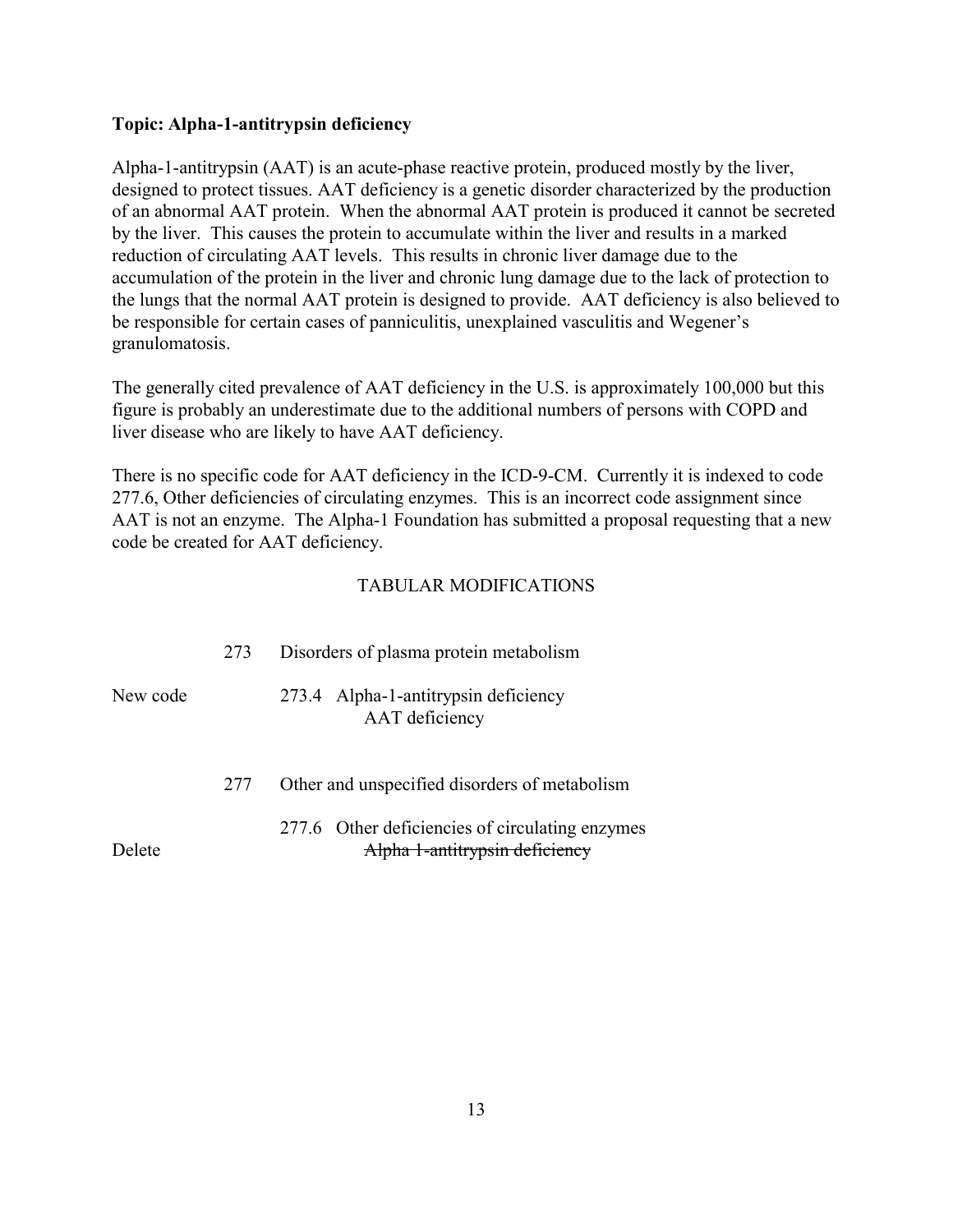#### **Topic: Other metabolic disorders**

Clinical knowledge of metabolic conditions has increased substantially over the last decade. Codes in the ICD-9-CM have not been updated to provide unique codes for many of the more common metabolic conditions. The American College of Medical Genetics is proposing that new codes for disorders of fatty acid oxidation, peroxisomal disorders and disorders of mitochondrial metabolism be created. Each of these codes will include a number of specific disorders which are relatively rare. These are generally diagnosed in children, and their severity makes them complex to treat.

Disorders of fatty acid oxidation result in episodes of coma and hypoglycemia after prolonged periods without food. These episodes may be life threatening. Secondary carnitine deficiency may also be present. A number of specific enzyme deficiencies can result in a disorder of fatty acid oxidation. Certain specific disorders may cause chronic progressive muscle weakness, cardiomyopathy, rhabdomyalysis, or congenital anomalies.

Peroxisomal disorders involve problems with normal formation or functioning of the peroxisomes, subcellular membrane-bound organelles that contain various enzymes. The peroxisomes are involved in the metabolism of very long chain fatty acids. In disorders of peroxisome import, one or more proteins fail to be transported into the peroxisome. This prevents normal peroxisome function, affecting multiple enzymes. There can also be isolated single enzyme defects involving the peroxisomes.

Mitochondria are subcellular organelles involved in energy production and utilization. They have their own DNA and a double membrane. Mitochondrial metabolism disorders can result in a range of clinical disorders. Many of these involve neurological problems, such as encephalopathies or myopathies, for example with characteristic ragged red fibers found on muscle biopsy.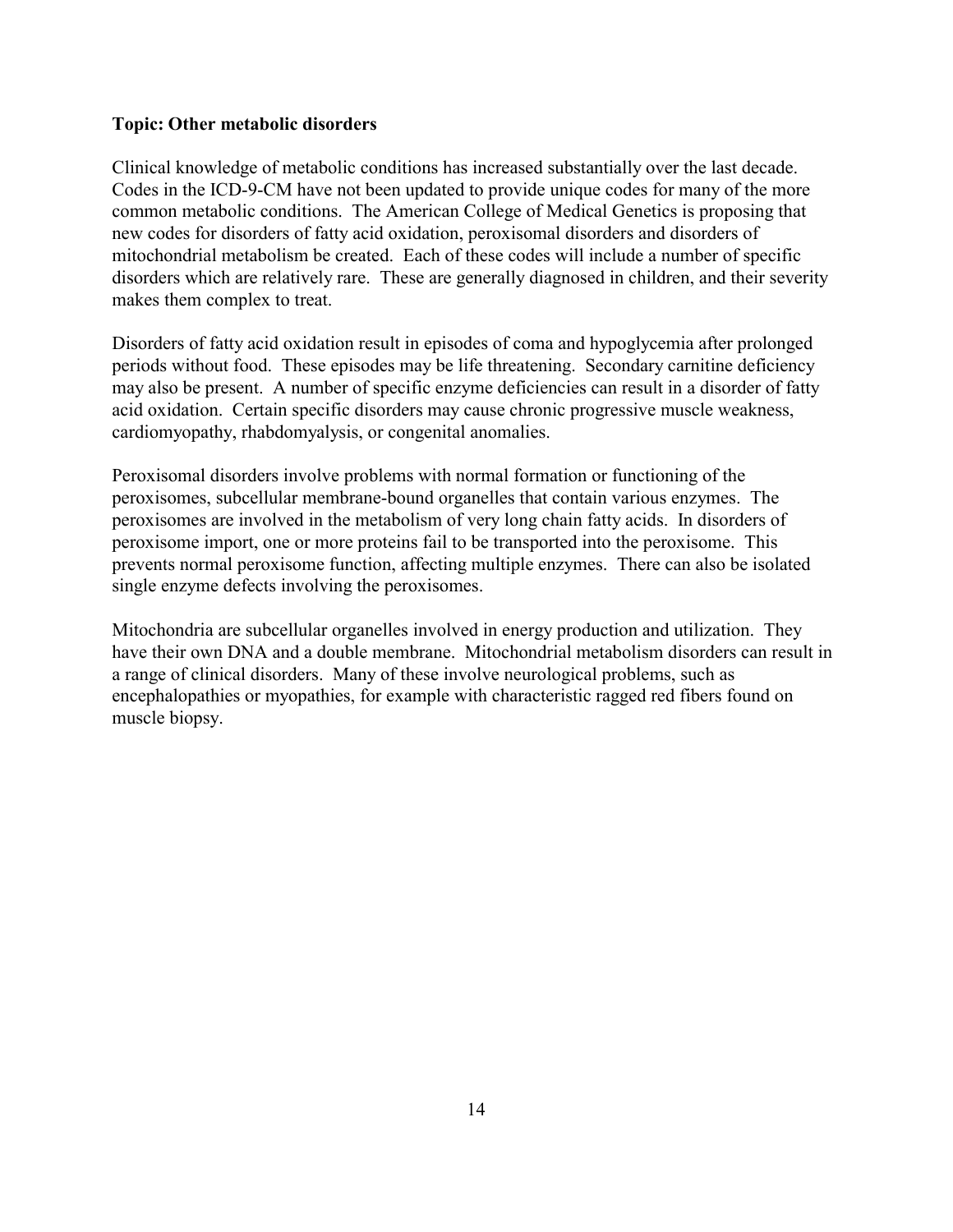|          | 277 | Other and unspecified disorders of metabolism                                                                                                                                                                                                                                                                                                                                                                                                      |
|----------|-----|----------------------------------------------------------------------------------------------------------------------------------------------------------------------------------------------------------------------------------------------------------------------------------------------------------------------------------------------------------------------------------------------------------------------------------------------------|
|          |     | 277.8 Other specified disorders of metabolism                                                                                                                                                                                                                                                                                                                                                                                                      |
| New code |     | 277.85 Disorders of fatty acid oxidation<br>Carnitine palmitoyltransferase deficiencies (CPT1,<br>CPT <sub>2</sub> )<br>Glutaric aciduria type II (type IIA, IIB, IIC)<br>Long chain/very long chain acyl CoA dehydrogenase<br>deficiency (LCAD, VLCAD)<br>Long chain 3-hydroxyacyl CoA dehydrogenase<br>deficiency (LCHAD)<br>Medium chain acyl CoA dehydrogenase deficiency<br>(MCAD)<br>Short chain acyl CoA dehydrogenase deficiency<br>(SCAD) |
| Add      |     | Excludes: primary carnitine deficiencies (277.81)                                                                                                                                                                                                                                                                                                                                                                                                  |
| New code |     | 277.86 Peroxisomal disorders<br>Adrenomyeloneuropathy<br>Infantile Refsum disease<br>Neonatal adrenoleukodystrophy<br>Rhizomelic chrondrodysplasia punctata<br>X-linked adrenoleukodystrophy<br>Zellweger syndrome                                                                                                                                                                                                                                 |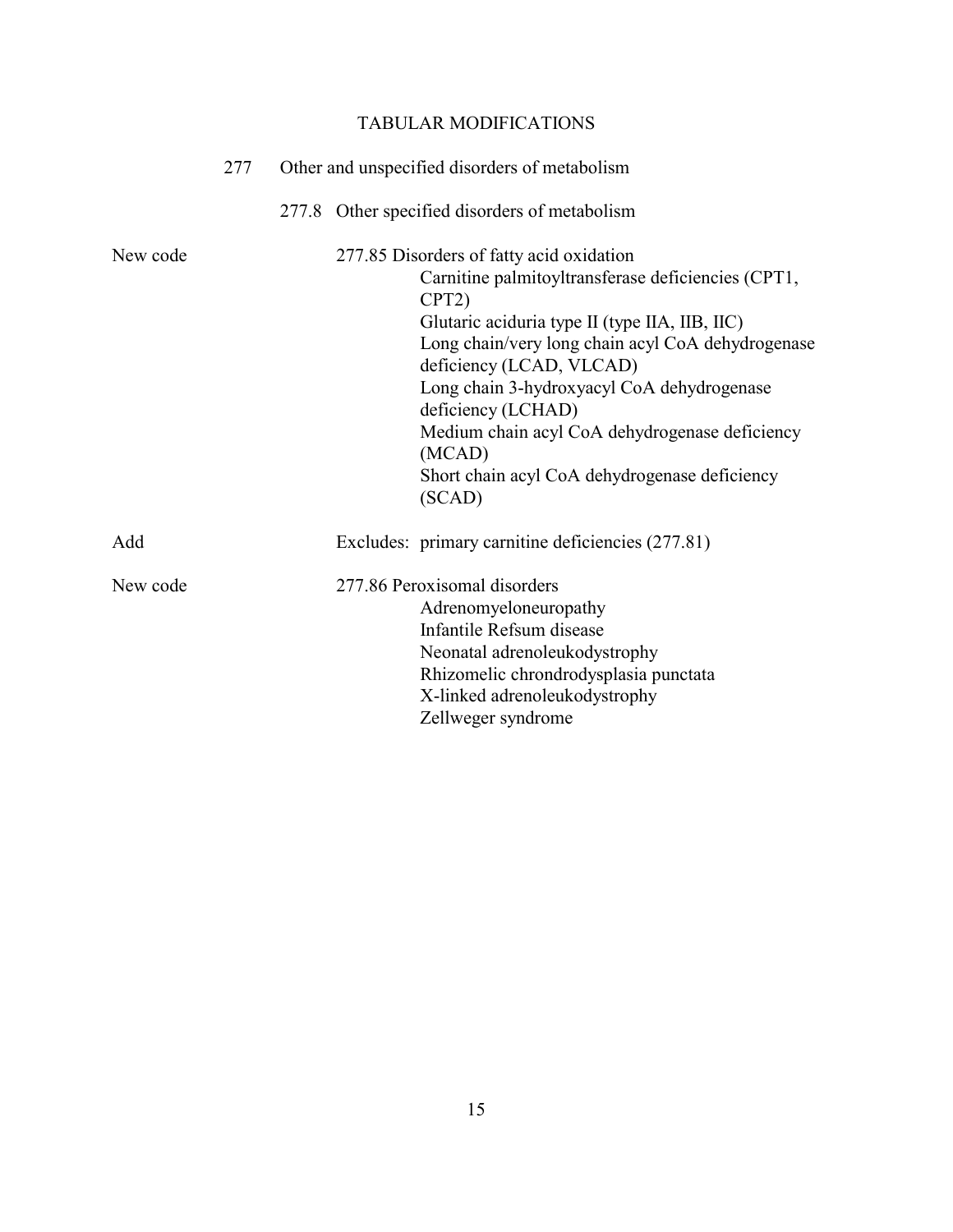| New code | 277.87 Disorders of mitochondrial metabolism                           |  |  |  |
|----------|------------------------------------------------------------------------|--|--|--|
|          | Kearns-Sayre syndrome                                                  |  |  |  |
|          | Mitochondrial Encephalopathy, Lactic Acidosis and                      |  |  |  |
|          | Stroke-like episodes syndrome (MELAS)                                  |  |  |  |
|          | Myoclonus with Epilepsy and with Ragged Red Fibers<br>syndrome (MERRF) |  |  |  |
|          | Mitochondrial Neurogastrointestinal Encephalopathy                     |  |  |  |
|          | (MNGIE)                                                                |  |  |  |
|          | Neuropathy, Ataxia and Retinitis Pigmentosa syndrome<br>(NARP)         |  |  |  |
| Add      | Excludes: disorders of pyruvate metabolism (271.8)                     |  |  |  |
| Add      | Leber's disease $(377.16)$                                             |  |  |  |
| Add      | Leigh's encephalopathy (330.8)                                         |  |  |  |
| Add      | Reye's syndrome (331.81)                                               |  |  |  |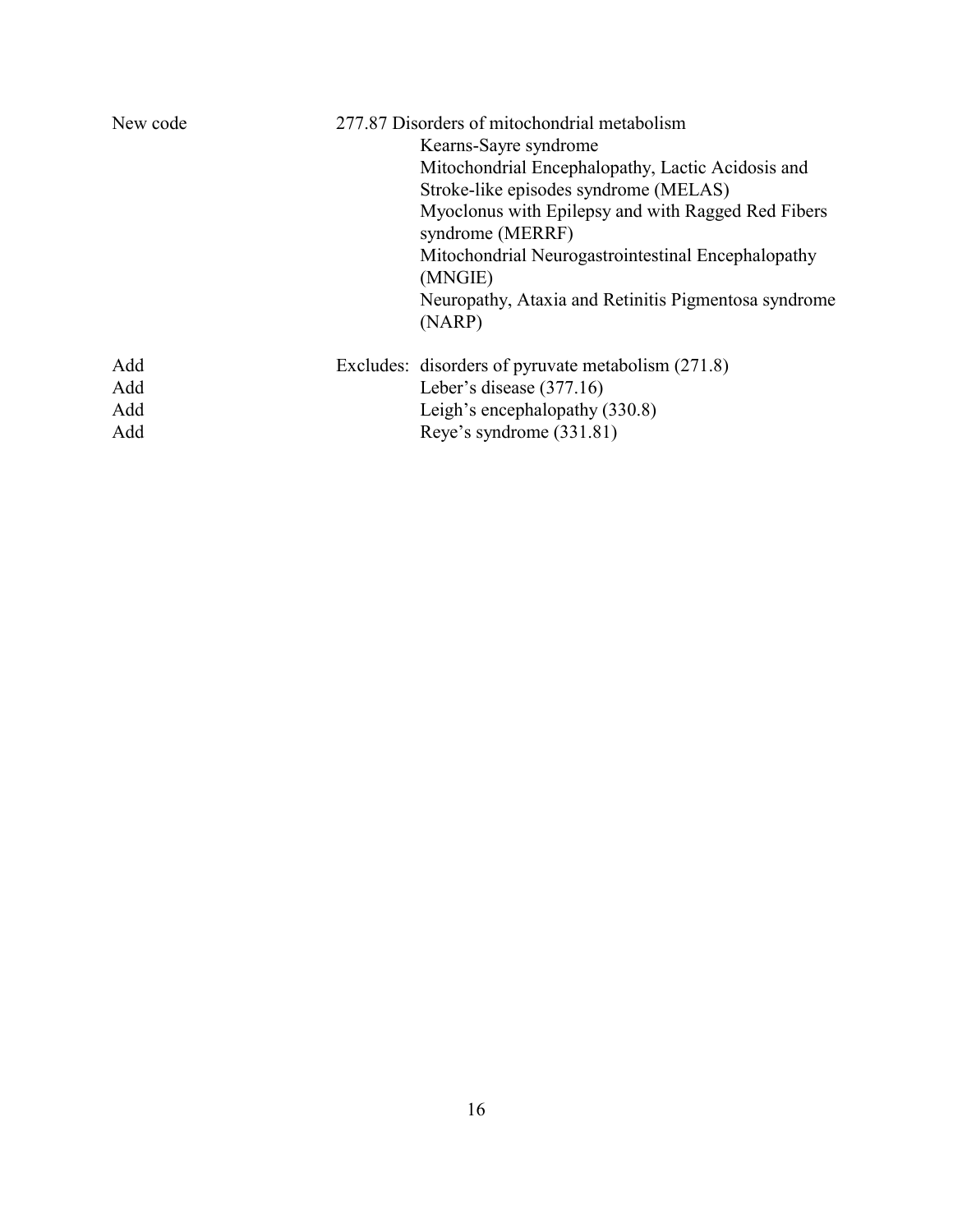#### **Topic: Autosomal deletion syndromes**

The study of the human genome has allowed for the identification of many chromosomal disorders. Deletions of certain portions of a chromosome may result in very serious defects such as mental retardation and multiple congenital anomalies. The American College of Medical Genetics is proposing that the code for autosomal deletion syndromes, 758.3, be expanded to allow for unique codes for certain of the conditions included there.

The cri du chat syndrome is due to a deletion on the short arm of the fifth chromosome (5p-). Affected infants have a high pitched cry, like a kitten. Associated findings can include mental retardation, microcephaly, dysmorphic features, inguinal hernia, partial syndactyly, and congenital heart disease. Velocardiofacial syndrome is due to a microdeletion at q11.2 on the long arm of chromosome 22, and is one of the most common microdeletion syndromes. It affects multiple organ systems. Findings are variable, and can include cleft palate, cardiac defects (most commonly ventricular septal defect), mild mental retardation, characteristic dysmorphic facial features, and immune deficiency. A number of other syndromes have been described related to microdeletions, small chromosomal deletions not visible on microscopic examination.

### TABULAR MODIFICATIONS

| Add              | Use additional codes for conditions associated with the chromosomal anomalies        |
|------------------|--------------------------------------------------------------------------------------|
| Delete<br>Delete | 758.3 Autosomal deletion syndromes<br>Antimongolism syndrome<br>Cri-du-chat syndrome |
| New code         | 758.31 Cri-du-chat syndrome<br>Deletion 5p                                           |
| New code         | 758.32 Velo-cardio-facial syndrome<br>Deletion 22q11.2                               |
| New code         | 758.33 Other microdeletions<br>Miller-Dieker syndrome<br>Smith-Magenis syndrome      |
| New code         | 758.39 Other autosomal deletions                                                     |

#### 758 Chromosomal anomalies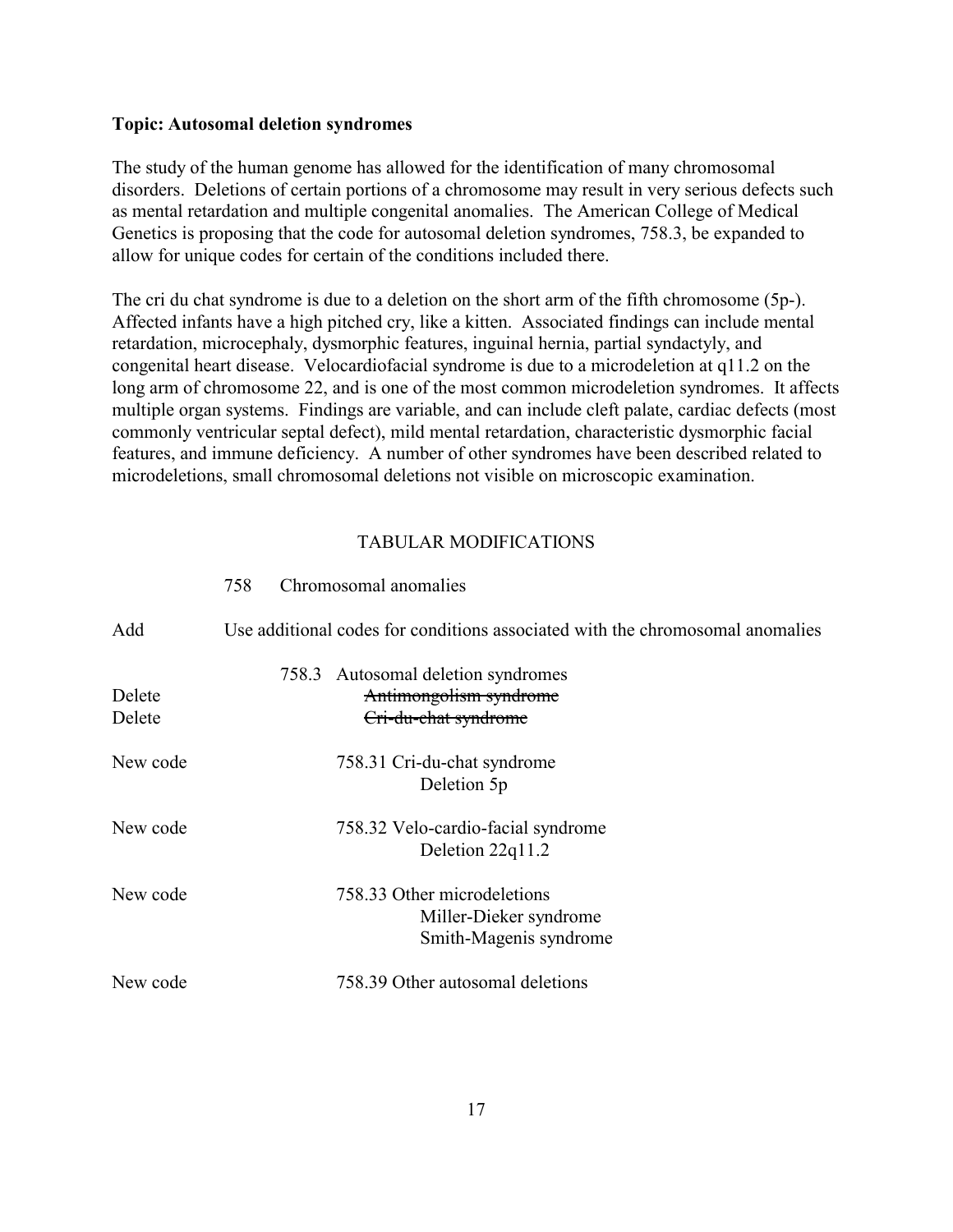### **Topic: Sleep disorders**

The American Academy of Sleep Medicine has requested certain tabular and index modifications to the ICD-9-CM to enable the classification of specific type of sleep disorders, including narcolepsy, cataplexy and sleep related movement disorders. Narcolepsy is chronic recurrent attacks of drowsiness and sleep during the daytime. Cataplexy is the sudden, brief loss of muscle control brought on by strong emotion or emotional response. About 70% of patients with narcolepsy also have cataplexy.

Sleep medicine is a fairly new sub-specialty. There is a great deal of new knowledge on the types and treatments for sleep disorders that cannot be classified in the ICD-9-CM. A much larger expansion to the various sleep related codes will be included in the ICD-10-CM.

| 347                              | Cataplexy and narcolepsy                                                               |
|----------------------------------|----------------------------------------------------------------------------------------|
| New subcategory 347.0 Narcolepsy |                                                                                        |
| New code                         | 347.00 without cataplexy<br>Narcolepsy NOS                                             |
| New code                         | 347.01 with cataplexy                                                                  |
| New subcategory                  | 347.1 Narcolepsy in conditions classified elsewhere<br>Code first underlying condition |
| New code<br>New code             | 347.10 without cataplexy<br>347.11 with cataplexy                                      |
| 780                              | General symptoms                                                                       |
|                                  | 780.5 Sleep disturbances                                                               |
| New code                         | 780.58 Sleep related movement disorder<br>Restless leg syndrome                        |
|                                  | <b>INDEX MODIFICATION</b>                                                              |

|        | Disorder            |
|--------|---------------------|
| Revise | dissociative 300.15 |
| Add    | nocturnal 307.47    |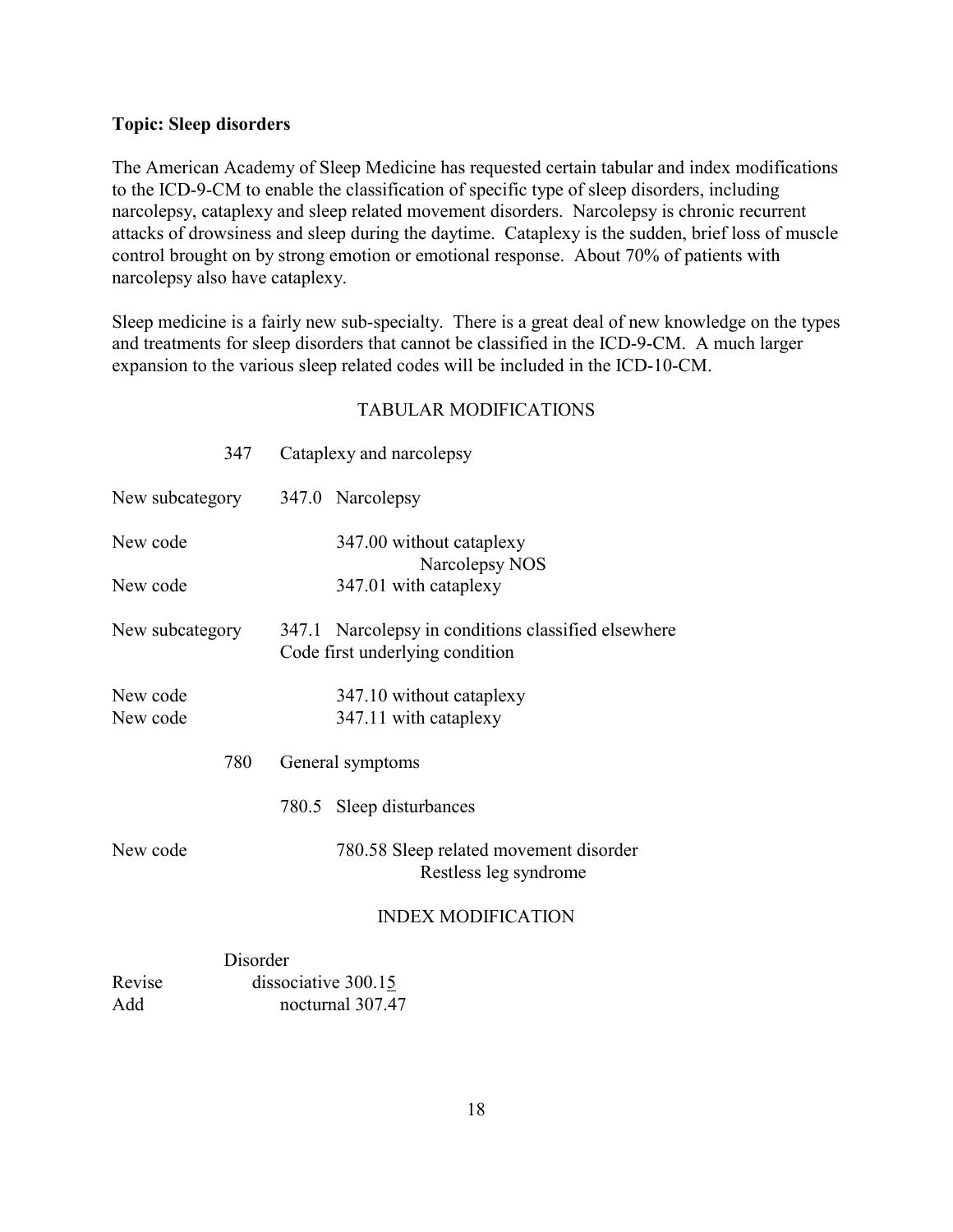### **Topic: Nonspecific abnormal findings on neonatal screening**

Newborns are routinely screened for several metabolic conditions. Generally, an initial screening test is done, followed by a more precise test if the first test is positive. During the period between the initial test and the secondary test, it is not known whether the newborn actually has the condition being screened or has a false positive. The American College of Medical Genetics has requested that a new code be created to identify newborns in this interim period. This new code would allow physicians and states to better track babies that are awaiting screening test results.

|          | 796 | Other nonspecific abnormal findings                                                          |
|----------|-----|----------------------------------------------------------------------------------------------|
| New code |     | 796.6 Nonspecific abnormal findings on neonatal screening                                    |
| Add      |     | Excludes: nonspecific serologic evidence of human immunodeficiency<br>virus [HIV] $(795.71)$ |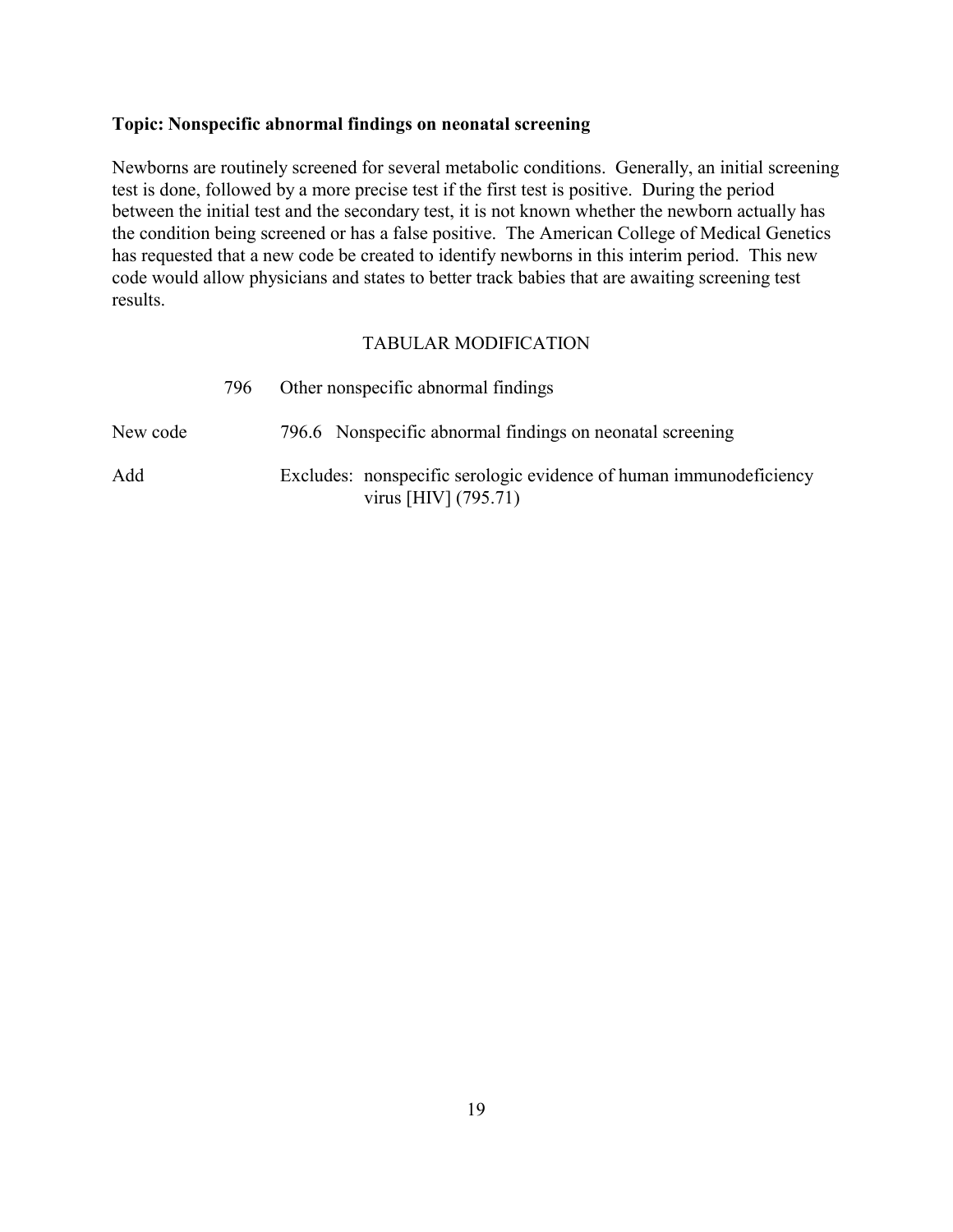# **Topic: Exposure to communicable diseases**

Exposure to certain diseases can result in a high risk of morbidity and mortality, especially in children and patients with compromised immune systems. The American Academy of Pediatrics has requested that some additional exposure codes be added at V01.7, Exposure to other viral diseases and V01.8, Exposure to other communicable diseases.

|          | V01 | Contact with or exposure to communicable disease |                                   |
|----------|-----|--------------------------------------------------|-----------------------------------|
|          |     |                                                  | V01.7 Other viral diseases        |
| New code |     |                                                  | V01.71 Varicella                  |
| New code |     |                                                  | V01.790 ther viral diseases       |
|          |     |                                                  | V01.8 Other communicable diseases |
| New code |     |                                                  | V01.83 Escherichia coli (E. coli) |
| New code |     |                                                  | V01.84Meningococcus               |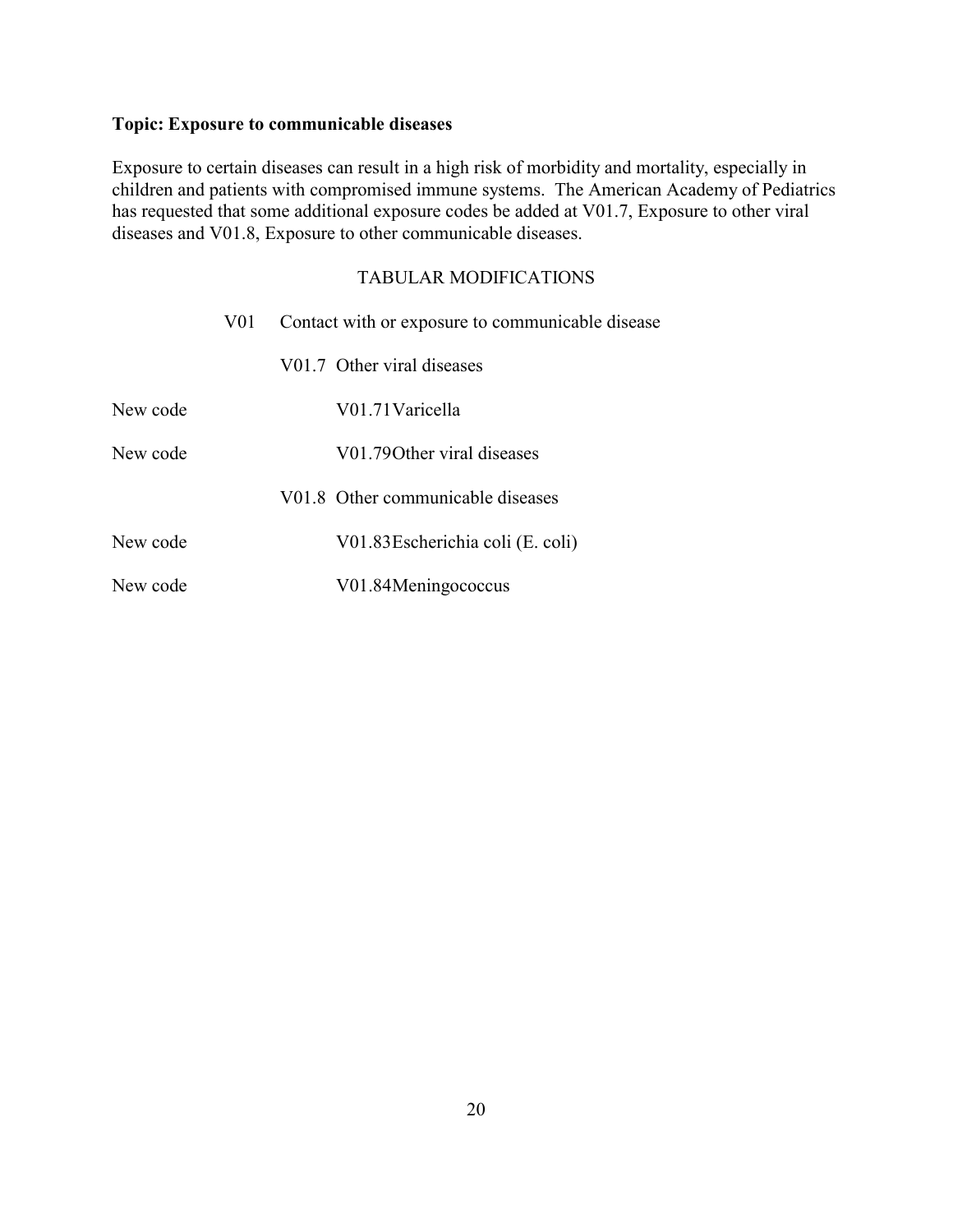#### **Topic: Broken mechanical ventilator**

Patients who are dependent on ventilators may be admitted to a health care facility when their mechanical ventilator has equipment malfunctions or when there is a power outage causing the machine to fail. There is no specific health condition requiring attention except their dependence on the respirator. Currently the only code available for this is V46.1, Other dependence on machines. This is a status code. A new code is being proposed to be able to indicate encounters associated with patients admitted due to the mechanical failure of the ventilator.

|          | V46. | Other dependence on machines                    |
|----------|------|-------------------------------------------------|
|          |      | V46.1 Respirator                                |
| New Code |      | V46.11Dependence on respirator, status          |
| New Code |      | V46.12Dependence on respirator, machine failure |
| Add      |      | Power failure causing machine failure           |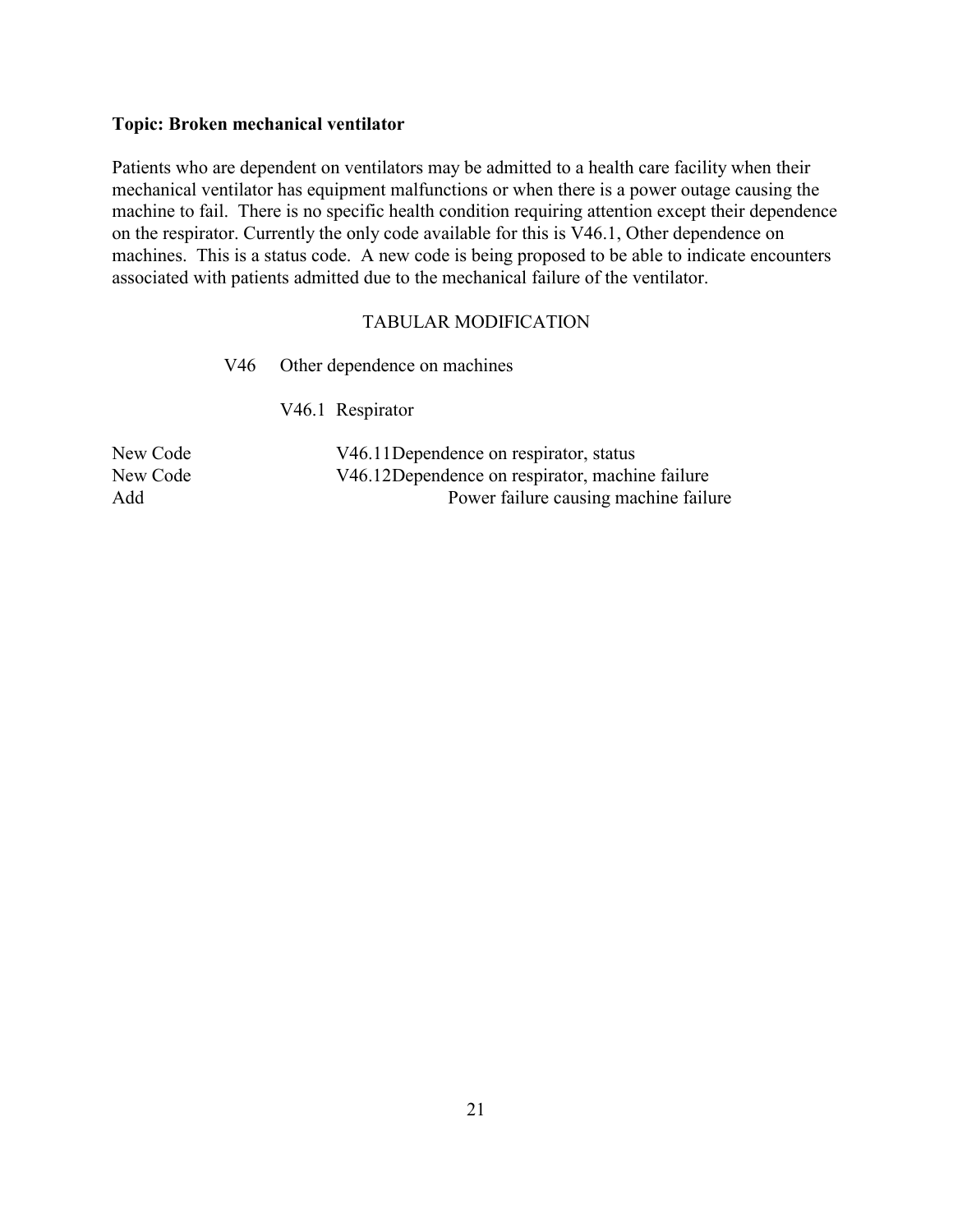### **Topic: Chondritis of ear**

Auricular perichondritis is an infection of the skin and layer of tissue around the cartilage of the outer ear. Most frequently this occurs following trauma or infection. Recently ear piercing through the cartilage has become a more significant risk factor for this condition. While this is not a common infection if it progresses to involve the cartilage of the ear it is called chondritis. Chondritis is the most feared complication of injury or surgery of the pinna since it can lead to severe damage to the ear. The damage can cause part of the ear to die and need to be surgically removed. This may result in the need for plastic surgery to restore the ear to its normal shape.

Currently perichondritis of the pinna is coded to 380.00-380.02. There is no code for chondritis of the ear, nor is it indexed. There is room to add this to the classification as follows:

### TABULAR MODIFICATION

|               | 380 | Disorders of external ear                                             |
|---------------|-----|-----------------------------------------------------------------------|
| Revise<br>Add |     | 380.0 Perichondritis and chondritis of pinna<br>Chondritis of auricle |
| New Code      |     | 380.03 Chondritis of pinna                                            |

22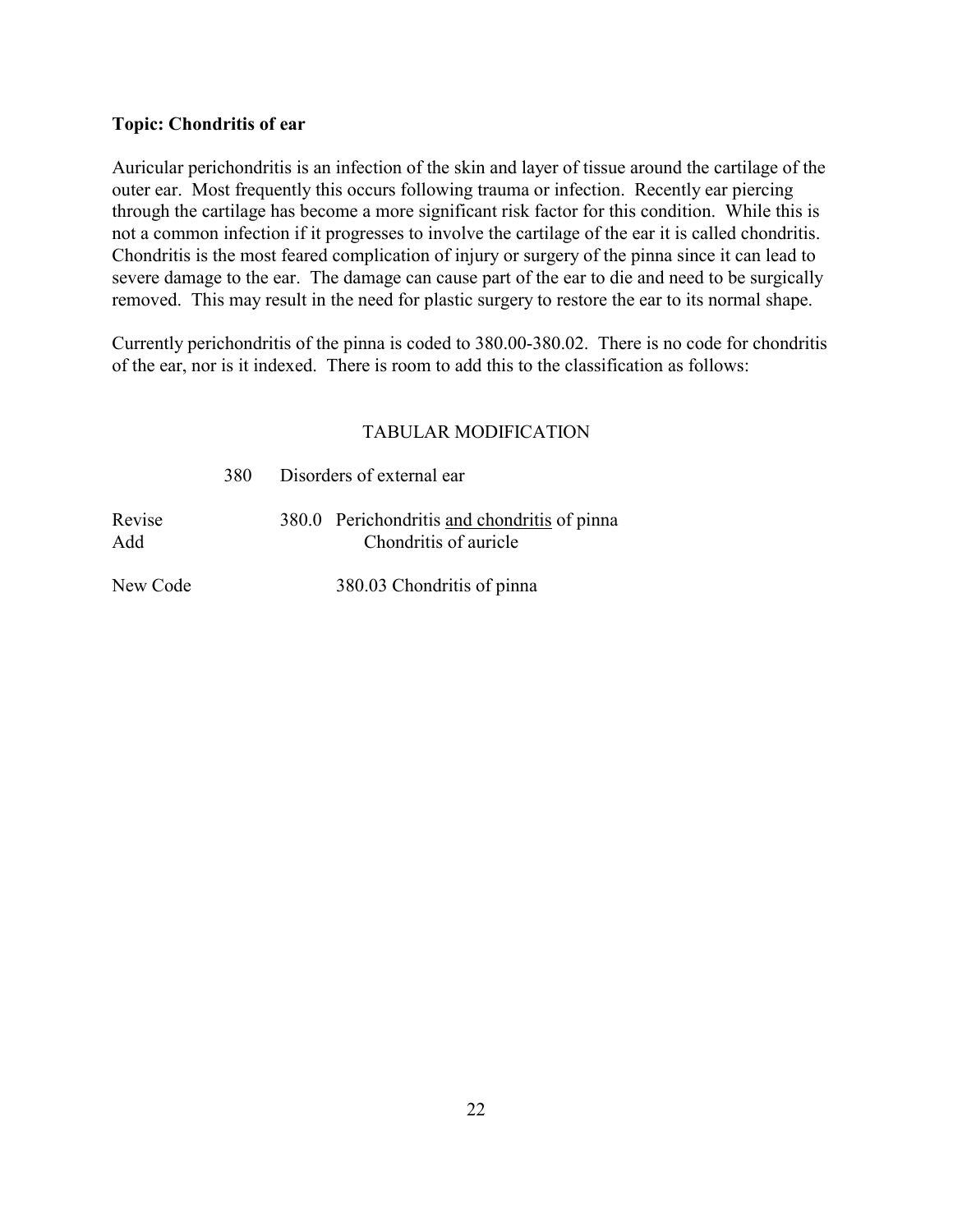#### **Topic: Decubitus ulcers**

Decubitus ulcers, also known as pressure sores and bedsores, occur most often in patients with diminished or absent sensation or who are debilitated, emaciated, paralyzed or long bedridden. Tissues over the elbows, sacrum, ischia, ankles, and heels are especially susceptible. Other sites may be involved depending on the patient's positions. Pressure sores can also affect muscle and bone.

Currently there is one diagnosis code for decubitus ulcer, 707.0. This code is used regardless of the location of the decubitus. Many times patients have more than one decubitus located at different sites on the body. These ulcers may be different in severity and while one might be debrided the other(s) may not be as severe. A proposal is being made to establish codes for the more common body sites where decubitus ulcers may occur.

#### TABULAR MODIFICATION

707 Chronic ulcer of skin

707.0 Decubitus ulcer

| New code | 707.00 Unspecified site |
|----------|-------------------------|
| New code | 707.01 Elbow            |
| New code | 707.02 Upper back       |
| Add      | Shoulder blades         |
| New code | 707.03 Lower back       |
| Add      | Sacrum                  |
| New code | 707.04 Hip              |
| New code | 707.05 Buttock          |
| New code | 707.06 Ankle            |
| New code | 707.07 Heel             |
| New code | 707.09 Other site       |
|          | Head                    |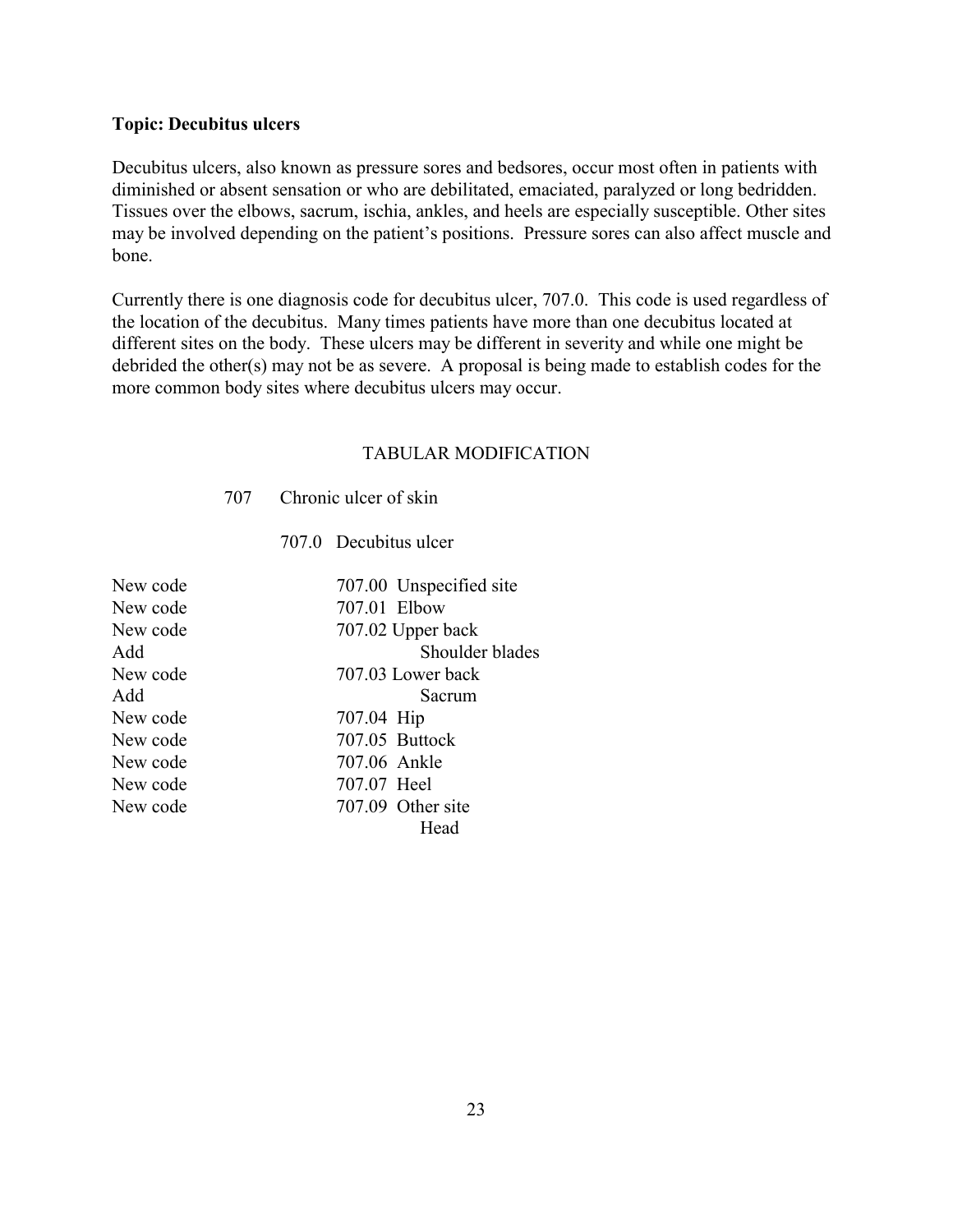#### **Topic: Deep vein thrombosis of lower extremity (DVT)**

Venous thromboembolism (VTE) refers to occlusion within the venous system. It includes deep vein thrombosis (DVT), typically of the lower extremities, and embolism to the pulmonary vasculature. A unique code for DVT does not exist in the ICD-9-CM. At the April 3, 2003 ICD-9-CM Coordination and Maintenance meeting, it was proposed to create codes for DVT. Since that time NCHS has received proposals to expand this proposal to create more detailed codes for specific sites.

Additionally it has been suggested that these same site modifications be made to codes at subcategory 451.1, Phlebitis and thrombophlebitis of deep vessels of lower extremities. This proposal will be made at the April 2004 C&M meeting.

Proposed modification from April 3, 2003:

| 453              | Other venous embolism and thrombosis                                                                                     |
|------------------|--------------------------------------------------------------------------------------------------------------------------|
| New sub-category | 453.4 Venous embolism and thrombosis of deep vessels of lower<br>extremity<br>Deep vein thrombosis NOS<br><b>DVT NOS</b> |
| New code         | 453.40 Venous embolism and thrombosis of unspecified deep<br>vessels of lower extremity                                  |
| New code         | 453.41 Venous embolism and thrombosis of deep vessels of<br>proximal lower extremity<br>Upper leg NOS<br>Thigh           |
| New code         | 453.42 Venous embolism and thrombosis of deep vessels of distal<br>lower extremity<br>Calf<br>Lower leg NOS              |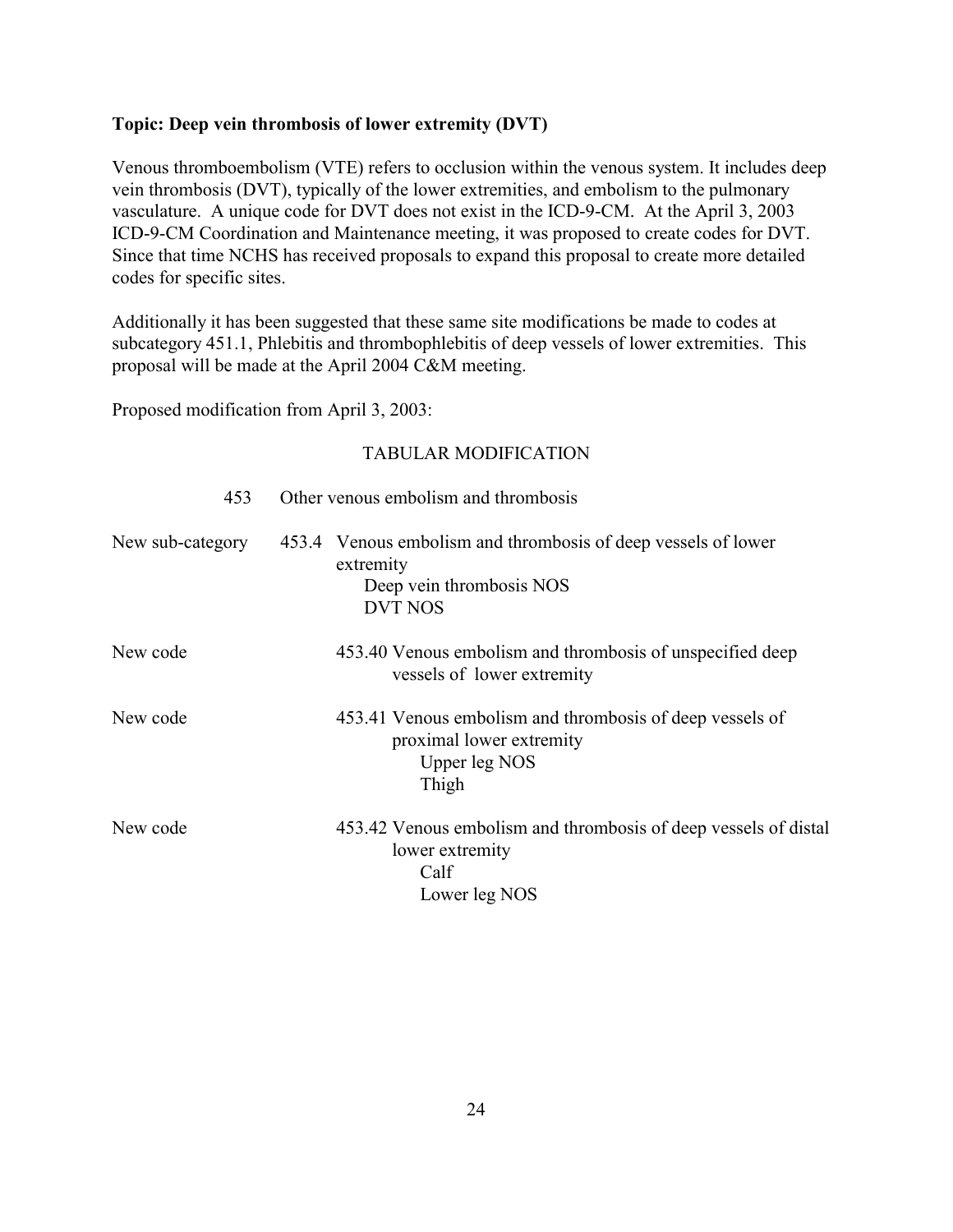New proposed modification:

|                      | 453 | Other venous embolism and thrombosis                                                                   |
|----------------------|-----|--------------------------------------------------------------------------------------------------------|
| New sub-<br>category |     | 453.4 Venous embolism and thrombosis of deep vessels of lower<br>extremity<br>Deep vein thrombosis NOS |
| New code             |     | 453.40 Venous embolism and thrombosis of unspecified deep<br>vessels of lower extremity                |
| New code             |     | 453.41 Venous embolism and thrombosis of iliac vein                                                    |
| New code             |     | 453.42 Venous embolism and thrombosis of femoral vein                                                  |
| New code             |     | 453.43 Venous embolism and thrombosis of popliteal vein                                                |
| New code             |     | 453.44 Venous embolism and thrombosis of tibial (calf) vein<br>Calf<br>Lower leg NOS                   |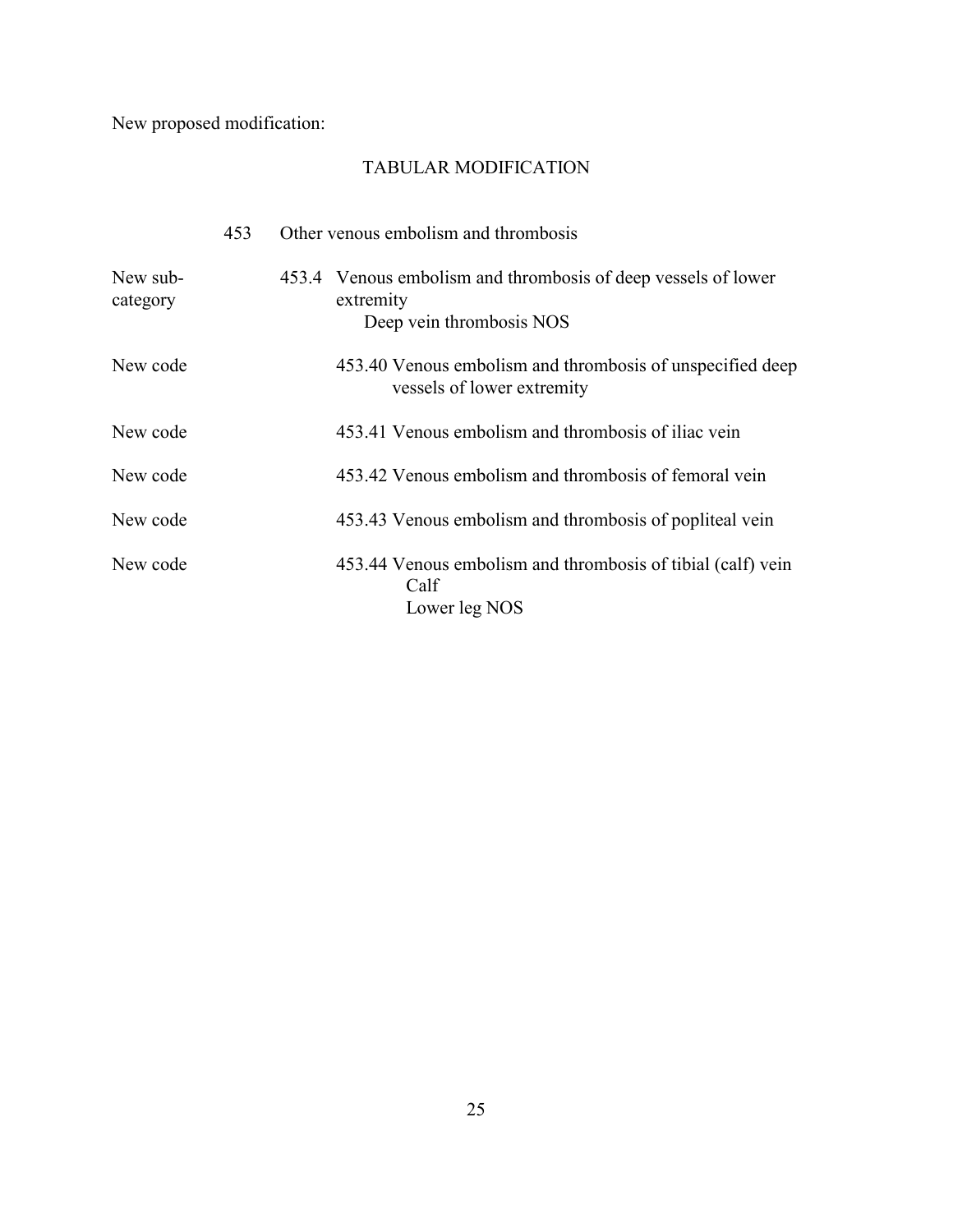### **Topic: Endometrial hyperplasia with and without atypia**

Endometrial hyperplasia, an abnormal growth of normal cells of the endometrium, may cause dysfunctional uterine bleeding. Women with atypical adenomatous hyperplasia (seen on biopsy) are at risk of developing adenocarcinoma of the endometrium. The ICD-9-CM code for endometrial hyperplasia does not distinguish between with and without atypia. The American College of Obstetricians and Gynecologists has requested that the existing code be expanded to allow the identification of endometrial hyperplasia with atypia.

This topic was presented at the April 2003 C&M meeting. However, the proposal as presented at that meeting did not distinguish between with and without atypia properly. An alternate proposal is now being presented.

|          | 621 | Disorders of uterus, not elsewhere classified                              |
|----------|-----|----------------------------------------------------------------------------|
| Revise   |     | 621.3 Endometrial eystic hyperplasia                                       |
| New code |     | 621.30 Endometrial hyperplasia, unspecified<br>Endometrial hyperplasia NOS |
| New code |     | 621.31 Simple endometrial hyperplasia without atypia                       |
| New code |     | 621.32 Complex endometrial hyperplasia without atypia                      |
| New code |     | 621.33 Endometrial hyperplasia with atypia                                 |
| Add      |     | Excludes: carcinoma in-situ of endometrium (233.2)                         |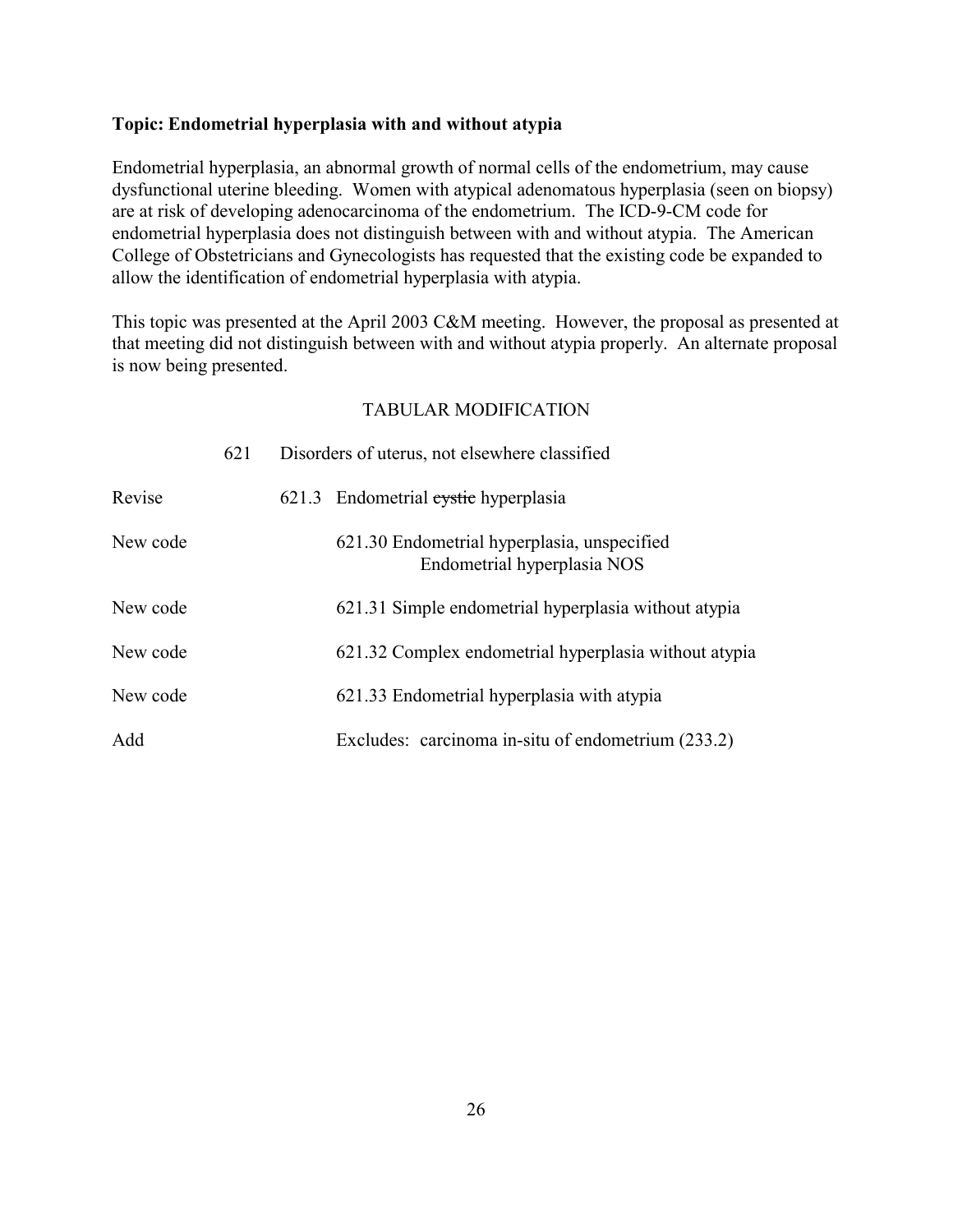#### **Topic: Genital prolapse**

A single code currently exists in the ICD-9-CM for prolapse of the vaginal wall without uterine prolapse and for complete uterovaginal prolapse. Concepts for relaxation and weakening of the vaginal outlet or pelvis do not have unique codes. Physicians from the American College of Obstetrics and Gynecology (ACOG) have requested that these codes be expanded to provide additional detail on the types of prolapses and that unique code for pelvic muscle relaxation and atrophy be created.

Urinary incontinence is a common problem associated with genital prolapse. A new code for overflow incontinence is also be proposed.

### TABULAR MODIFICATIONS

|          | 618.0 Prolapse of vaginal walls without mention of uterine prolapse |
|----------|---------------------------------------------------------------------|
| Delete   | <b>Cystocele</b>                                                    |
|          | <del>Cystourethrocele</del>                                         |
|          | Proctocele, female, without mention of uterine prolapse             |
|          | Rectocele, without mention of uterine prolapse                      |
|          | Urethrocele, female, without mention of uterine prolapse            |
|          | Vaginal prolapse, without mention of uterine prolapse               |
| New code | 618.00 Unspecified prolapse of vaginal walls                        |
|          | Vaginal prolapse NOS                                                |
| New code | 618.01 Cystocele, midline                                           |
|          | <b>Cystocele NOS</b>                                                |
| New code | 618.02 Cystocele, lateral                                           |
|          | Paravaginal                                                         |
| New code | 618.03 Urethrocele                                                  |
| New code | 618.04 Rectocele                                                    |
|          | Proctocele                                                          |
| New code | 618.05 Perineocele                                                  |
| New code | 618.09 Other prolapse of vaginal walls without mention of uterine   |
|          | prolapse                                                            |
|          | Cystourethrocele                                                    |

### 618 Genital prolapse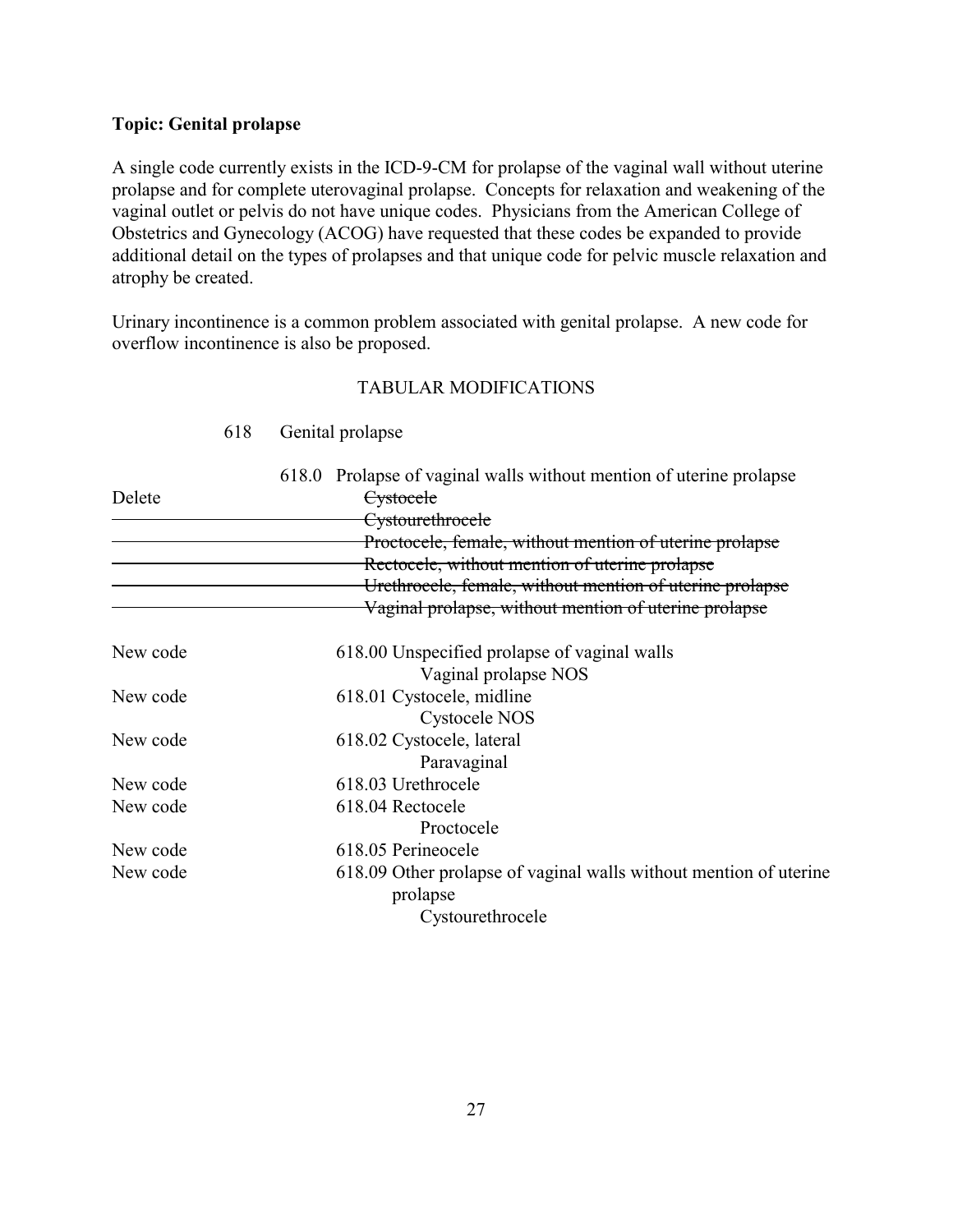|                                  |     | 618.3 Uterovaginal prolapse, complete                                                                                                                                                                     |
|----------------------------------|-----|-----------------------------------------------------------------------------------------------------------------------------------------------------------------------------------------------------------|
| New code                         |     | 618.30 Uterovaginal prolapse, complete, without prolapse of<br>vaginal apex<br>Uterovaginal prolapse, complete NOS                                                                                        |
| New code                         |     | 618.31 Uterovaginal prolapse, complete, with prolapse of vaginal<br>apex                                                                                                                                  |
| Delete                           |     | 618.8 Other specified genital prolapse<br>Incompetence or weakening of pelvic fundus<br>Relaxation of vaginal outlet or pelvis                                                                            |
| New code<br>New code<br>New code |     | 618.81 Incompetence or weakening of pubocervical tissue<br>618.82 Incompetence or weakening of rectovaginal tissue<br>618.83 Pelvic muscle wasting<br>Disuse atrophy of pelvic muscles and anal sphincter |
| New code                         |     | 618.89 Other specified genital prolapse                                                                                                                                                                   |
|                                  | 728 | Disorders of muscle, ligament, and fascia                                                                                                                                                                 |
|                                  |     | 728.2 Muscular wasting and disuse atrophy, not elsewhere classified                                                                                                                                       |
| Add                              |     | Excludes: pelvic muscle wasting and disuse atrophy (618.83)                                                                                                                                               |
|                                  | 788 | Symptoms involving urinary system                                                                                                                                                                         |
|                                  |     | Incontinence of urine<br>788.3                                                                                                                                                                            |
| New code                         |     | 788.38 Overflow incontinence                                                                                                                                                                              |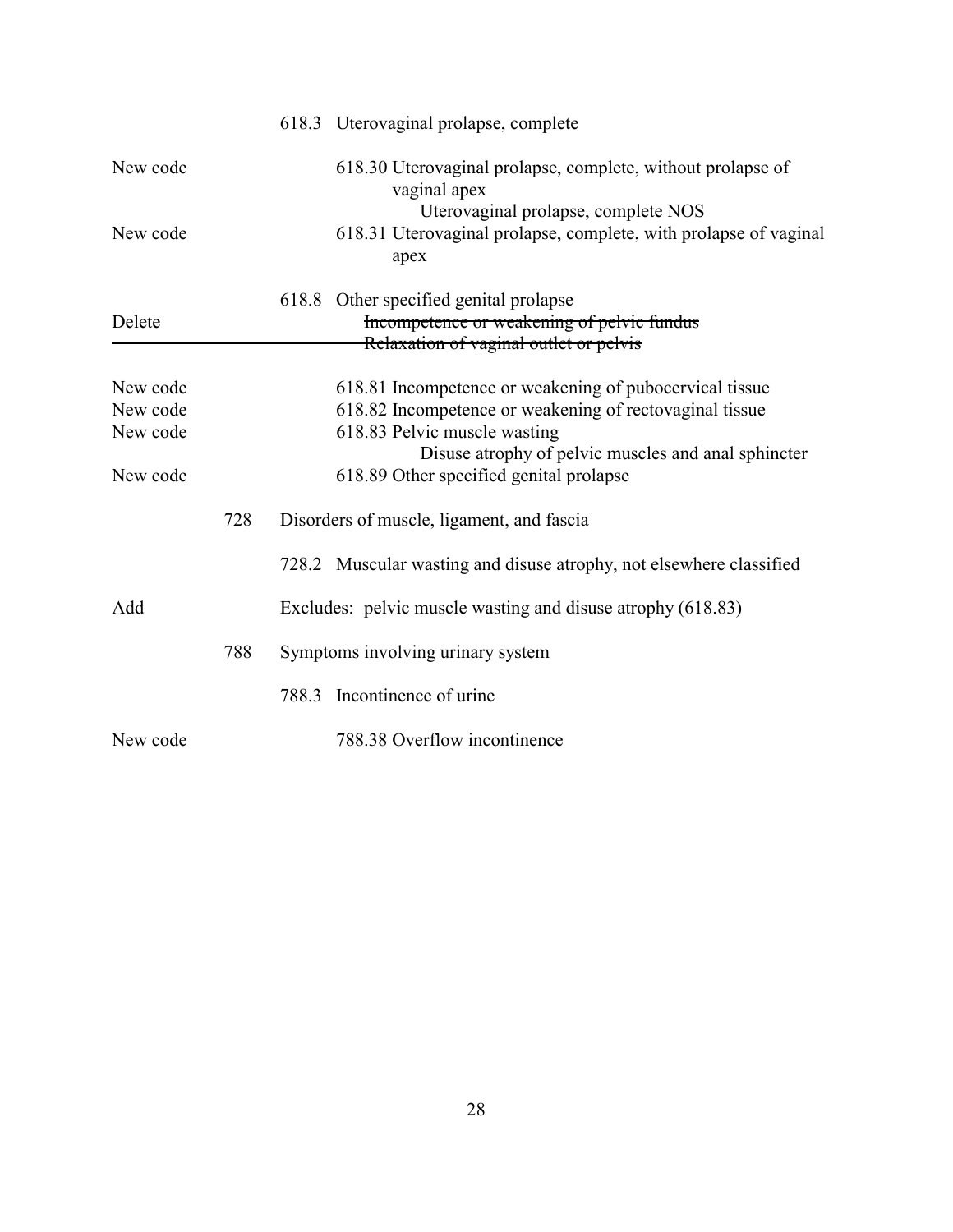#### **Topic: Bethesda system**

A system for reporting the results of abnormal Pap tests, the Bethesda system, first published in 1989 and revised in 1991 has a new 2001 version. Over 90% of laboratories in the United States use the Bethesda system as well as labs in many other countries. It has been endorsed by more than 20 national and international societies.

The ICD-9-CM was updated on October 1, 2002 to reflect the changes made in the earlier version of the system. We are now proposing to revise the code titles and inclusion terms and add new codes to reflect the 2001 version. This is a revised proposal from the one presented at the April 2003 C&M meeting. It has been reviewed by physicians at the American College of Obstetrics and Gynecology for accuracy.

|        | 233 |                    | Carcinoma in situ of breast and genitourinary system                                                          |
|--------|-----|--------------------|---------------------------------------------------------------------------------------------------------------|
|        |     | 233.1 Cervix uteri |                                                                                                               |
| Add    |     |                    | High grade squamous intraepithelial dysplasia of cervix<br>(HGSIL)                                            |
| Add    |     |                    | Severe dysplasia of cervix                                                                                    |
|        | 622 |                    | Noninflammatory disorders of cervix                                                                           |
|        |     |                    | 622.1 Dysplasia of cervix (uteri)                                                                             |
| Delete |     |                    | High grade squamous intraepithelial dysplasia (HGSIL)<br>Low grade squamous intraepithelial dysplasia (LGSIL) |
| Add    |     |                    | High grade squamous intraepithelial lesion (HSIL)                                                             |
| Add    |     |                    | Human papillomavirus (HPV) with mild dysplasia                                                                |
| Add    |     |                    | Low grade squamous intraepithelial lesion (LSIL)                                                              |
| Add    |     |                    | Mild dysplasia                                                                                                |
| Add    |     |                    | Moderate dysplasia                                                                                            |
| Add    |     | Excludes:          | high grade squamous intraepithelial dysplasia of cervix<br>(HGSIL) (233.1)<br>severe dysplasia (233.1)        |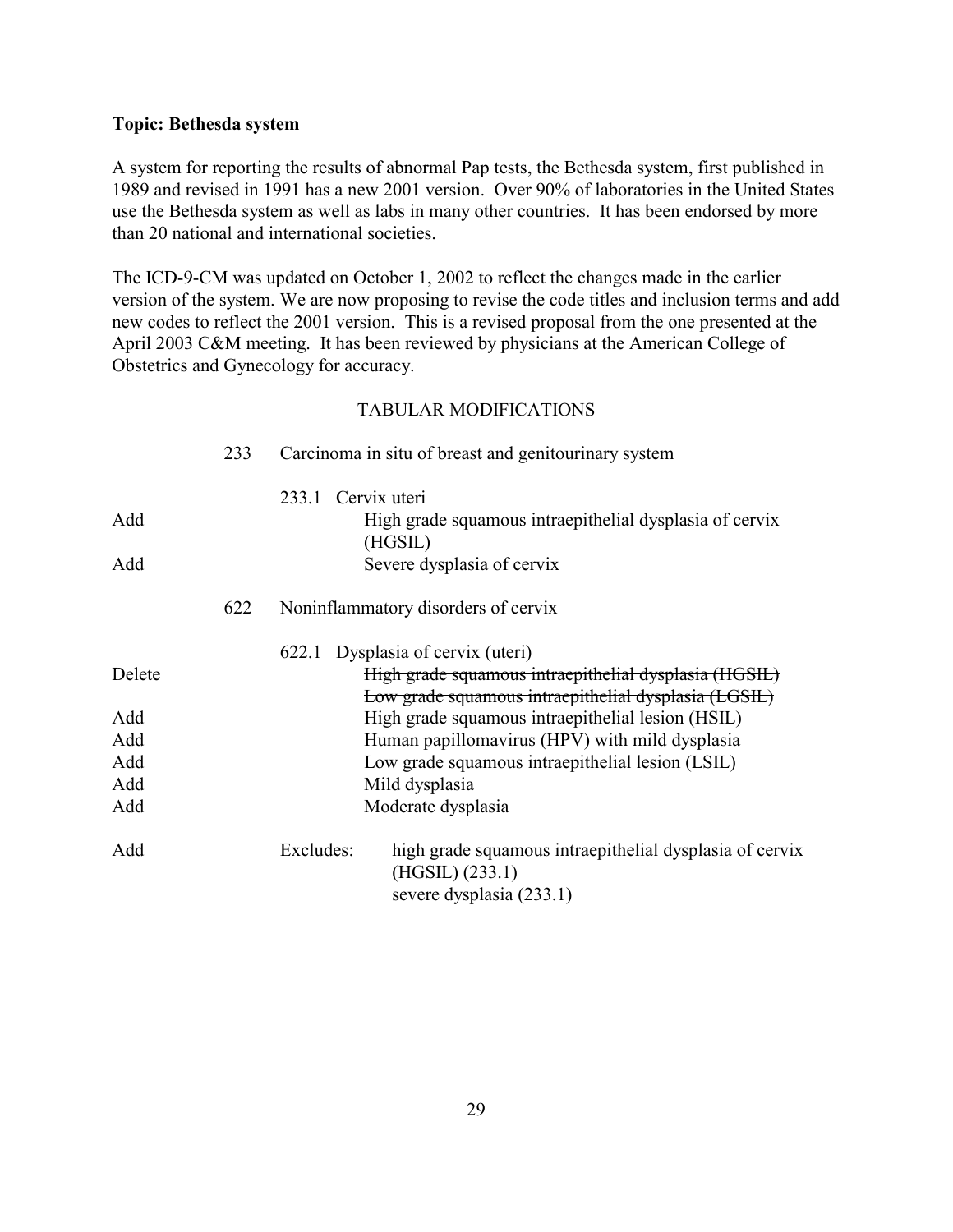|                                              | 795 | Nonspecific abnormal histological and immunological findings                                                                                                                                                                                                                                                                                              |
|----------------------------------------------|-----|-----------------------------------------------------------------------------------------------------------------------------------------------------------------------------------------------------------------------------------------------------------------------------------------------------------------------------------------------------------|
|                                              |     | 795.0 Nonspecific abnormal Papanicolaou smear of cervix                                                                                                                                                                                                                                                                                                   |
| Delete<br>Delete<br>Add<br>Add<br>Add<br>Add |     | Excludes: High grade squamous intraepithelial dysplasia $(HGSH0)(622.1)$<br>Low grade squamous intraepithelial dysplasia (LGSIL) (622.1)<br>High grade squamous intraepithelial lesion (HSIL) (622.1)<br>Human papillomavirus (HPV) with mild dysplasia (622.1)<br>Low grade squamous intraepithelial lesion (LSIL) (622.1)<br>Moderate dysplasia (622.1) |
| Revise                                       |     | 795.00 Nonspecific abnormal Papanicolaou smear of cervix,<br>unspecified Atypical glandular cells on papanicolaou smear<br>of cervix                                                                                                                                                                                                                      |
| Add                                          |     | Abnormal pap smear NOS                                                                                                                                                                                                                                                                                                                                    |
| Add                                          |     | Atypical endocervical cells NOS                                                                                                                                                                                                                                                                                                                           |
| Add                                          |     | Atypical endometrial cells NOS                                                                                                                                                                                                                                                                                                                            |
| Add                                          |     | Atypical glandular cells NOS                                                                                                                                                                                                                                                                                                                              |
| Add                                          |     | 795.01 Atypical squamous cell changes of undetermined<br>significance favor benign (ASCUS favor benign)<br>Atypical glandular cells changes of undetermined<br>significance favor benign (AGCUS favor benign)<br>This classification is no longer valid. The code is being retained<br>for statistical purposes.                                          |
|                                              |     | 795.02 Atypical squamous cell changes of undetermined<br>significance favor dysplasia (ASCUS favor dysplasia)<br>Atypical glandular cell changes of undetermined<br>significance favor dysplasia (AGCUS favor dysplasia)                                                                                                                                  |
| Add                                          |     | This classification is no longer valid. The code is being retained<br>for statistical purposes.                                                                                                                                                                                                                                                           |
| New code                                     |     | 795.03 Atypical squamous cells of undetermined significance<br>$(ASC-US)$                                                                                                                                                                                                                                                                                 |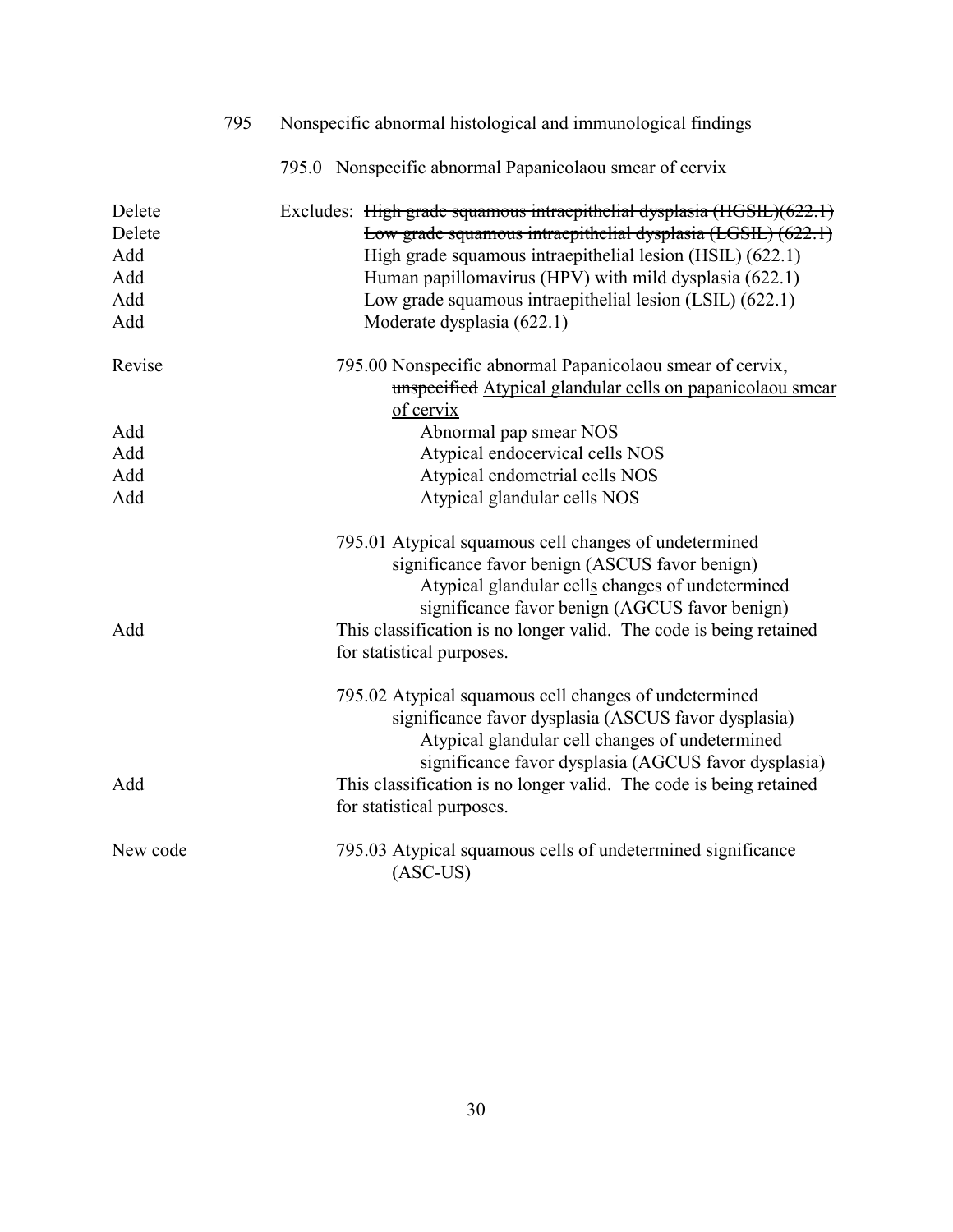| New code         | 795.04 Atypical squamous cells cannot exclude high grade<br>squamous intraepithelial lesion (ASC-H)<br>Atypical endocervical cells, favor neoplastic<br>Atypical glandular cells, favor neoplastic |
|------------------|----------------------------------------------------------------------------------------------------------------------------------------------------------------------------------------------------|
| New code         | 795.05 Negative cellular changes                                                                                                                                                                   |
| New code         | 795.06 Unsatisfactory smear<br>Inadequate sample                                                                                                                                                   |
| Delete<br>Delete | 795.09 Other nonspecific abnormal Papanicolaou smear of cervix<br>Benign cellular changes<br>Unsatisfactory smear                                                                                  |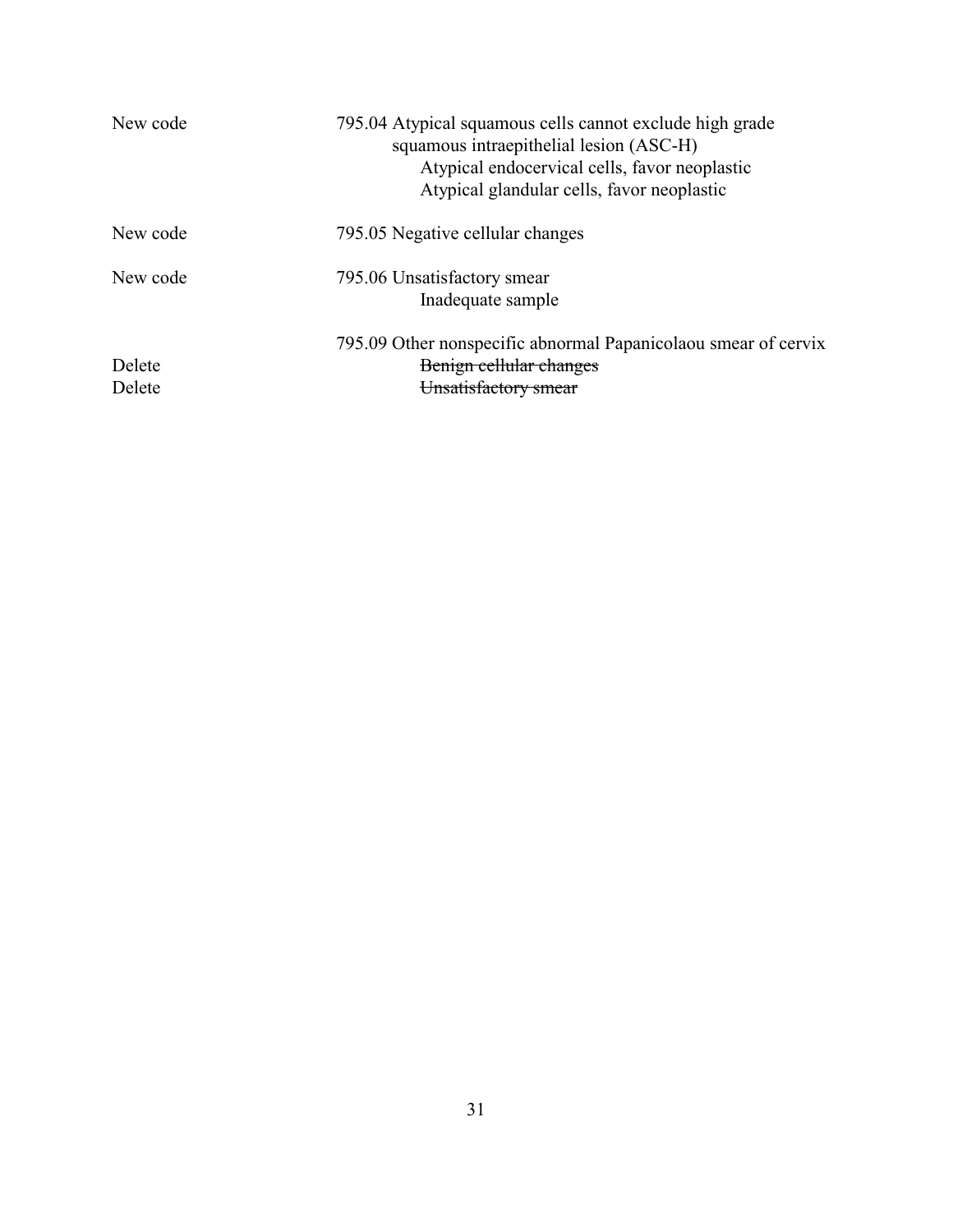#### **Topic: Female genital mutilation**

The topic of female circumcision was presented at the April 2003 C&M meeting. Comments were received requesting a more detailed set of new codes, specifically codes that identify the different types of procedures performed on females. Because the term designated by the World Health Organization for these procedures is female genital mutilation (FGM) the title of the proposal has been changed.

There are three basic types that fall under the heading of FGM. Type I: Clitoridectomy, a part or the whole clitoris has been amputated. Type II: Excision, both the clitoris and the labia minora have been amputated. Type III: Infibulation, the clitoris has been removed, some or all of the labia minora have been cut off and incisions made in the labia majora have healed as a "hood of skin" which covers the urethra and most of the vagina. A small opening made after healing allows for the flow of urine and menstrual blood.

Of all women who have undergone this procedure 85% have had either a type I or type II performed. In those countries where type III is practiced, the procedure is performed on 99% of all females. For physicians in the U.S. who serve a large immigrant population as many as twothirds of their female patients have undergone some form of FGM.

Common early complications of all types of FGM are hemorrhage and severe pain. Long-term complications of FGM are associated more with infibulation. These include chronic pelvic infections due to interference with the drainage of urine and menstrual blood. For women who have undergone infibulation, deinfibulation surgery is necessary to permit the woman to have sexual intercourse, have a pelvic exam performed or to deliver a baby. For multiparous woman who have been deinfibulated to permit delivery of a baby and then reinfibulated after delivery there is a high incidence of maternal and fetal death with subsequent pregnancies.

Because of the potential serious complications associated with FGM, it is being proposed that new codes be created in the genitourinary system chapter. These new codes would be used for non-gravid patients and as secondary codes for gravid patients.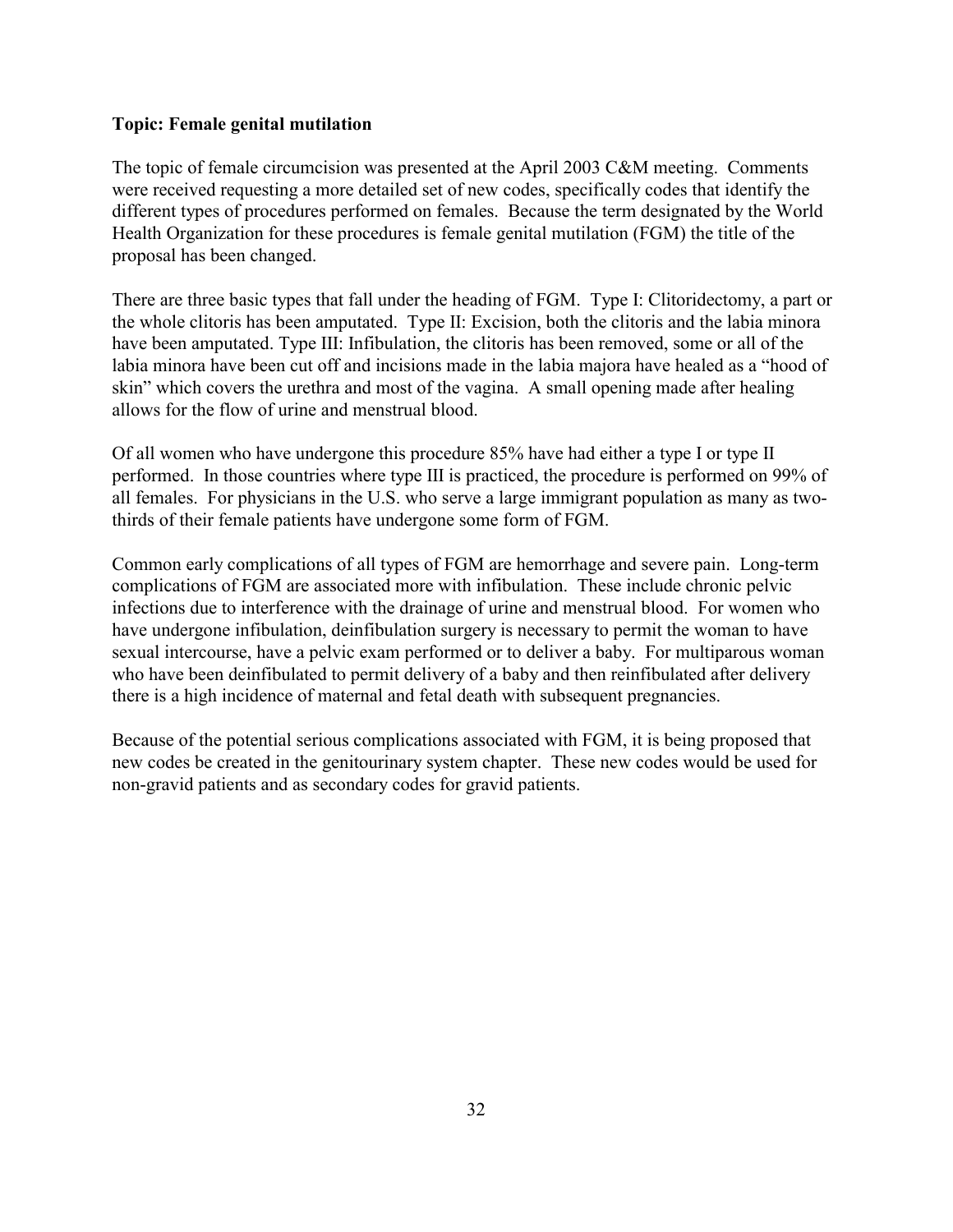| 629             | Other disorders of female genital organs                                                                      |
|-----------------|---------------------------------------------------------------------------------------------------------------|
| New subcategory | 629.2 Female genital mutilation status<br>Female circumcision status                                          |
| New code        | 629.20 Female genital mutilation Type I status<br>Clitorectomy status<br>Female genital mutilation status NOS |
| New code        | 629.20 Female genital mutilation Type II status<br>Clitorectomy with excision of labia minora status          |
| New code        | 629.20 Female genital mutilation Type III status<br>Infibulation status                                       |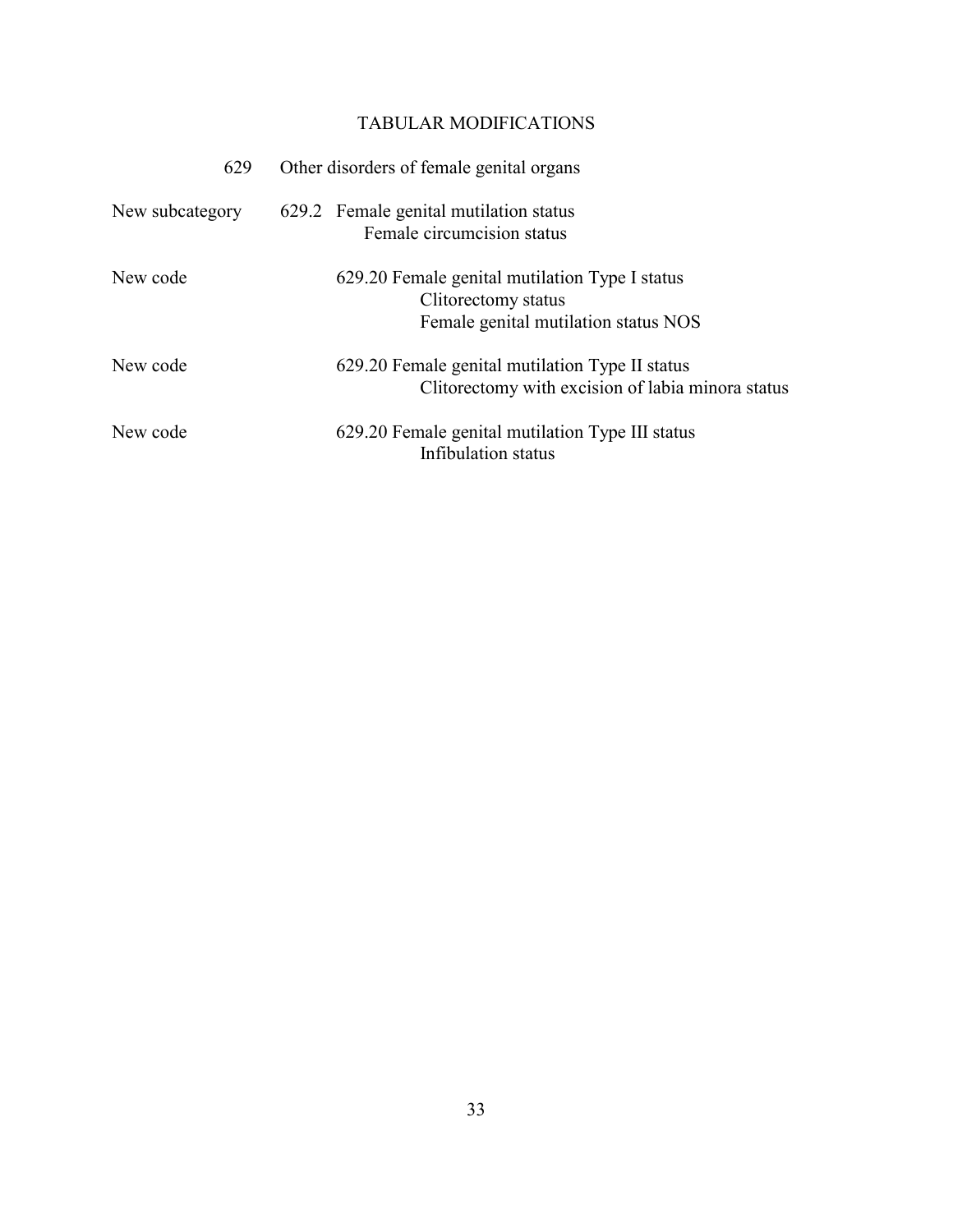#### **Topic: Long-term use of aspirin and insulin**

Aspirin is used on a long-term basis by many people for various reasons including, pain relief, blood-clot prevention, arthritis. The dose varies with the purpose. Certain of the current codes under subcategory V58.6, Long-term (current) drug use, all have properties that can be associated with aspirin. Because of this, it has been difficult to decide which code from V58.6 to assign to indicate a patient is on aspirin. To correct this, a new code for long-term (current) aspirin use is being proposed. The new code would be excluded from conflicting codes under V58.6. The new aspirin code would be assigned regardless of the condition for which the patient is taking it or the dose.

A new code for long-term use of insulin is also being proposed to indicate if a type II patient or a patient with gestational diabetes is using insulin to control blood sugar levels.

|          | V58.6 Long-term (current) drug use                                            |
|----------|-------------------------------------------------------------------------------|
|          | V58.61 Long-term (current) use of anticoagulants                              |
| Add      | Excludes: long-term (current) use of aspirin (V58.66)                         |
|          | V58.63Long-term (current) use of antiplatelets/antithrombotics                |
| Add      | Excludes: long-term (current) use of aspirin (V58.66)                         |
|          | V58.64Long-term (current) use of non-steroidal anti-inflammatories<br>(NSAID) |
| Add      | Excludes: long-term (current) use of aspirin (V58.66)                         |
| New code | V58.66Long-term (current) use of aspirin                                      |
| New code | V58.67Long-term (current) use of insulin                                      |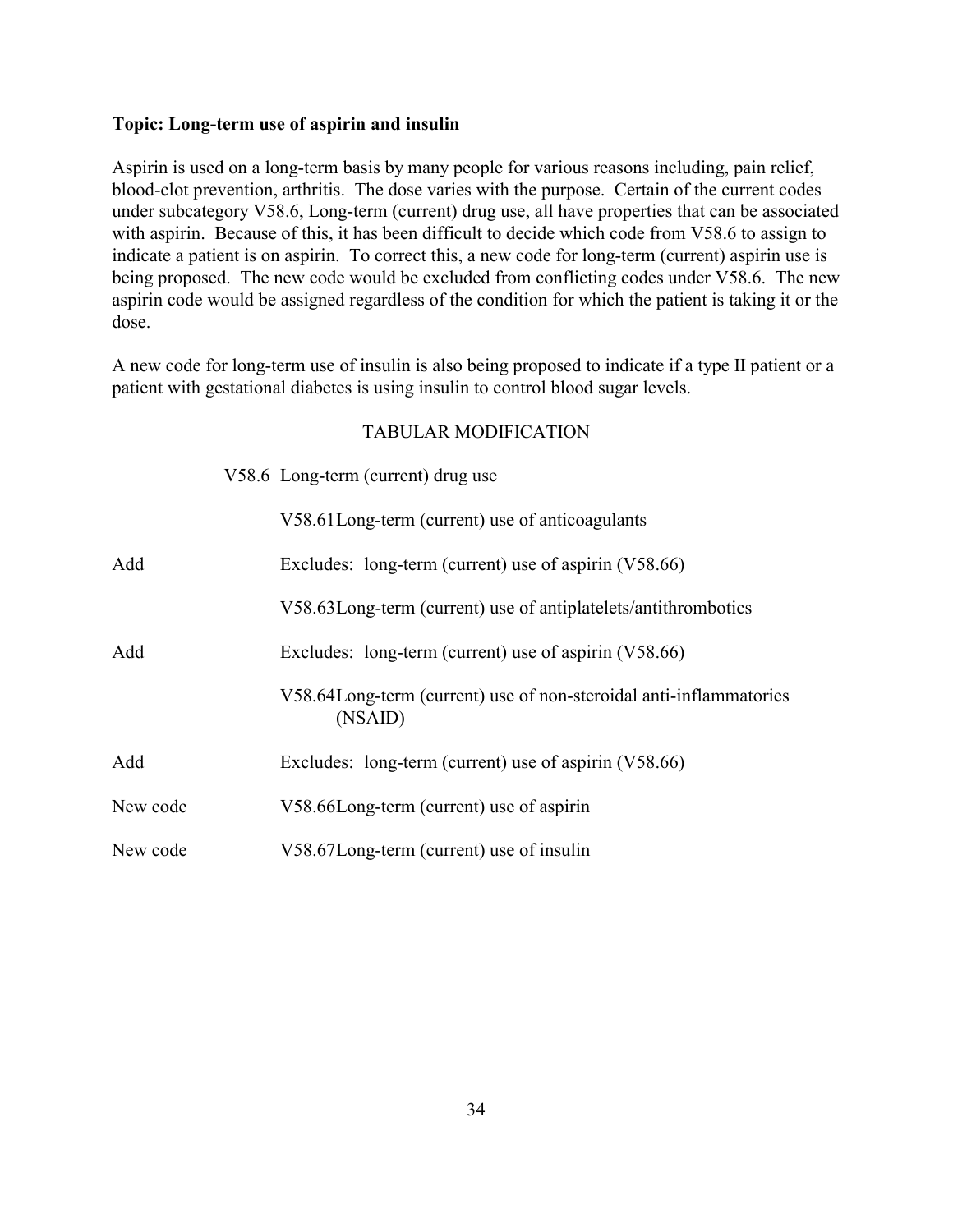#### **Topic: Diabetes mellitus**

The terminology for describing diabetes mellitus has been revised. The two main types of diabetes mellitus are no longer properly termed insulin dependent and non-insulin dependent. The distinction now is on the functioning of the pancreatic beta cells. Type I diabetes mellitus refers to the absence of pancreatic beta cells. Type II diabetes mellitus refers to the lack of proper functioning of pancreatic beta cells. The use of insulin is not a determining factor in the type of diabetes a patient has. Type I patients must use insulin. Type II patients may or may not use insulin depending on the severity of their condition and other inter-related health issues. Pregnant patients who develop gestational diabetes may also require insulin to maintain proper blood sugar levels during pregnancy.

Changes to the code titles for the  $5<sup>th</sup>$  digits for category 250, Diabetes mellitus, are being proposed to conform to the accepted terminology for diabetes mellitus. Though these are only addenda changes, it is being presented as an individual topic due to significant impact the changes may make on the coding of diabetes mellitus.

To accompany these title changes a new long-term (current) use of insulin code is also being proposed. The use of insulin by patients with type II diabetes mellitus and women with gestational diabetes will be able to be identified by the use of the new code.

#### TABULAR MODIFICATION

|        | 20V | Diabetes mellitus                                                                                                                                                                                                                                                          |
|--------|-----|----------------------------------------------------------------------------------------------------------------------------------------------------------------------------------------------------------------------------------------------------------------------------|
|        |     | The following fifth-digit subclassification is for use with category 250:                                                                                                                                                                                                  |
| Revise |     | type II <del>[non-insulin dependent type] [NIDDM type] [adult-onset type]</del><br>$\theta$<br>or unspecified type, not stated as uncontrolled<br>Fifth-digit 0 is for use for type II <del>, adult-onset diabetic</del> patients,<br>even if the patient requires insulin |
| Add    |     | Use additional code, if applicable, for associated long-term (current)<br>insulin use V58.67                                                                                                                                                                               |
| Revise |     | type I <del>[insulin dependent type] [IDDM]</del> [juvenile type], not stated as<br>uncontrolled                                                                                                                                                                           |
| Revise |     | type II [non-insulin dependent type] [NIDDM type] [adult-onset type]<br>2<br>or unspecified type, uncontrolled<br>Fifth-digit 2 is for use for type II <del>, adult-onset diabetic</del> patients,<br>even if the patient requires insuline                                |

250 Diabetes mellitus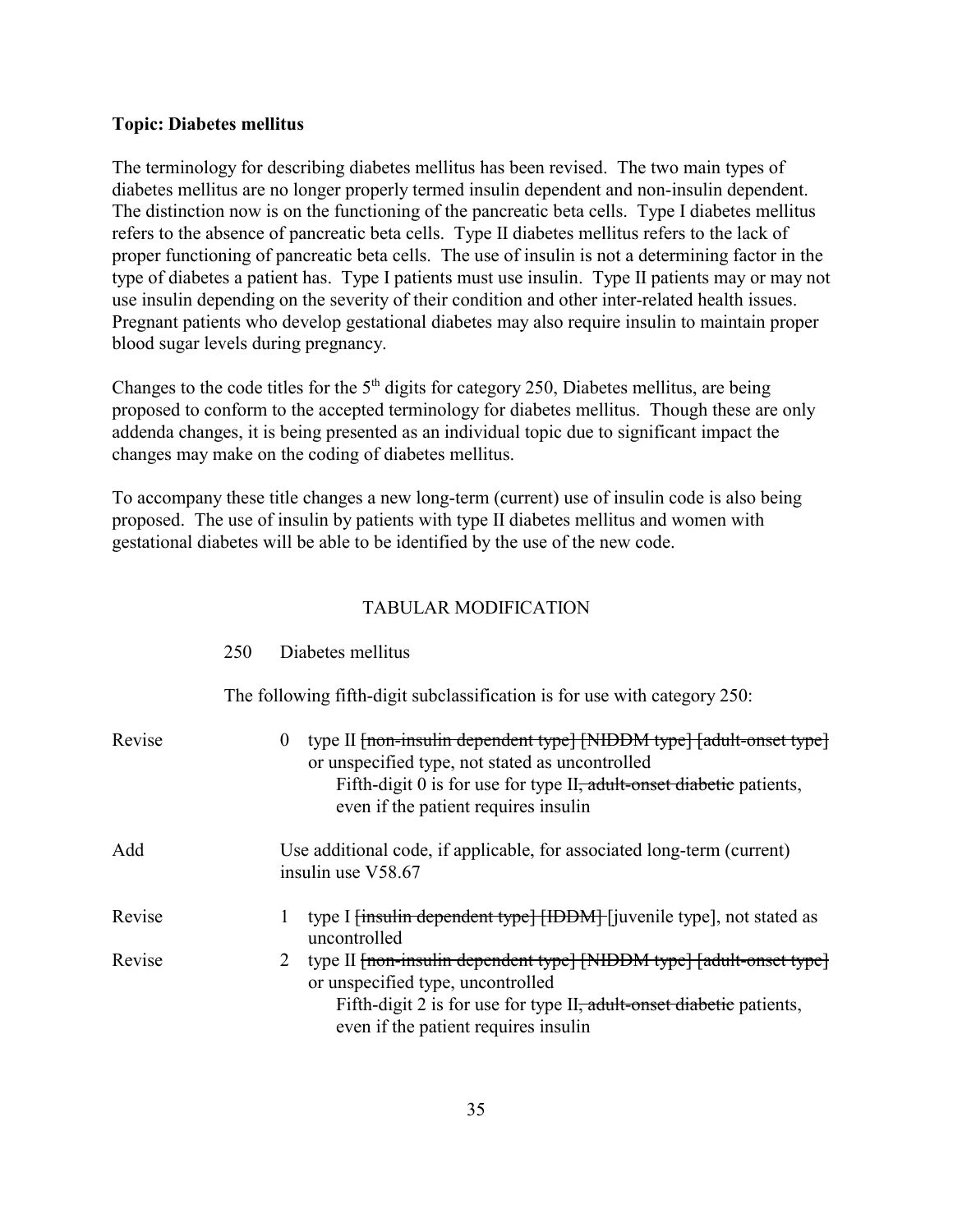| type I <del>finsulin dependent type [IDDM]</del> [juvenile type], uncontrolled |
|--------------------------------------------------------------------------------|
|                                                                                |
|                                                                                |
|                                                                                |
|                                                                                |

# INDEX MODIFICATION

Diabetes, diabetic...

Note: Use the following fifth-digit subclassification with category 250:

| Revise |    | type II <del>[non-insulin dependent type] [NIDDM type] [adult-onset type]</del>  |
|--------|----|----------------------------------------------------------------------------------|
|        |    | or unspecified type, not stated as uncontrolled                                  |
| Revise |    | type I <del>[insulin dependent type] [IDDM]</del> [juvenile type], not stated as |
|        |    | uncontrolled                                                                     |
| Revise |    | type II <del>[non-insulin dependent type] [NIDDM type] [adult-onset type]</del>  |
|        |    | or unspecified type, uncontrolled                                                |
| Revise | 3. | type I <del>[insulin dependent type] [IDDM]</del> [juvenile type], uncontrolled  |
|        |    |                                                                                  |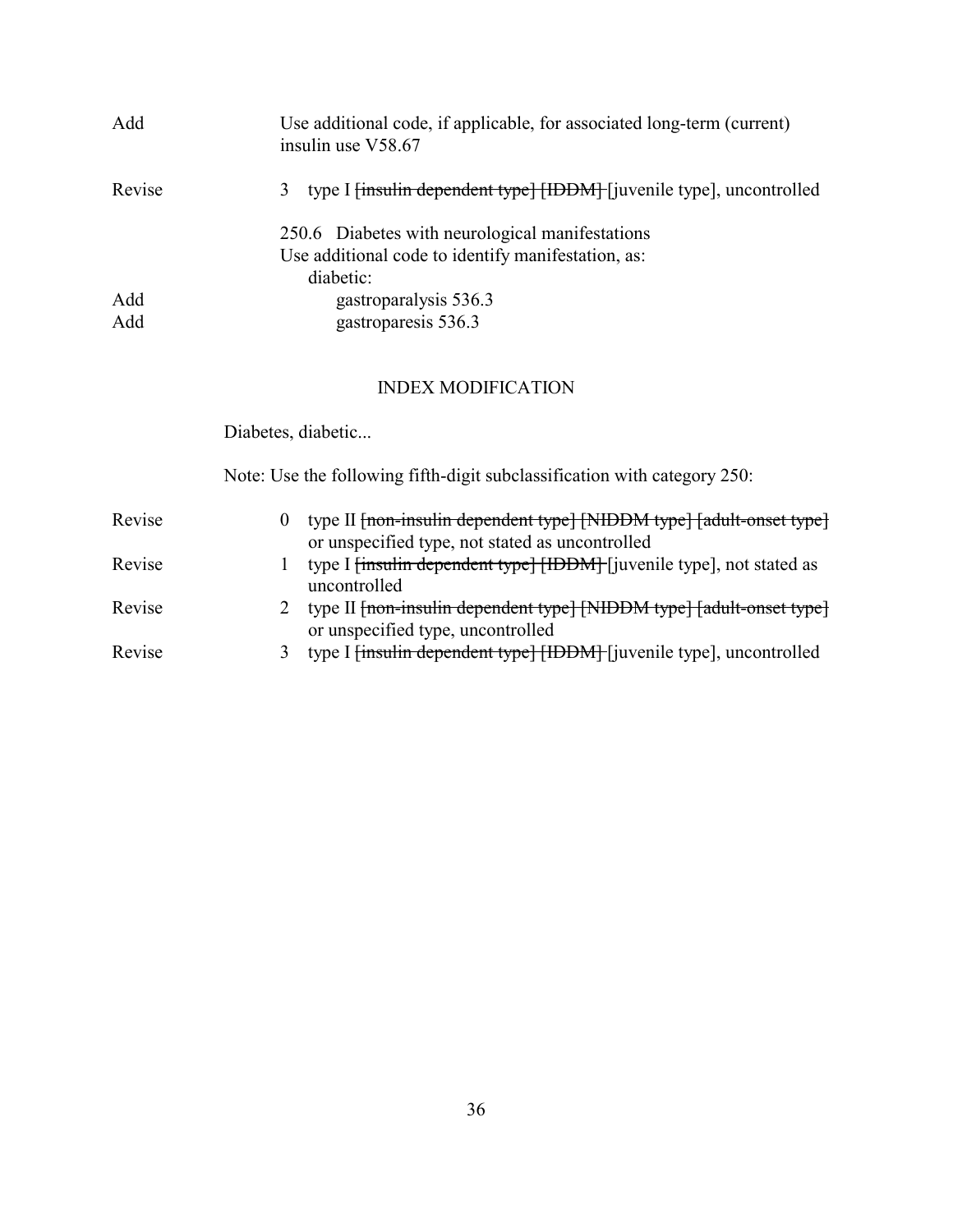#### **Topic: Mental health addenda changes**

Clinicians, researchers, and administrators in the field of mental health services use the Diagnostic and Statistical Manual of Mental Disorders (DSM) for communicating and recording diagnostic information. Although the diagnostic codes used in the DSM classification system have been taken from the ICD-9-CM, the diagnostic terminology has evolved over several revisions of the DSM in order to keep pace with current clinical usage. In contrast, the diagnostic terminology used in the ICD-9-CM in large part has changed little since the original introduction of ICD-9 in the late 1970's. Over the past two decades, the American Psychiatric Association has worked closely with the National Center for Health Statistics in order to insure that the mental disorders section of ICD-9-CM continues to meet the coding needs of the mental health treatment community. However, most changes requested by the APA were made to insure a seamless cross-walking between the two systems, and consisted of requests for additional 5th digits and additions to the Alphabetical index to insure that coders can easily determine the ICD-9-CM diagnostic codes that correspond to the DSM diagnoses. Requests for changes in diagnostic terminology were kept to a minimum, partly because of the belief that the adoption of ICD-10-CM in the 1990's would result in near perfect compatibility between the two systems. (The diagnostic terms used in the current draft of Chapter 5 of ICD-10-CM are virtually identical to those in DSM-IV). However, renewed focus on the diagnostic terms (given that under HIPAA ICD-9-CM has been designated as the only acceptable diagnostic code set) justifies updating the diagnostic terminology in ICD-9-CM so that it reflects current clinical usage in the field of mental health. Thus, the following request for term changes replaces as much as possible the anachronistic ICD-9-CM diagnostic terminology of mental disorders with DSM-IV (and ICD-10-CM) terminology.

The American Psychiatric Association (APA) has also formally requested that the Glossary of mental disorder, one of the appendices of the ICD-9-CM be removed. It has not been maintained for many years and is no longer accurate. It will be removed from the official version of the ICD-9-CM effective with the October 1, 2004 update.

| 290 | Senile and presenile organic psychotic conditions Dementias         |
|-----|---------------------------------------------------------------------|
|     | Excludes: dementia due to alcohol (291.0-291.2)                     |
|     | dementia due to drugs (292.82)                                      |
|     | Arteriosclerotic Vascular dementia<br>290.4                         |
|     | 290.40 Arteriosclerotic Vascular dementia, uncomplicated            |
|     | 290.41 Arterioselerotic Vascular dementia, with delirium            |
|     | 290.42 Arteriosclerotic Vascular dementia, with delusional features |
|     | delusions                                                           |
|     | 290.43 Arteriosclerotic Vascular dementia, with depressive          |
|     | features depressed mood                                             |
|     |                                                                     |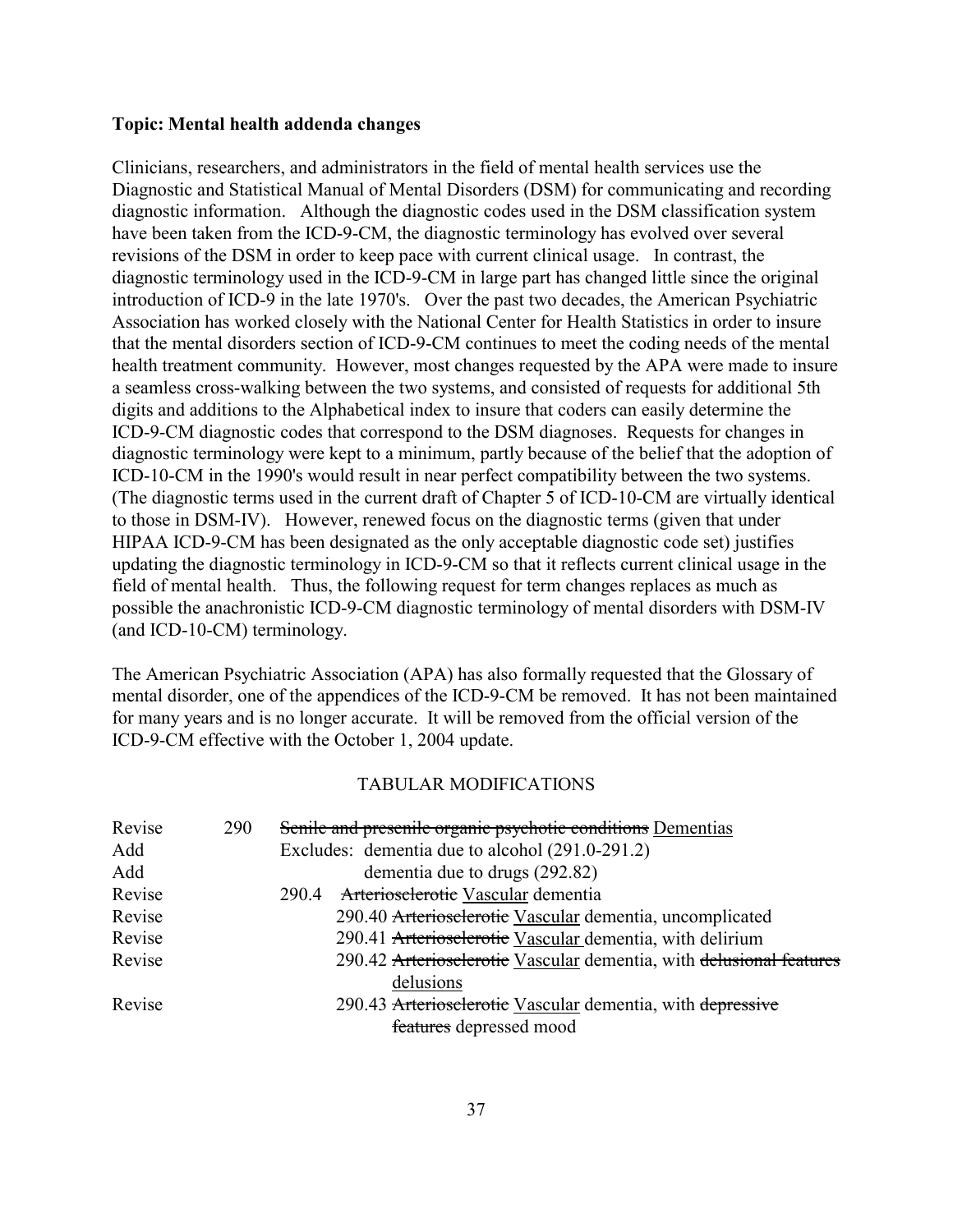| Revise | 291 |                                                     | Alcoholic psychoses Alcohol-induced mental disorders                   |  |
|--------|-----|-----------------------------------------------------|------------------------------------------------------------------------|--|
| Revise |     | 291.1                                               | Alcohol-induced persisting amnestic syndrome disorder                  |  |
| Revise |     |                                                     | 291.2 Other alcoholic Alcohol-induced persisting dementia              |  |
| Revise |     |                                                     | 291.3 Alcohol withdrawal hallucinosis -induced psychotic disorder with |  |
|        |     |                                                     | hallucinations                                                         |  |
| Revise |     |                                                     | 291.5 Alcoholic jealousy -induced psychotic disorder with delusions    |  |
| Revise |     |                                                     | 291.8 Other specified alcoholic psychosis alcohol-induced mental       |  |
|        |     |                                                     | disorders                                                              |  |
| Revise |     |                                                     | 291.89 Other                                                           |  |
| Add    |     |                                                     | Alcohol-induced anxiety disorder                                       |  |
| Add    |     |                                                     | Alcohol-induced mood disorder                                          |  |
| Add    |     |                                                     | Alcohol-induced sexual dysfunction                                     |  |
| Add    |     |                                                     | Alcohol-induced sleep disorder                                         |  |
| Revise |     |                                                     | 291.9 Unspecified alcoholic psychosis alcohol-induced mental disorders |  |
| Add    |     |                                                     | Alcohol-related disorder NOS                                           |  |
| Revise | 292 | <b>Drug psychoses</b> Drug-induced mental disorders |                                                                        |  |
| Revise |     |                                                     | 292.0 Drug withdrawal syndrome                                         |  |
| Revise |     |                                                     | 292.1 Paranoid and/or hallucinatory states induced by drugs Drug-      |  |
|        |     |                                                     | induced psychotic disorders                                            |  |
| Revise |     |                                                     | 292.11 Drug-induced organic delusional syndrome psychotic              |  |
|        |     |                                                     | disorder with delusions                                                |  |
| Revise |     |                                                     | 292.12 Drug-induced hallucinosis psychotic disorder with               |  |
|        |     |                                                     | hallucinations                                                         |  |
|        |     | 292.8                                               | Other specified drug-induced mental disorders                          |  |
| Revise |     |                                                     | 292.82 Drug-induced persisting dementia                                |  |
| Revise |     |                                                     | 292.83 Drug-induced persisting amnestic syndrome disorder              |  |
| Revise |     |                                                     | 292.84 Drug-induced organic affective syndrome mood disorder           |  |
|        |     |                                                     | 292.89 Other                                                           |  |
| Add    |     |                                                     | Drug-induced anxiety disorder                                          |  |
| Add    |     |                                                     | Drug-induced sexual dysfunction                                        |  |
| Add    |     |                                                     | Drug-induced sleep disorder                                            |  |
| Add    |     |                                                     | Drug intoxication                                                      |  |
|        |     |                                                     | 292.9 Unspecified drug-induced mental disorder                         |  |
| Add    |     |                                                     | Drug-related disorder NOS                                              |  |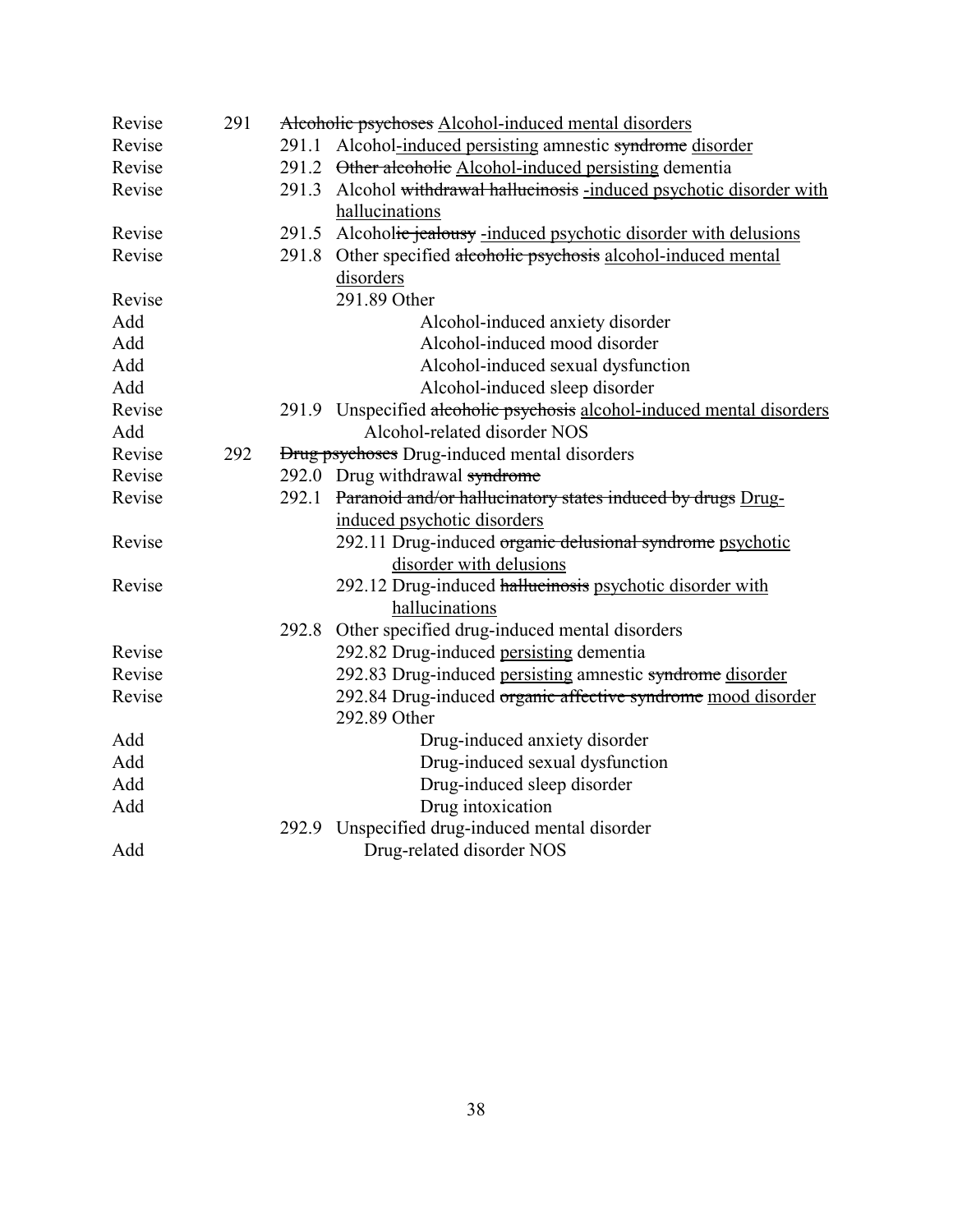| Revise | 293 |       | Transient organic psychotic conditions mental disorders due to conditions |
|--------|-----|-------|---------------------------------------------------------------------------|
|        |     |       | classified elsewhere                                                      |
| Revise |     |       | 293.0 Acute delirium Delirium due to conditions classified elsewhere      |
| Revise |     |       | 293.8 Other specified transient organic mental disorders due to           |
|        |     |       | conditions classified elsewhere                                           |
| Revise |     |       | 293.81 Organic delusional syndrome Psychotic disorder with                |
|        |     |       | delusions in conditions classified elsewhere                              |
| Revise |     |       | 293.82 Organic hallucinosis syndrome Psychotic disorder with              |
|        |     |       | hallucinations in conditions classified elsewhere                         |
| Revise |     |       | 293.83 Organic affective syndrome Mood disorder in conditions             |
|        |     |       | classified elsewhere                                                      |
| Revise |     |       | 293.84 Organic anxiety syndrome Anxiety disorder in conditions            |
|        |     |       | classified elsewhere                                                      |
|        |     |       | 293.89 Other                                                              |
| Add    |     |       | Catatonic disorder in conditions classified elsewhere                     |
| Revise |     | 293.9 | Unspecified transient organic mental disorders in conditions              |
|        |     |       | classified elsewhere                                                      |
| Revise | 294 |       | Other organic psychotic conditions (chronic) Persistent mental disorders  |
|        |     |       | due to conditions classified elsewhere                                    |
| Revise |     |       | 294.0 Amnestic syndrome disorder in conditions classified elsewhere       |
| Add    |     |       | Code first underlying condition                                           |
|        |     |       | 294.1 Dementia in conditions classified elsewhere                         |
| Add    |     |       | Dementia of the Alzheimer's type                                          |
| Revise |     | 294.8 | Other specified organic brain syndrome (chronic) persistent               |
|        |     |       | mental disorders due to conditions classified elsewhere                   |
| Add    |     |       | Amnestic disorder NOS                                                     |
| Add    |     |       | Dementia NOS                                                              |
| Revise |     | 294.9 | Unspecified organic brain syndrome (chronic) persistent mental            |
|        |     |       | disorders due to conditions classified elsewhere                          |
| Add    |     |       | Cognitive disorder NOS                                                    |
|        | 295 |       | Schizophrenic disorders                                                   |
| Revise |     |       | 295.4 Acute schizophrenic episode Schizophreniform disorder               |
| Delete |     |       | Schizophreniform disorder                                                 |
| Revise |     | 295.6 | Residual type schizophrenia                                               |
| Revise |     | 295.7 | Schizo-affective type Schizoaffective disorder                            |
|        |     | 295.9 | Unspecified schizophrenia                                                 |
| Add    |     |       | Schizophrenia, undifferentiated type                                      |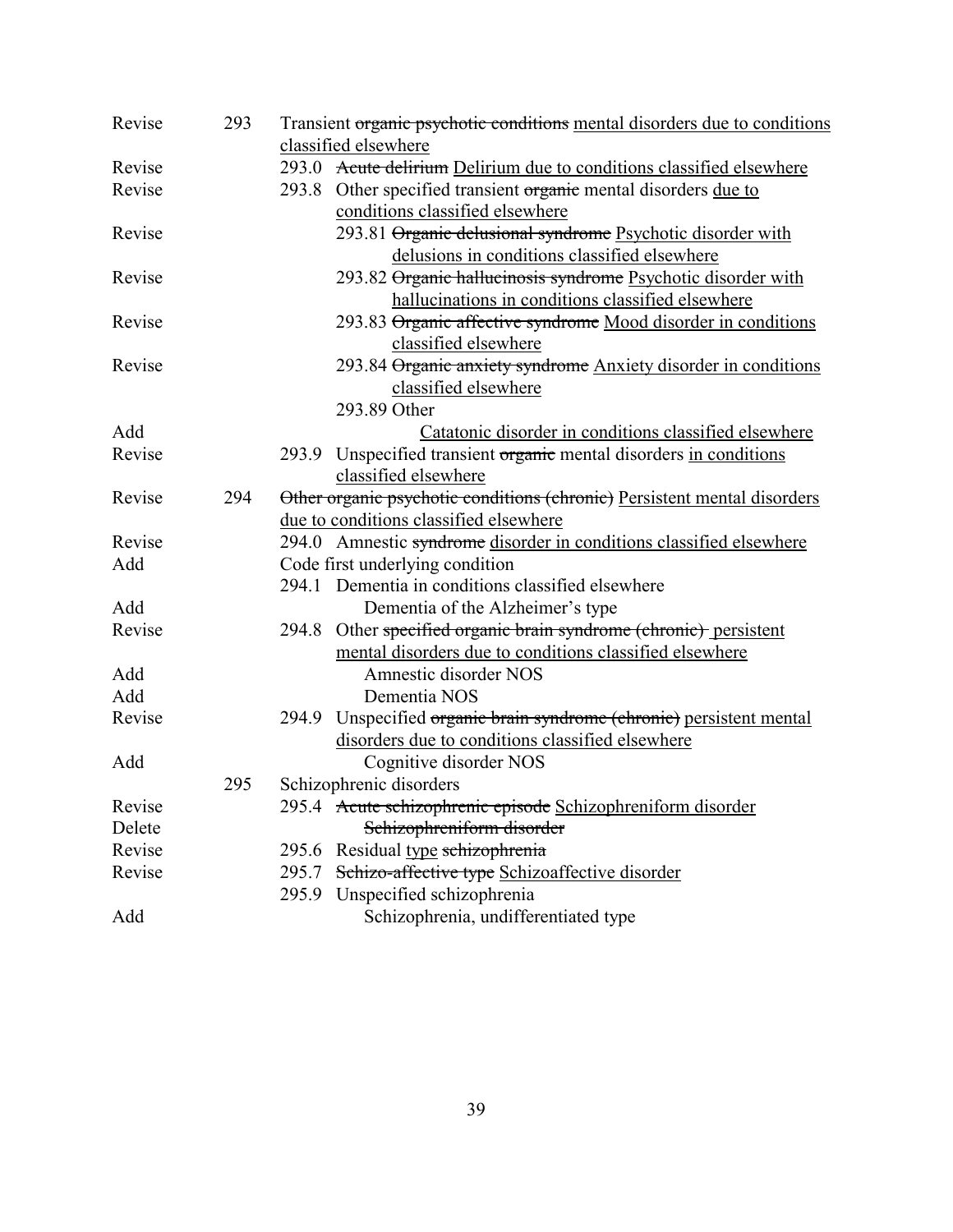| Revise | 296 | Affective psychoses Episodic mood disorders                                     |
|--------|-----|---------------------------------------------------------------------------------|
| Revise |     | 296.0<br>Bipolar I disorder, single manic disorder, single episode              |
| Revise |     | Bipolar affective I disorder, most recent episode manic<br>296.4                |
| Revise |     | 296.5 Bipolar affective I disorder, most recent episode depressed               |
| Revise |     | 296.6 Bipolar affective I disorder, most recent episode mixed                   |
| Revise |     | 296.7 Bipolar affective I disorder, most recent episode unspecified             |
| Revise |     | 296.8<br>Manic-depressive psychosis, Other and unspecified bipolar<br>disorders |
| Revise |     | 296.80 Manic-depressive psychosis, Bipolar disorder, unspecified                |
| Add    |     | Bipolar disorder NOS                                                            |
|        |     | 296.89 Other                                                                    |
| Add    |     | Bipolar II disorder                                                             |
| Revise |     | 296.9 Other and unspecified affective psychosis episodic mood disorder          |
| Revise |     | 296.90 Unspecified affective psychosis episodic mood disorder                   |
| Add    |     | Mood disorder NOS                                                               |
| Revise |     | 296.99 Other affective psychosis episodic mood disorder                         |
| Revise | 297 | Paranoid states [Delusional disorders]                                          |
| Revise |     | Paranoia Delusional disorder<br>297.1                                           |
| Revise |     | 297.3 Shared paranoid psychotic disorder                                        |
|        | 298 | Other nonorganic psychoses                                                      |
|        |     | 298.8 Other and unspecified reactive psychosis                                  |
| Add    |     | Brief psychotic disorder                                                        |
|        |     | 298.9 Unspecified psychosis                                                     |
| Add    |     | Psychotic disorder NOS                                                          |
|        | 299 | Psychoses with origin specific to childhood                                     |
| Revise |     | 299.0 Infantile autism Autistic disorder                                        |
| Revise |     | 299.1 <del>Disintegrative psychosis</del> Childhood disintegrative disorder     |
| Revise |     | 299.8 Other specified early childhood psychoses                                 |
| Add    |     | Asperger's disorder                                                             |
| Add    |     | Pervasive developmental disorder NOS                                            |
| Add    |     | Rett's disorder                                                                 |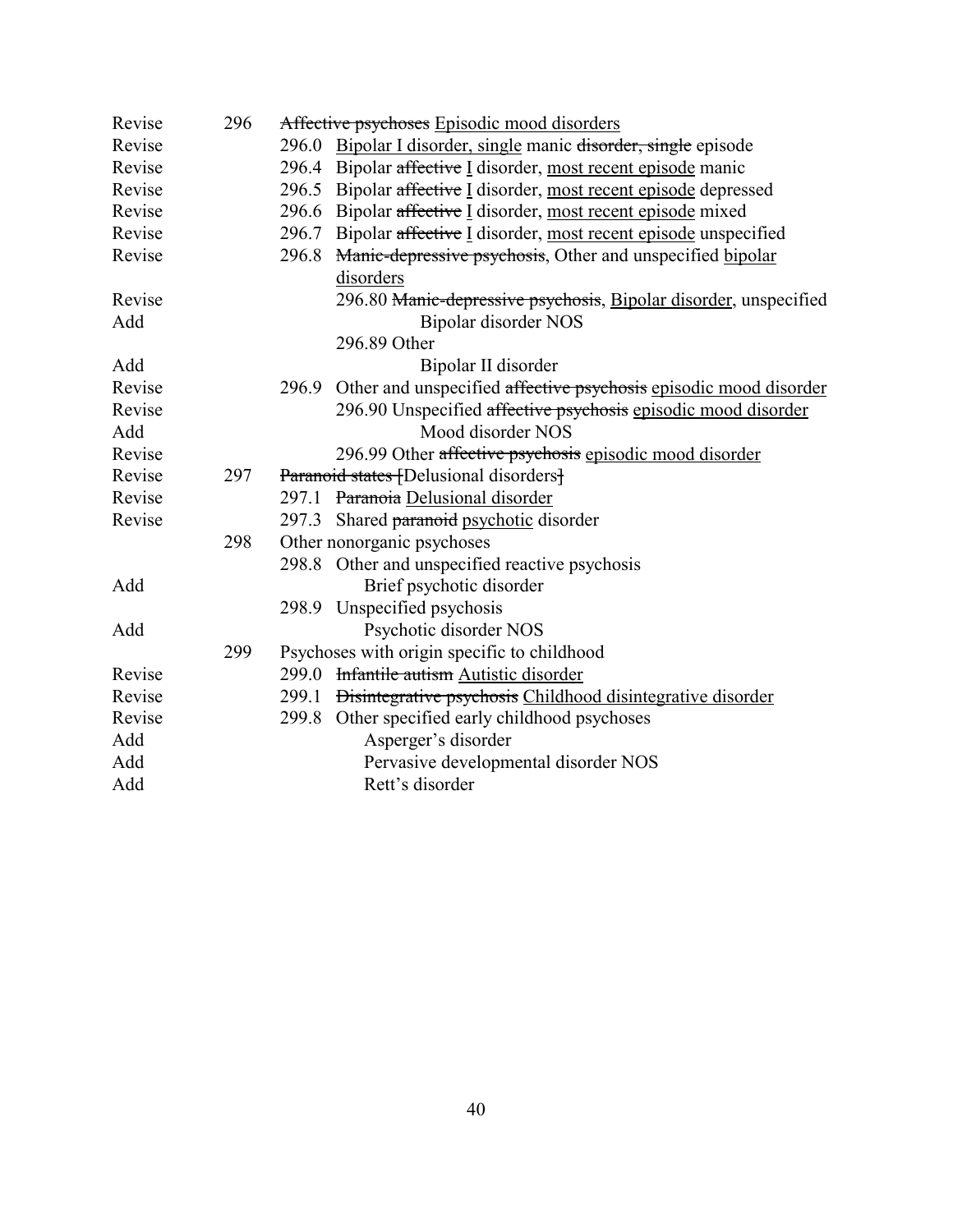| Revise | 300 |       | Neurotic disorders Anxiety, dissociative and somatoform disorders |
|--------|-----|-------|-------------------------------------------------------------------|
|        |     | 300.0 | Anxiety states                                                    |
| Revise |     |       | 300.01 Panic disorder without agoraphobia                         |
| Add    |     |       | Excludes: panic disorder with agoraphobia (300.21)                |
| Revise |     |       | 300.1 Hysteria Dissociative, conversion and factitious disorders  |
| Revise |     |       | 300.12 Psychogenic Dissociative amnesia                           |
| Revise |     |       | 300.13 Psychogenic Dissociative fugue                             |
| Revise |     |       | 300.14 Multiple personality Dissociative identity disorder        |
| Delete |     |       | Dissociative identity disorder                                    |
| Revise |     |       | 300.16 Factitious illness disorder with predominantly             |
|        |     |       | psychological signs and symptoms                                  |
|        |     |       | 300.19 Other and unspecified factitious illness                   |
| Revise |     |       | Factitious illness disorder (with combined                        |
|        |     |       | psychological and physical signs and symptoms) (with              |
|        |     |       | predominantly physical signs and symptoms) NOS                    |
|        |     | 300.2 | Phobic disorders                                                  |
| Revise |     |       | 300.21 Agoraphobia with panic attacks disorder                    |
| Add    |     |       | Panic disorder with agoraphobia                                   |
| Add    |     |       | Excludes: agoraphobia without panic disorder (300.22)             |
| Add    |     |       | panic disorder without agoraphobia (300.01)                       |
| Revise |     |       | 300.29 Other isolated and simple specific phobias                 |
| Revise |     |       | 300.4 Neurotic depression Dysthymic disorder                      |
| Delete |     |       | <b>Dysthymic disorder</b>                                         |
|        |     |       | 300.6 Depersonalization syndrome disorder                         |
| Delete |     |       | <b>Depersonalization disorder</b>                                 |
| Revise |     |       | 300.8 Other neurotic disorders Somatoform disorders               |
| Revise |     |       | 300.89 Other somatoform disorders                                 |
| Revise |     | 300.9 | Unspecified neurotic disorder Unspecified nonpsychotic mental     |
|        |     |       | disorder                                                          |
| Delete |     |       | Neurosis NOS                                                      |
|        | 301 |       | Personality disorders                                             |
|        |     |       | 301.2 Schizoid personality disorder                               |
| Revise |     |       | 301.22 Schizotypal personality disorder                           |
| Revise |     | 301.4 | Obsessive-compulsive personality disorder                         |
|        |     | 301.8 | Other personality disorders                                       |
| Revise |     |       | 301.81 Narcissistic personality disorder                          |
| Revise |     |       | 301.82 Avoidant personality disorder                              |
| Revise |     |       | 301.83 Borderline personality disorder                            |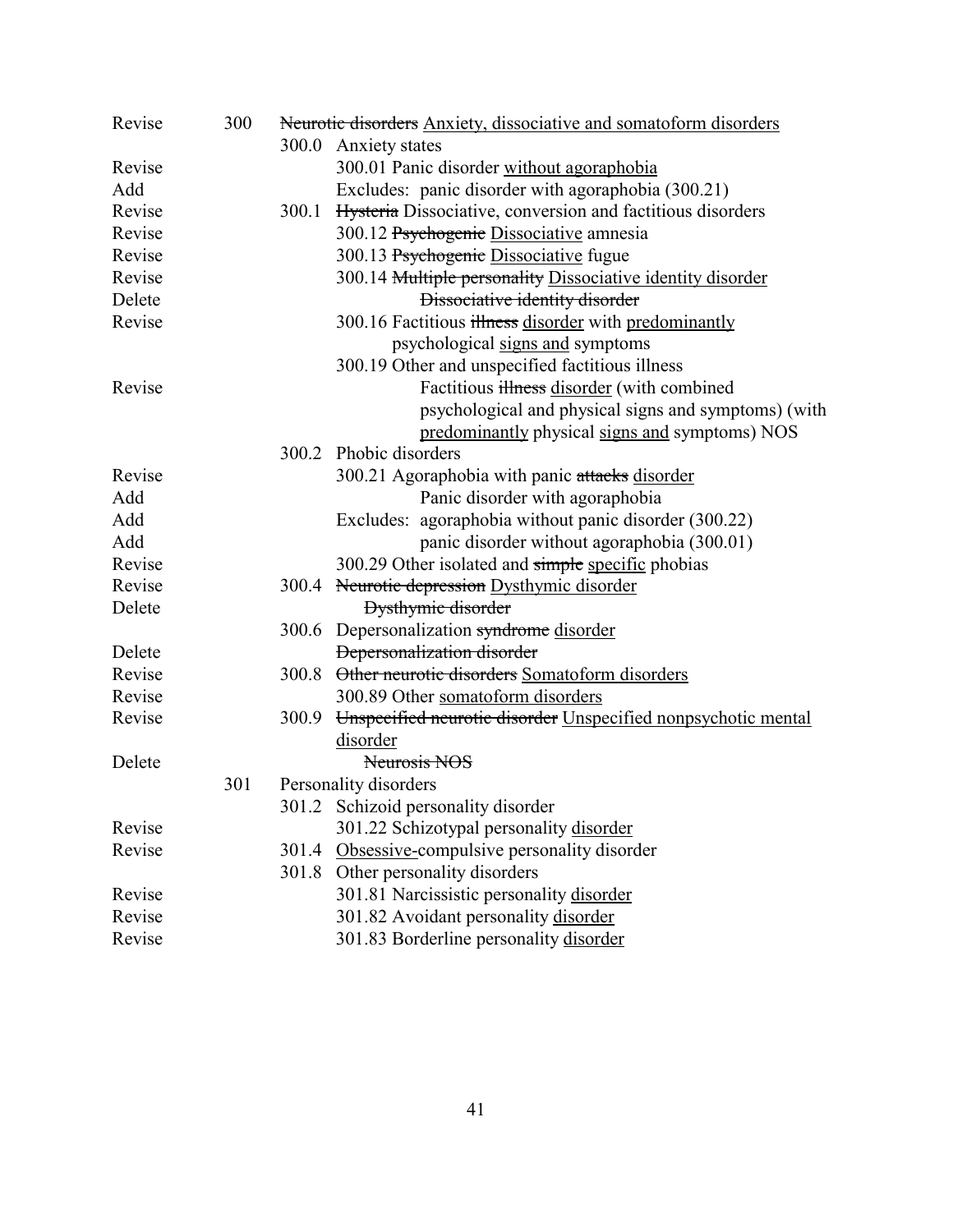| Revise | 302 |       | Sexual deviations and gender identity disorders                                 |
|--------|-----|-------|---------------------------------------------------------------------------------|
| Revise |     |       | 302.0 Ego-dystonic homosexuality sexual orientation                             |
| Revise |     |       | 302.3 Transvestism Transvestic fetishism                                        |
| Revise |     |       | 302.6 <del>Disorders of psychosexual identify</del> Gender identity disorder in |
|        |     |       | children                                                                        |
| Delete |     |       | Gender identity disorder of childhood                                           |
| Add    |     |       | Gender identity disorder NOS                                                    |
| Delete |     |       | Excludes: $homosexuality (302.0)$                                               |
|        |     |       | 302.7 Psychosexual dysfunction                                                  |
|        |     |       | 302.70 Psychosexual dysfunction, unspecified                                    |
| Add    |     |       | Sexual dysfunction NOS                                                          |
| Revise |     |       | 302.71 With inhibited Hypoactive sexual desire disorder                         |
|        |     |       | 302.72 With inhibited sexual excitement                                         |
| Add    |     |       | Female sexual arousal disorder                                                  |
| Add    |     |       | Male erectile disorder                                                          |
| Revise |     |       | 302.73 With inhibited female orgasmic disorder                                  |
| Revise |     |       | 302.74 With inhibited male orgasmic disorder                                    |
| Revise |     |       | 302.75 With Premature ejaculation                                               |
| Revise |     |       | 302.76 With functional Dyspareunia, psychogenic                                 |
| Delete |     |       | Dyspareunia, psychogenic                                                        |
|        |     |       | 302.79 With other specified psychosexual dysfunction                            |
| Add    |     |       | Sexual aversion disorder                                                        |
|        |     | 302.8 | Other specified psychosexual disorders                                          |
| Revise |     |       | 302.85 Gender identity disorder of adolescent or adult life in                  |
|        |     |       | adolescents or adults                                                           |
| Add    |     |       | Excludes: gender identity disorder NOS (302.6)                                  |
| Add    |     |       | gender identity disorder in children (302.6)                                    |
|        |     |       | 302.89 Other                                                                    |
| Add    |     |       | Frotteurism                                                                     |
|        |     |       | 302.9 Unspecified psychosexual disorder                                         |
| Add    |     |       | Paraphilia NOS                                                                  |
| Add    |     |       | Sexual disorder NOS                                                             |
|        | 304 |       | Drug dependence                                                                 |
| Revise |     |       | 304.1 Barbiturate and similarly acting Sedative, or hypnotic or anxiolytic      |
|        |     |       | dependence                                                                      |
|        |     |       | 304.6 Other specified drug dependence                                           |
| Add    |     |       | Inhalant dependence                                                             |
| Add    |     |       | Phencyclidine dependence                                                        |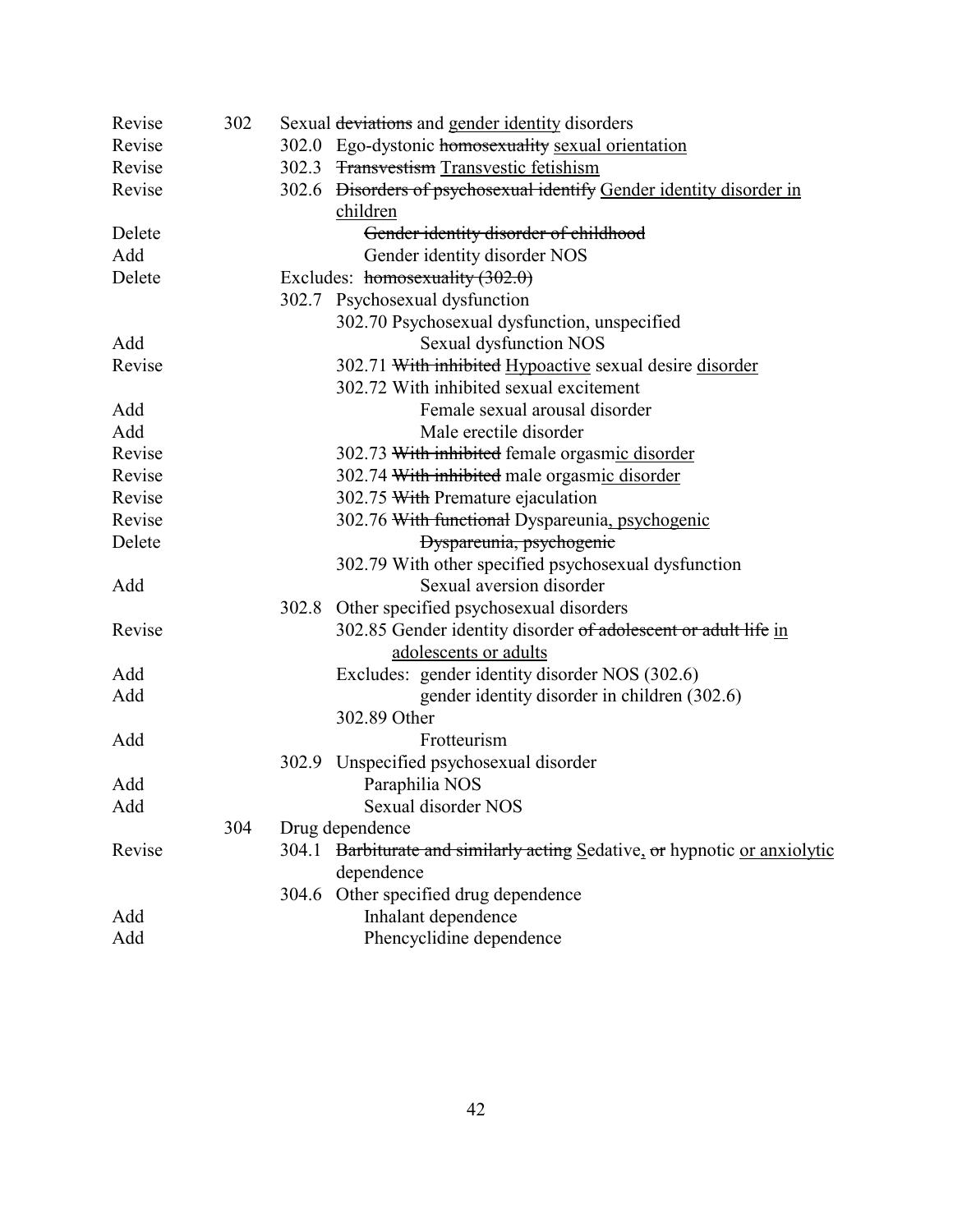|        | 305 | Nondependent abuse of drugs                                                |
|--------|-----|----------------------------------------------------------------------------|
|        |     | 305.1 Tobacco use disorder                                                 |
| Add    |     | Tobacco dependence                                                         |
| Revise |     | 305.4 Barbiturate and similarly acting Sedative, or hypnotic or anxiolytic |
|        |     | abuse                                                                      |
|        |     | 305.9 Other, mixed, or unspecified drug abuse                              |
| Add    |     | Caffeine intoxication                                                      |
| Add    |     | Inhalant abuse                                                             |
| Add    |     | Phencyclidine abuse                                                        |
|        | 307 | Special symptoms or syndromes, not elsewhere classified                    |
|        |     | 307.0 Stammering and Stuttering                                            |
|        |     | 307.2 Tics                                                                 |
|        |     | 307.20 Tic disorder, unspecified                                           |
| Add    |     | Tic disorder NOS                                                           |
| Revise |     | 307.21 Transient tic disorder of childhood                                 |
| Revise |     | 307.22 Chronic motor or vocal tic disorder                                 |
| Revise |     | 307.23 Gilles de la Tourette's disorder                                    |
| Revise |     | 307.3 Stereotyped repetitive movements Stereotypic movement disorder       |
|        |     | Specific disorders of sleep of nonorganic origin<br>307.4                  |
| Revise |     | 307.45 Phase-shift disruption of 24-hour sleep-wake cycle                  |
|        |     | Circadian rhythm sleep disorder                                            |
|        |     | 307.46 Somnambulism or night terrors Sleepwalking disorder                 |
| Add    |     | Night terror disorder                                                      |
| Add    |     | Sleep terror disorder                                                      |
|        |     | 307.47 Other dysfunction of sleep stages or arousal from sleep             |
| Add    |     | Dyssomnia NOS                                                              |
| Add    |     | Nightmare disorder                                                         |
| Add    |     | Parasomnia NOS                                                             |
|        |     | 307.5 Other and unspecified disorders of eating                            |
|        |     | 307.50 Eating disorder, unspecified                                        |
| Add    |     | Eating disorder NOS                                                        |
| Revise |     | 307.51 Bulimia nervosa                                                     |
| Revise |     | 307.53 Psychogenie rumination disorder                                     |
|        |     | 307.59 Other                                                               |
| Add    |     | Feeding disorder of infancy or early childhood                             |
|        |     | 307.9 Other and unspecified special symptoms or syndromes, not             |
|        |     | elsewhere classified                                                       |
| Add    |     | Communication disorder NOS                                                 |
|        | 308 | Acute reaction to stress                                                   |
|        |     | 308.3 Other acute reactions to stress                                      |
| Delete |     | Brief or acute posttraumatic stress disorder                               |
| Add    |     | Acute stress disorder                                                      |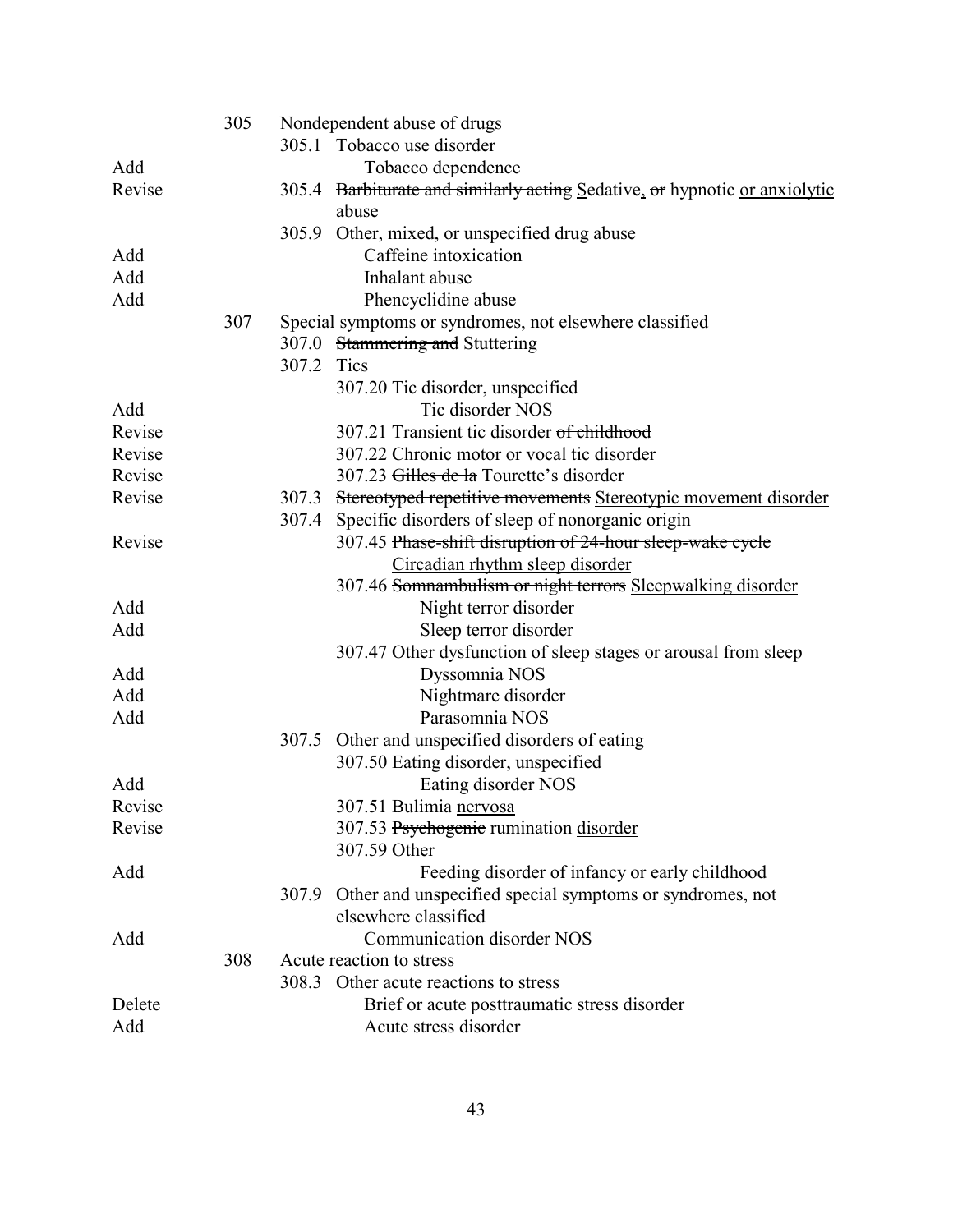|        | 309 |       | Adjustment reaction                                                                 |
|--------|-----|-------|-------------------------------------------------------------------------------------|
| Revise |     |       | 309.0 Brief depressive reaction Adjustment disorder with depressed                  |
|        |     |       | mood                                                                                |
|        |     |       | 309.2 With predominant disturbance of other emotions                                |
| Revise |     |       | 309.24 Adjustment reaction disorder with anxious mood anxiety                       |
| Revise |     |       | 309.28 Adjustment reaction disorder with mixed emotional                            |
|        |     |       | features anxiety and depressed mood                                                 |
| Revise |     |       | 309.3 Adjustment disorder with predominant disturbance of conduct                   |
| Revise |     |       | 309.4 Adjustment disorder with mixed disturbance of emotions and<br>conduct         |
|        |     | 309.8 | Other specified adjustment reactions                                                |
| Revise |     |       | 309.81 Prolonged posttraumatic stress disorder                                      |
| Add    |     |       | Posttraumatic stress disorder NOS                                                   |
| Add    |     |       | Excludes: acute stress disorder (308.3)                                             |
| Revise | 310 |       | Specific nonpsychotic mental disorders due to organic brain damage                  |
| Revise |     |       | 310.1 Organic Personality change syndrome due to conditions classified<br>elsewhere |
|        | 312 |       | Disturbance of conduct, not elsewhere classified                                    |
|        |     |       | 312.3 Disorders of impulse control, not elsewhere classified                        |
|        |     |       | 312.39 Other                                                                        |
| Add    |     |       | Trichotillomania                                                                    |
|        |     |       | 312.8 Other specified disturbances of conduct, not elsewhere classified             |
|        |     |       | 312.89 Other conduct disorder                                                       |
| Add    |     |       | Conduct disorder of unspecified onset                                               |
|        |     |       | 312.9 Unspecified disturbance of conduct                                            |
| Add    |     |       | Disruptive behavior disorder NOS                                                    |
|        | 313 |       | Disturbance of emotions specific to childhood and adolescence                       |
|        |     |       | 313.2 Sensitivity, shyness, and social withdrawal disorder                          |
| Revise |     |       | 313.23 Elective Selective mutism                                                    |
|        |     | 313.8 | Other or mixed emotional disturbances of childhood or                               |
|        |     |       | adolescence                                                                         |
| Revise |     |       | 313.81 Oppositional defiant disorder                                                |
|        |     |       | 313.82 Identity disorder                                                            |
| Add    |     |       | Identity problem                                                                    |
|        |     |       | 313.89 Other                                                                        |
| Add    |     |       | Reactive attachment disorder of infancy or early<br>childhood                       |
|        |     |       | 313.9 Unspecified emotional disturbance of childhood or adolescence                 |
| Add    |     |       | Mental disorder of infancy, childhood or adolescence NOS                            |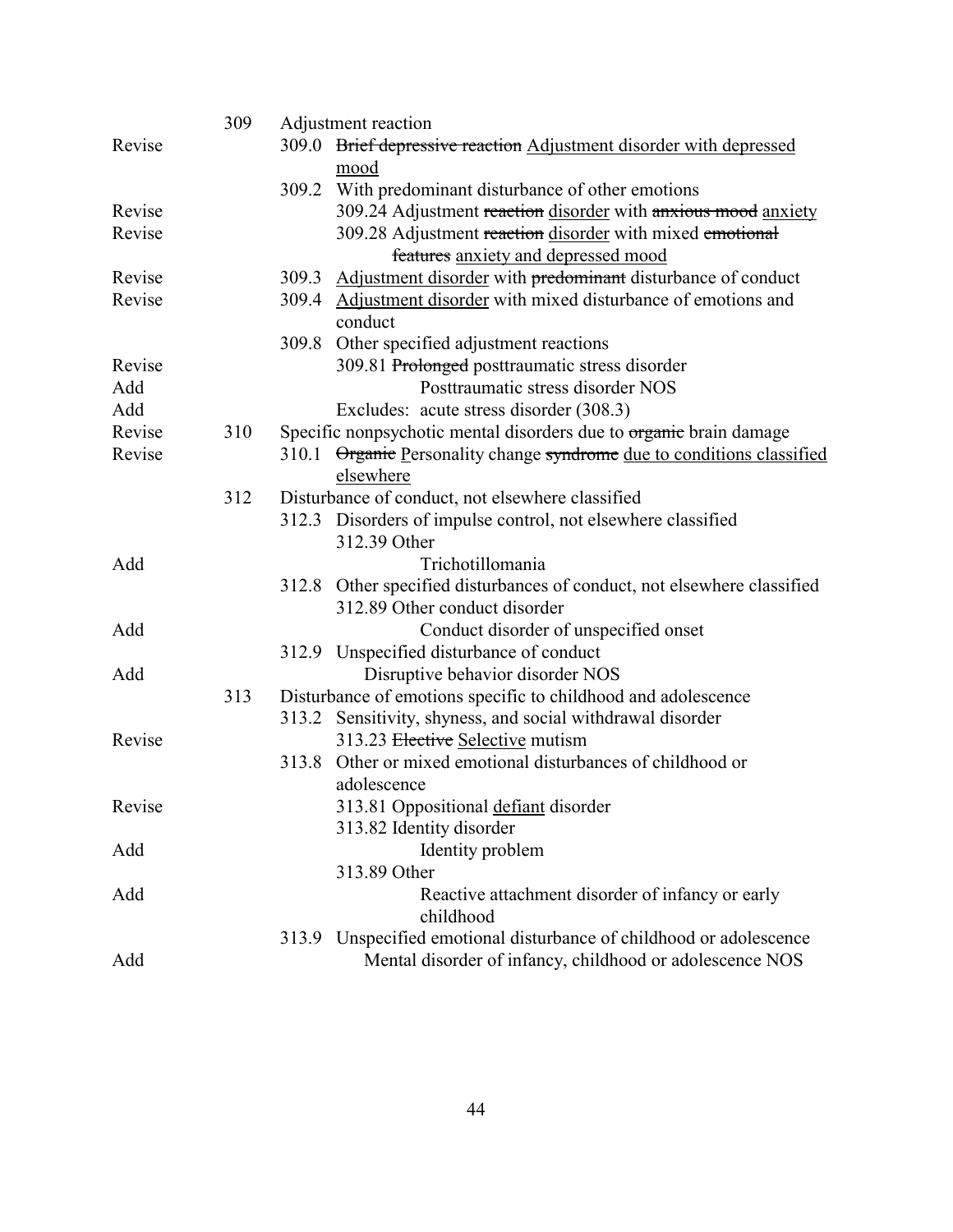|        | 315 | Specific delays in development |                                                             |
|--------|-----|--------------------------------|-------------------------------------------------------------|
|        |     |                                | 315.1 Specific arithmetical Mathematics disorder            |
|        |     |                                | 315.2 Other specific learning difficulties                  |
| Add    |     |                                | Disorder of written expression                              |
|        |     |                                | 315.3 Developmental speech or language disorder             |
| Revise |     |                                | 315.31 Developmental Expressive language disorder           |
| Delete |     |                                | Expressive language disorder                                |
| Revise |     |                                | 315.32 Mixed receptive-expressive language disorder (mixed) |
| Delete |     |                                | Receptive expressive language disorder                      |
|        |     |                                | 315.39 Other                                                |
| Add    |     |                                | Phonological disorder                                       |
| Revise |     |                                | 315.4 Developmental coordination disorder                   |
|        |     |                                | 315.9 Unspecified delay in development                      |
| Add    |     |                                | Learning disorder NOS                                       |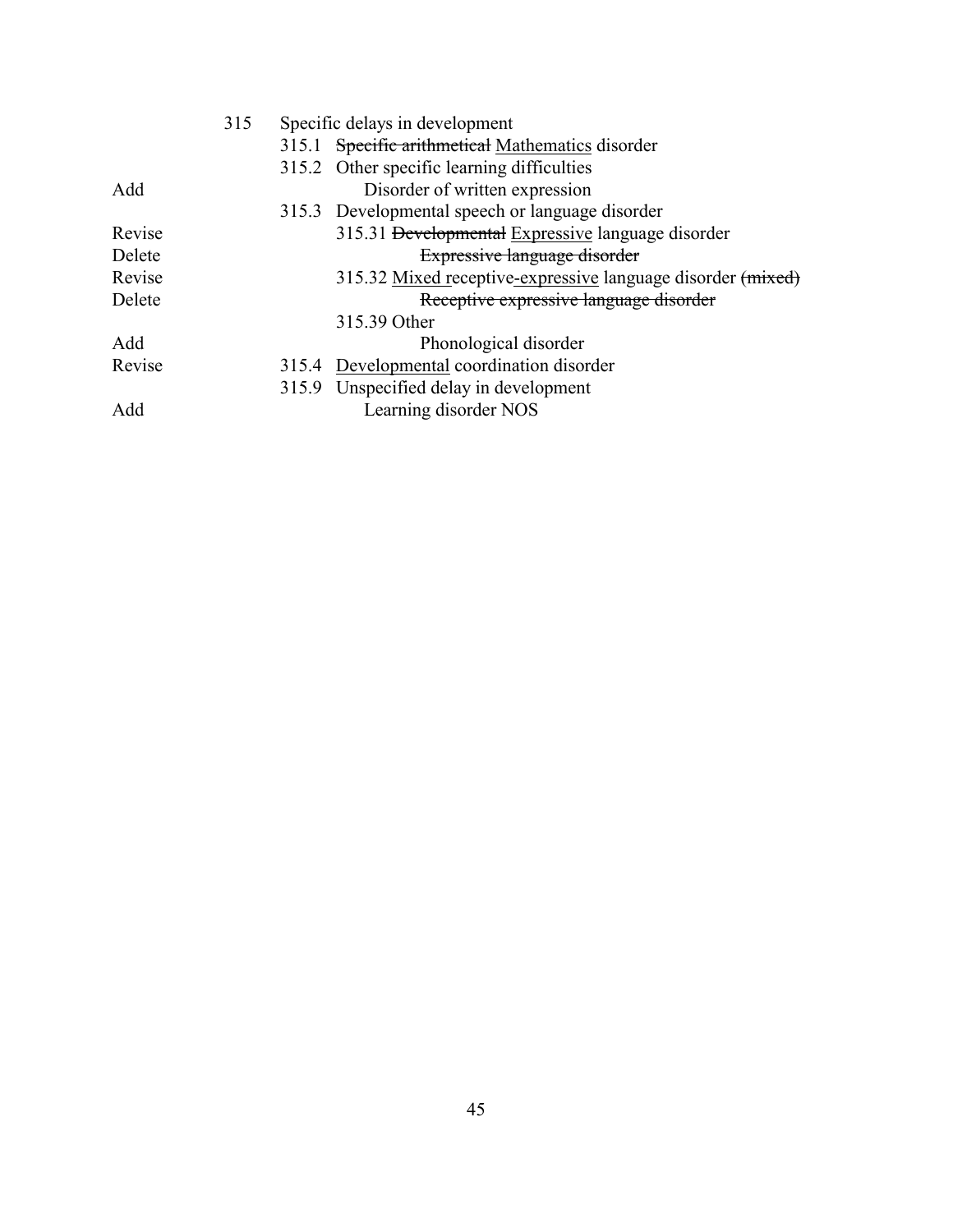# **ADDENDA**

# **TABULAR**

|               | 008 | Intestinal infections due to other organisms                                                   |
|---------------|-----|------------------------------------------------------------------------------------------------|
|               |     | 008.4 Other specified bacteria                                                                 |
|               |     | 008.46 Other anaerobes                                                                         |
| Delete        |     | Anaerobic enteritis NOS<br>Gram-negative anaerobes                                             |
|               |     | Bacteroides (fragilis)                                                                         |
| Add           |     | Gram-negative anaerobes                                                                        |
|               | 041 | Bacterial infection in conditions classified elsewhere and of unspecified<br>site              |
| Revise        |     | 041.82 Bacillus Bacteroides fragilis                                                           |
| Delete        |     | 041.84 Other anaerobes<br>Bacteroides (fragilis)                                               |
|               | 255 | Disorders of adrenal glands                                                                    |
|               |     | 255.1 Hyperaldosteronism                                                                       |
|               |     | 255.10 Primary aldosteronism                                                                   |
| Add           |     | Excludes: Conn's syndrome (255.12)                                                             |
|               |     | 255.11 Glucocorticoid-remediable aldosteronism                                                 |
| Add           |     | Excludes: Conn's syndrome (255.12)                                                             |
|               | 286 | Coagulation defects                                                                            |
| Revise<br>Add |     | 286.5 Hemorrhagic disorder due to intrinsic circulating anticoagulants<br>Secondary hemophilia |
| Delete        |     | Use additional E code to identify cause, if drug induced                                       |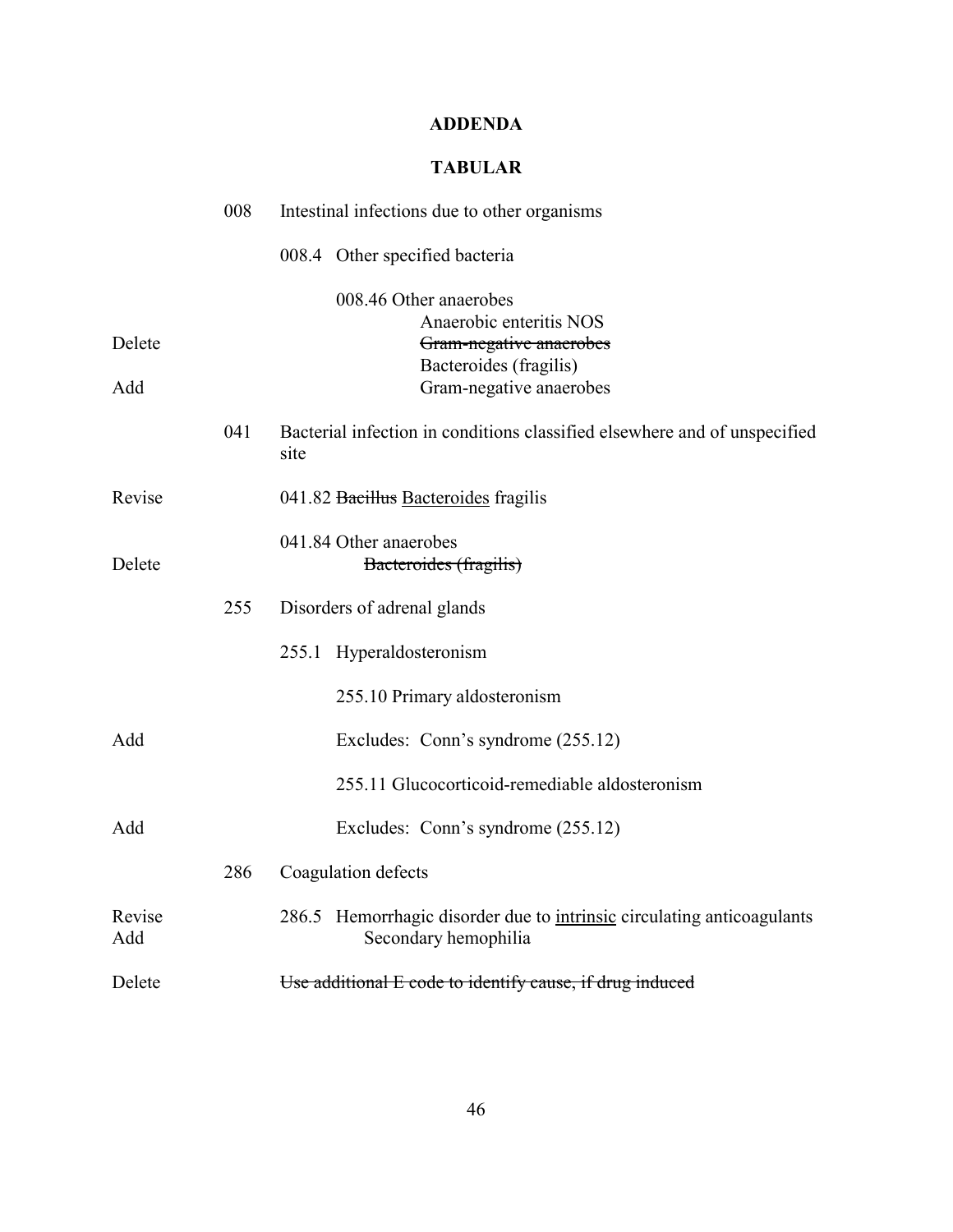|                  | 402                                                                     | Hypertensive heart disease                                                                                                       |  |
|------------------|-------------------------------------------------------------------------|----------------------------------------------------------------------------------------------------------------------------------|--|
| Revise           | Includes:                                                               | any condition classifiable to $428$ , 429.0-429.3, 429.8, 429.9 due to<br>hypertension                                           |  |
|                  | 491                                                                     | Chronic bronchitis                                                                                                               |  |
|                  |                                                                         | 491.2 Obstructive chronic bronchitis                                                                                             |  |
| Delete<br>Delete |                                                                         | 491.21 With (acute) exacerbation<br>Acute and chronic obstructive bronchitis<br>Emphysema with both acute and chronic bronchitis |  |
|                  | 493                                                                     | Asthma                                                                                                                           |  |
|                  | The following fifth-digit subclassification is for use with codes 493.0 |                                                                                                                                  |  |
| Add              |                                                                         | with status asthmaticus<br>1<br>acute exacerbation with status asthmaticus                                                       |  |
| Add              |                                                                         | with (acute) exacerbation<br>2<br>acute exacerbation without status asthmaticus                                                  |  |
|                  | 536                                                                     | Disorders of function of stomach                                                                                                 |  |
| Add              |                                                                         | 536.3 Gastroparesis<br>Gastroparalysis                                                                                           |  |
|                  | 560                                                                     | Intestinal obstruction without mention of hernia                                                                                 |  |
|                  |                                                                         | 560.8 Other specified intestinal obstruction                                                                                     |  |
| Add              |                                                                         | 560.89 Other<br>Acute pseudo-obstruction of intestine                                                                            |  |
|                  | 648                                                                     | Other current conditions in the mother classifiable elsewhere, but<br>complicating pregnancy, childbirth or the puerperium       |  |
|                  |                                                                         | 648.6 Other cardiovascular disease                                                                                               |  |
| Add              |                                                                         | Excludes: peripartum cardiomyopathy (674.5)                                                                                      |  |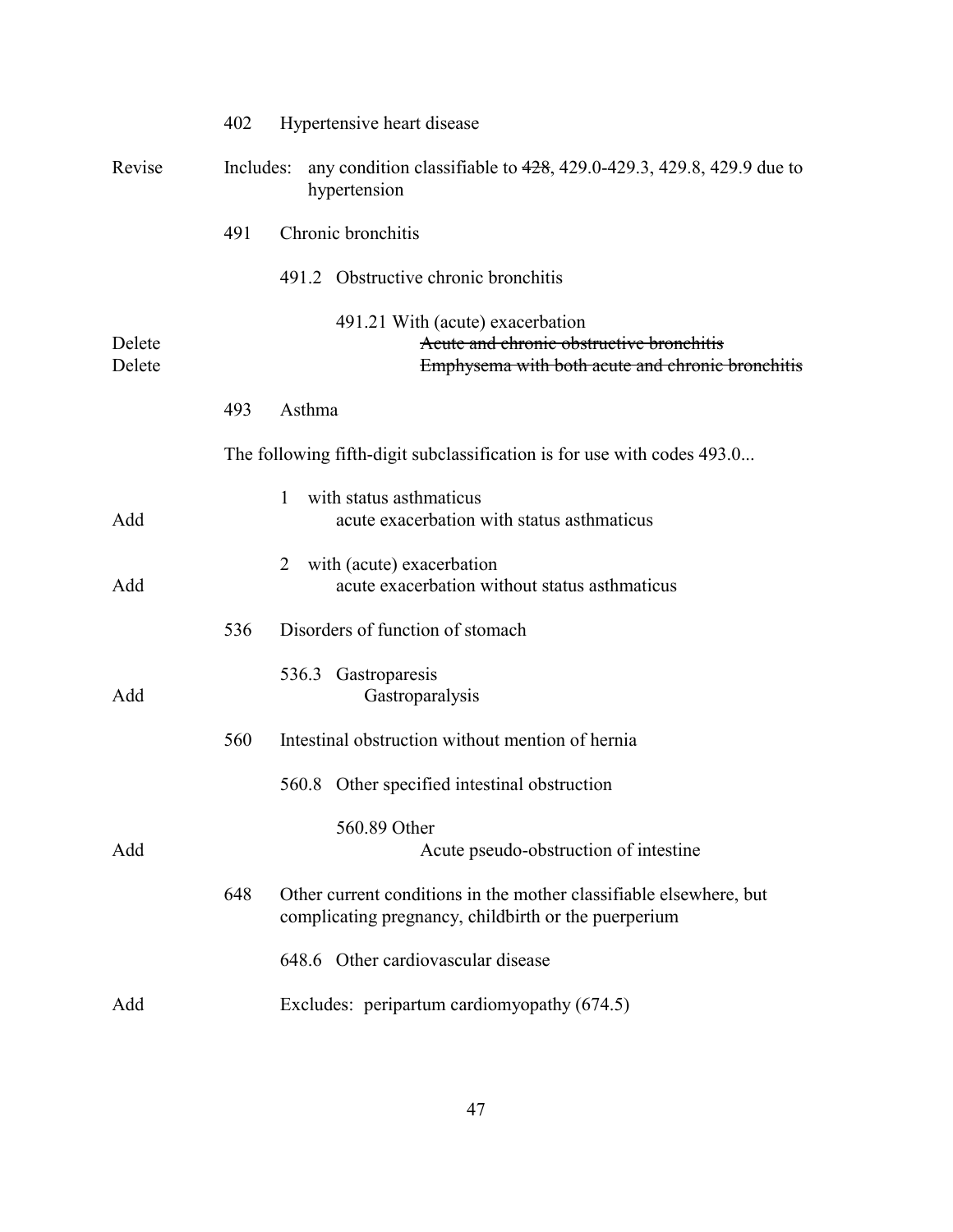|                  | 760 | Fetus or newborn affected by maternal conditions which may be unrelated<br>to present pregnancy                                                                                                                                                        |
|------------------|-----|--------------------------------------------------------------------------------------------------------------------------------------------------------------------------------------------------------------------------------------------------------|
| Revise           |     | 760.7 Noxious influences affecting fetus or newborn via placenta or<br>breast milk                                                                                                                                                                     |
|                  | 771 | Infections specific to the perinatal period                                                                                                                                                                                                            |
|                  |     | 771.8 Other infection specific to the perinatal period                                                                                                                                                                                                 |
| Revise           |     | Use additional code to identify organism $(041.0-041.9)$                                                                                                                                                                                               |
|                  | 785 | Symptoms involving the cardiovascular system                                                                                                                                                                                                           |
| Add<br>Add       |     | 785.52 Septic shock<br>endotoxic<br>gram-negative                                                                                                                                                                                                      |
| Revise           |     | Code first:<br>systemic inflammatory response syndrome due to infectious process<br>with organ dysfunction (995.92)<br>systemic inflammatory response syndrome due to noninfectious<br>process with organ dysfunction (995.94)                         |
|                  |     | 785.59 Other                                                                                                                                                                                                                                           |
| Delete<br>Delete |     | endotoxic<br>gram-negative                                                                                                                                                                                                                             |
| Revise           |     | POISONING BY DRUGS, MEDICINAL, AND BIOLOGICAL SUBSTANCES (960-979)<br>Excludes: adverse effect<br>adverse effect NOS (995.2) NEC (995.89)                                                                                                              |
|                  | 995 | Certain adverse effects not elsewhere classified                                                                                                                                                                                                       |
| Add              |     | Unspecified adverse effect of drug, medicinal and biological<br>995.2<br>substance<br>This code is not for use in the inpatient setting and only for limited<br>use in the outpatient setting when no signs or symptoms of the drug<br>are documented. |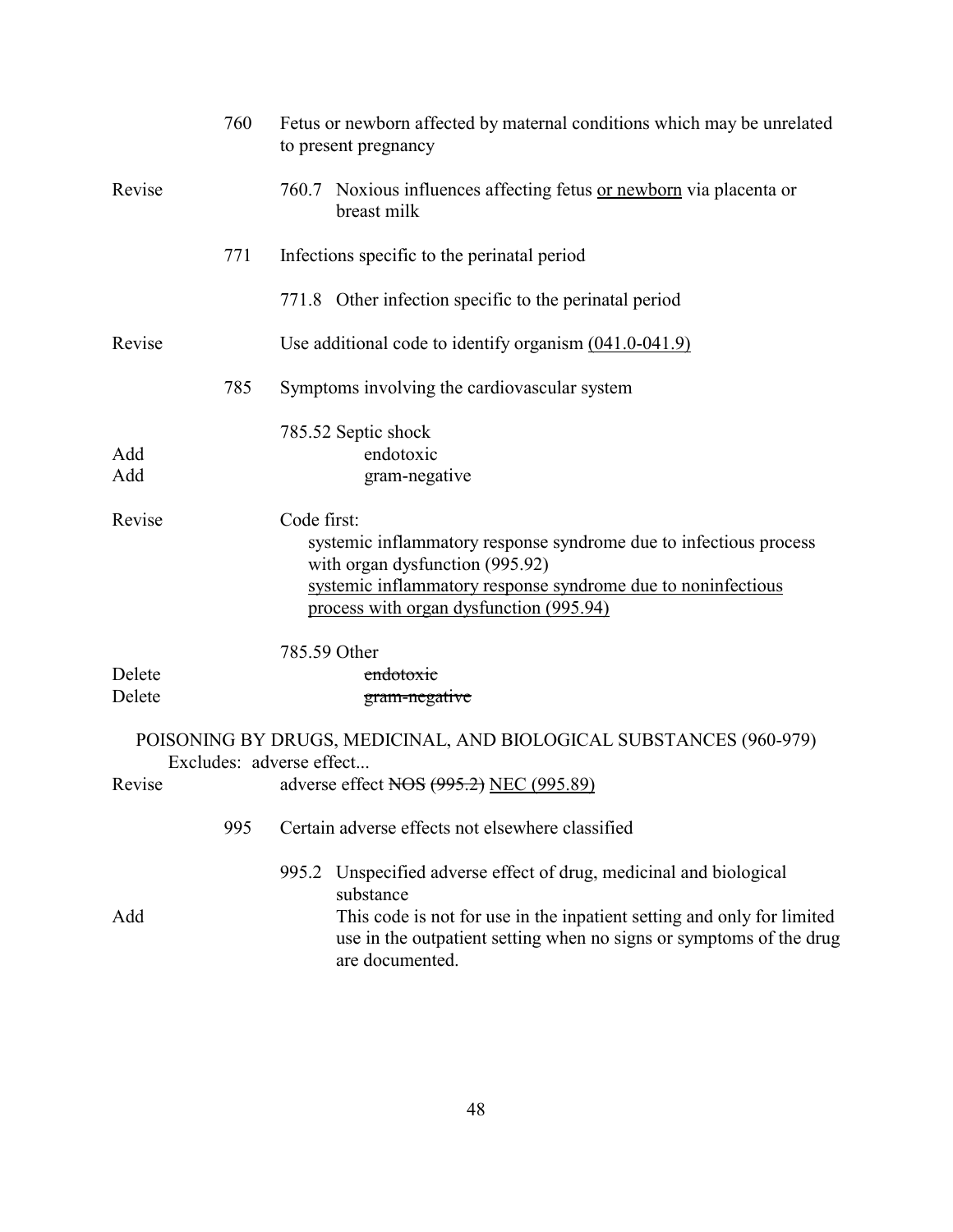|            |                 | 995.9 Systemic inflammatory response syndrome (SIRS)                                                                                                  |
|------------|-----------------|-------------------------------------------------------------------------------------------------------------------------------------------------------|
| Revise     |                 | Code first underlying condition systemic infection                                                                                                    |
|            |                 | 995.92 Systemic inflammatory response syndrome due to<br>infectious process with organ dysfunction                                                    |
| Delete     |                 | Use additional code to specify organ dysfunction, such as:<br>kidney failure (584.5-584.9, 585, 586)                                                  |
|            |                 | 995.94 Systemic inflammatory response syndrome due to<br>noninfectious process with organ dysfunction                                                 |
| Delete     |                 | Use additional code to specify organ dysfunction, such as:<br>kidney failure (584.5-584.9, 585, 586)                                                  |
|            | V <sub>07</sub> | Need for isolation and other prophylactic measures                                                                                                    |
| Revise     |                 | V07.4 Postmenopausal hHormone replacement therapy (postmenopausal)                                                                                    |
|            | V <sub>09</sub> | Infection with drug-resistant microorganisms                                                                                                          |
| Add        |                 | V09.0 Infection with microorganisms resistant to penicillins<br>Methicillin-resistant staphylococcus aureus (MRSA)                                    |
| Add        |                 | V09.8 Infection with microorganisms resistant to other specified drugs<br>Vancomycin (glycopeptide) intermediate staphylococcus<br>aureus (VISA/GISA) |
| Add<br>Add |                 | Vancomycin (glycopeptide) resistant enterococcus (VRE)<br>Vancomycin (glycopeptide) resistant staphylococcus aureus<br>(VRSA/GRSA)                    |
|            | V <sub>58</sub> | Encounter for other and unspecified procedures and aftercare                                                                                          |
|            |                 | V58.6 Long-term (current) drug use                                                                                                                    |
| Add        |                 | Excludes: Hormone replacement therapy (postmenopausal) (V07.4)                                                                                        |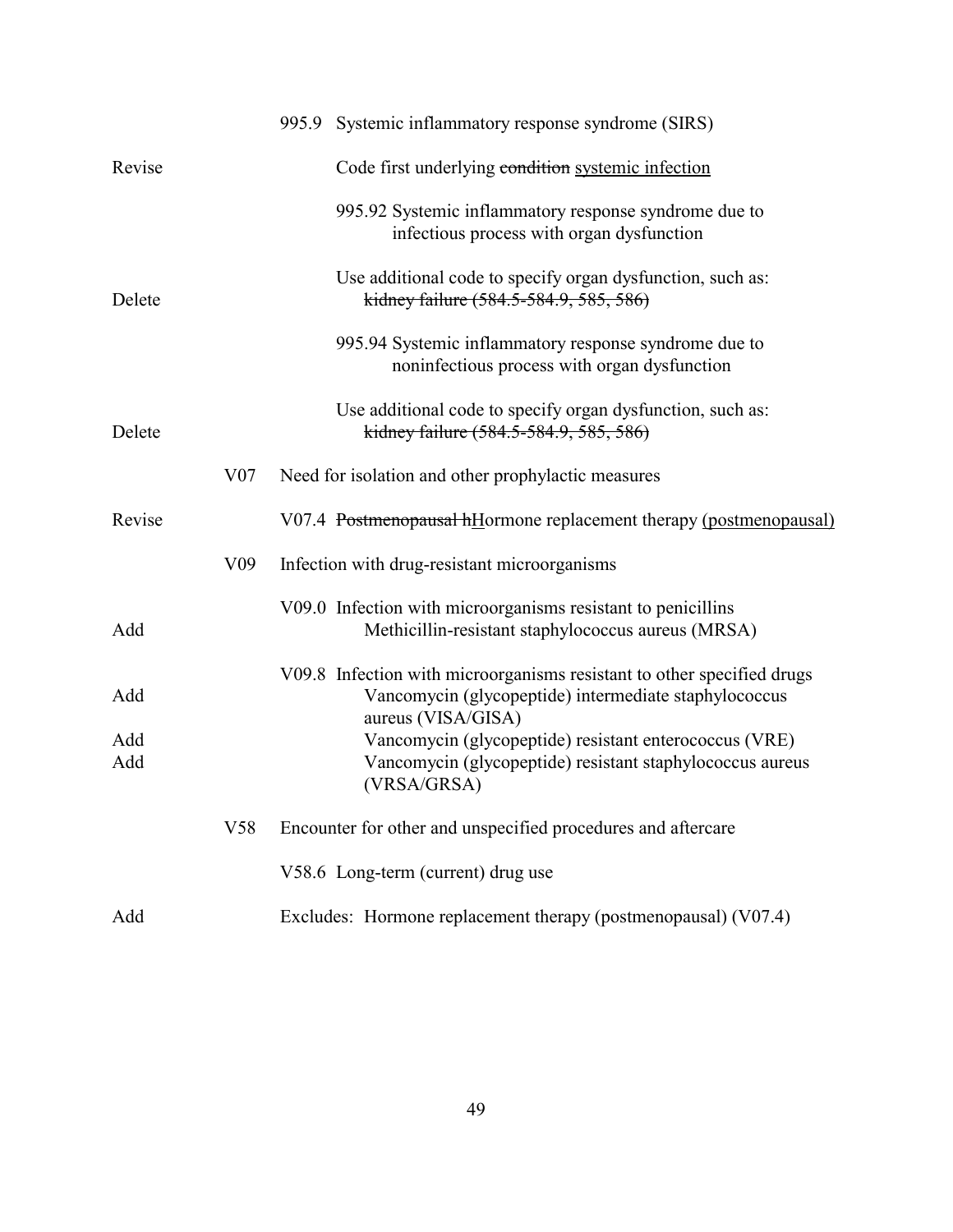# **ADDENDA**

# **INDEX**

|        | Aciduria                                         |
|--------|--------------------------------------------------|
| Add    | glutaric                                         |
| Add    | type I 270.7                                     |
| Add    | type II 277.85                                   |
| Add    | type III 277.86                                  |
|        | Admission                                        |
|        | for                                              |
|        | therapy                                          |
|        | long-term (current) drug use NEC V58.69          |
| Revise | antiplatelets V58.63                             |
| Revise | antithrombotics V58.63                           |
|        | Anemia                                           |
| Revise | childhood 285.9 282.9                            |
| Revise | of childhood (see also Thalassemia) 282.49 282.9 |
|        | Anomaly                                          |
| Revise | nipple $757.6$                                   |
|        | Bacteremia 790.7                                 |
| Delete | with                                             |
| Delete | sepsis - see Septicemia                          |
| Delete | during                                           |
| Delete | <del>labor 659.3</del>                           |
| Delete | pregnancy 647.8                                  |
| Add    | Barrett's esophagus 530.85                       |
|        | Benign                                           |
|        | prostate                                         |
| Revise | hyperplasia 600.20                               |
| Revise | with urinary obstruction 600.21                  |
| Add    | <b>BRBPR 569.3</b>                               |
| Add    | Bright red blood per rectum (BRBPR) 569.3        |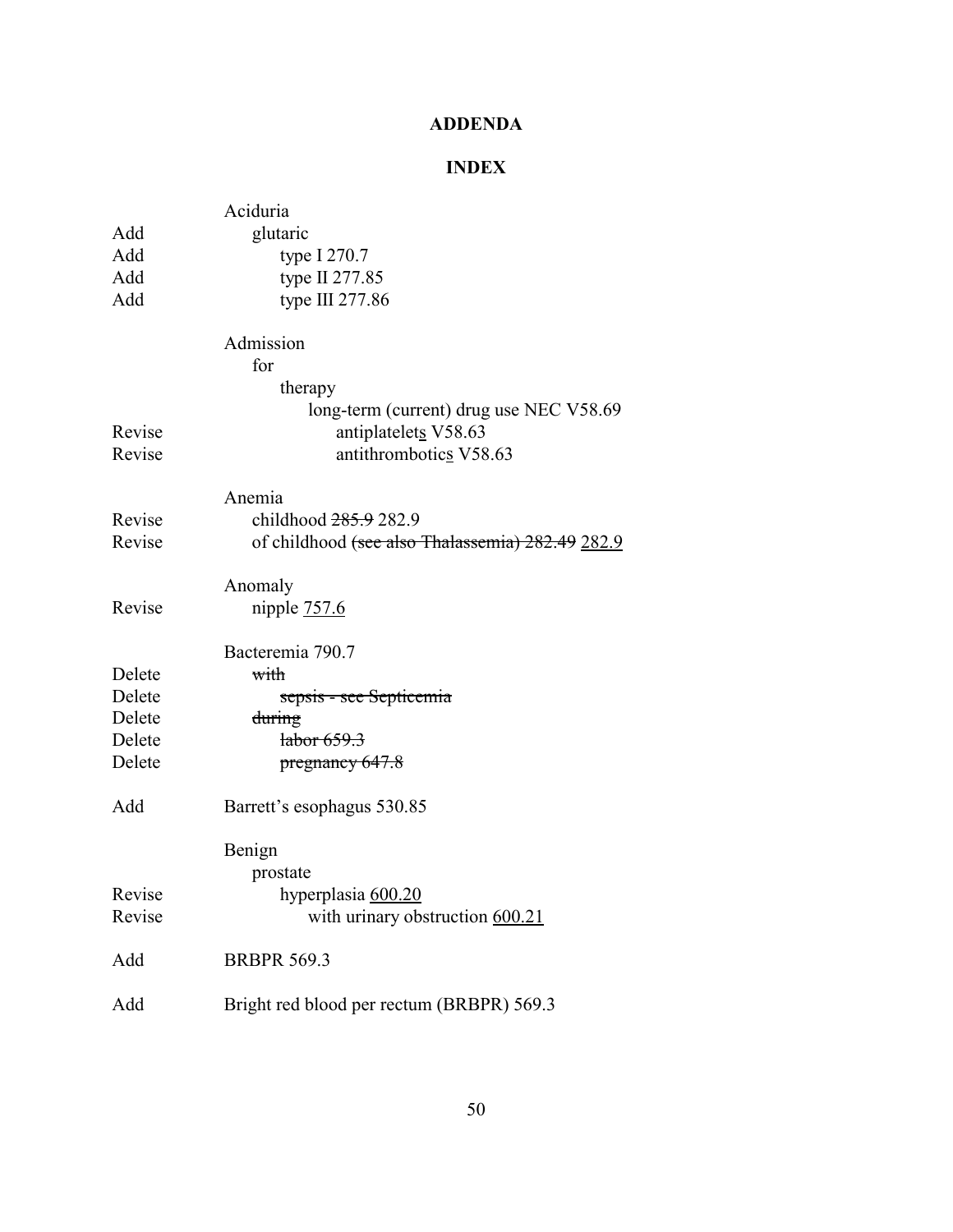|        | Caries                                  |
|--------|-----------------------------------------|
| Revise | dental521.00                            |
| Add    | <b>CHARGE</b> association 759.89        |
|        | Complications                           |
| Add    | bariatric surgery 997.4<br>due to       |
| Revise | insulin pump 996.57                     |
| Revise | insulin pump 996.57                     |
|        | mechanical                              |
| Revise | artificial heart 996.09                 |
| Revise | insulin pump 996.57                     |
| Add    | stomach banding 997.4                   |
| Add    | stomach stapling 997.4                  |
|        | Cyst                                    |
| Revise | prostate $600.3\theta$                  |
| Delete | with urinary retention 600.31           |
| Add    | Cytopenia 289.9                         |
|        | Deficiency                              |
| Add    | phosphoenolpyruvate carboxykinase 271.8 |
| Add    | pyruvate carboxylase 271.8              |
| Add    | pyruvate dehydrogenase 271.8            |
|        | Delivery                                |
|        | cesarean (for)                          |
|        | previous                                |
|        | surgery $(to)$                          |
| Add    | rectum 654.8                            |
|        | complicated (by)                        |
|        | previous                                |
| Add    | surgery<br>rectum 654.8                 |
|        |                                         |
|        | Disease                                 |
| Add    | Kok 757.89                              |
| Add    | <b>Startle 759.89</b>                   |
| Add    | Dyslipidemia 272.4                      |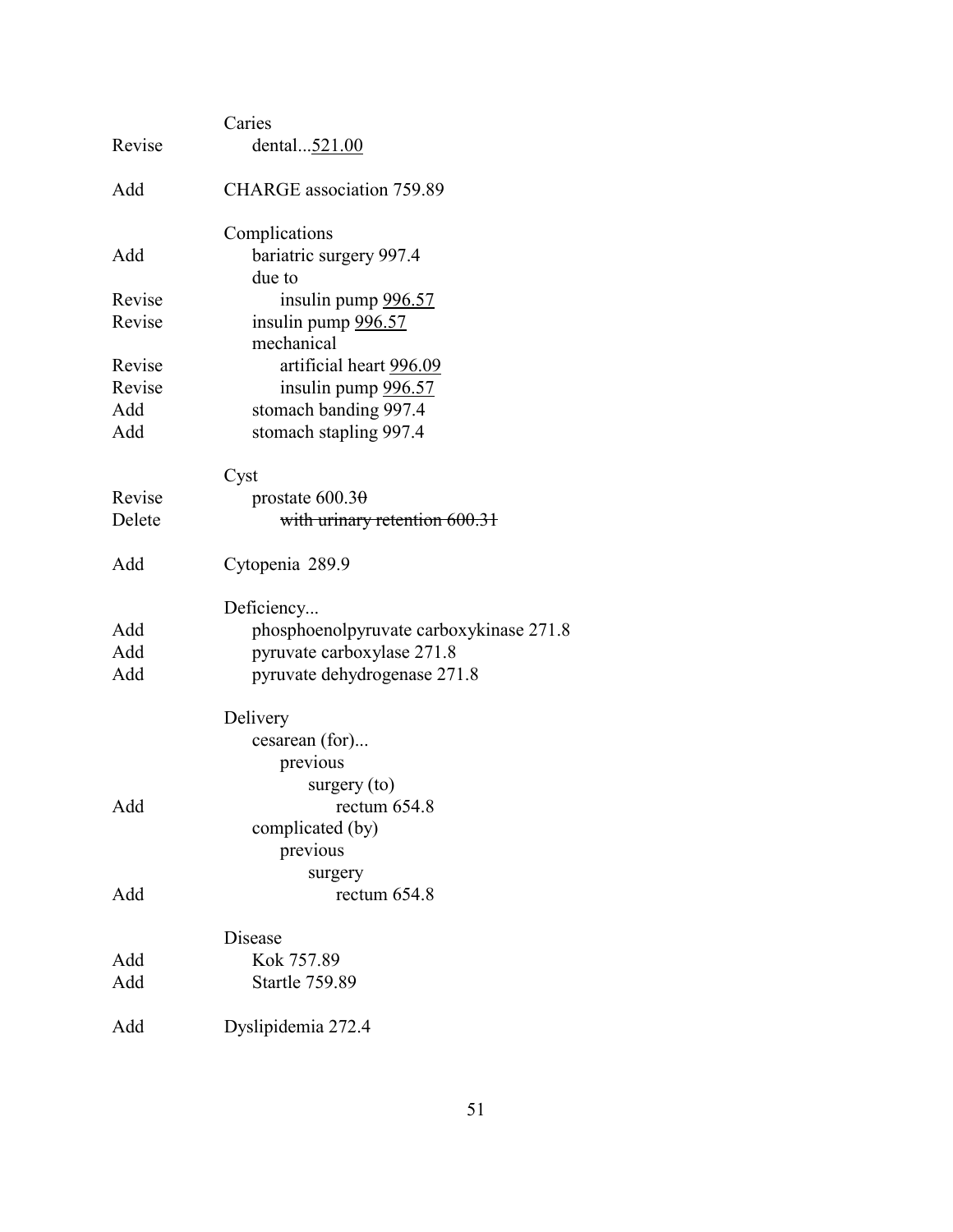# Donor Add sperm V59.8

Drug

Adverse effect NEC, correct substance properly administered  $995.2$   $995.89$ This revision would apply to all similar entries Revise

| Revise     | Encephalopathy<br>toxic 349.82<br>metabolic <del>- see Delirium</del> 348.31          |
|------------|---------------------------------------------------------------------------------------|
| Add<br>Add | Family, familial<br>Li-Fraumeni (syndrome) V84.01<br>retinoblastoma (syndrome) 190.5  |
| Add<br>Add | Failure, failed<br>vasectomy 998.89<br>tubal ligation 998.89                          |
| Add        | Hyperekplexia 759.89                                                                  |
| Add        | Hyperexplexia 759.89                                                                  |
| Revise     | Hypermaturity<br>post-term infant 766.21                                              |
| Add<br>Add | Infarct<br>cerebral<br>thrombotic (see also Infarct, brain) 434.01<br>cortical 434.91 |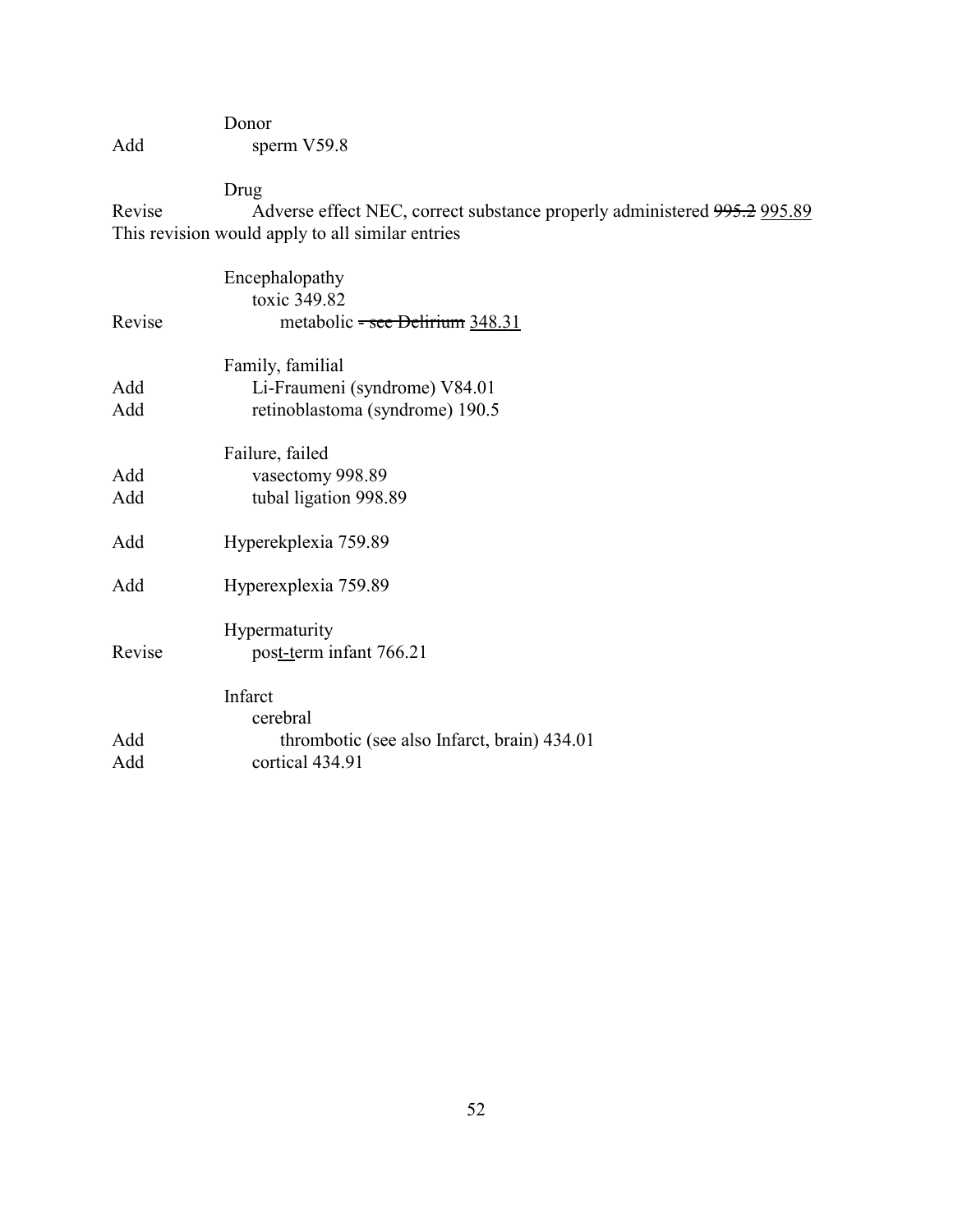|        | Infection                                                                  |
|--------|----------------------------------------------------------------------------|
|        | Clostridium                                                                |
| Delete | congenital 771.89                                                          |
|        | congenital                                                                 |
| Delete | clostridial 771.89                                                         |
| Delete | Escherichia coli 771.89                                                    |
| Delete | Salmonella 771.89                                                          |
| Delete | streptococcal 771.89<br>Escherichia coli                                   |
| Delete | congenital 771.89                                                          |
|        | Salmonella                                                                 |
| Delete | congenital 771.89                                                          |
|        | streptococcal                                                              |
| Delete | congenital 771.89                                                          |
|        | Injury                                                                     |
| Revise | tunica vaginalis 959.14                                                    |
|        | Large                                                                      |
| Add    | stature 783.9                                                              |
| Add    | Metabolic syndrome 277.7                                                   |
| Revise | Myasthenia, myasthenic 358.00 728.87                                       |
|        | Necrosis                                                                   |
|        | fat                                                                        |
| Add    | abdominal wall 567.8                                                       |
|        | Nephropathy                                                                |
| Add    | IgA 583.9                                                                  |
|        | Pneumonitis                                                                |
| Add    | crack 506.0                                                                |
|        | due to                                                                     |
| Add    | crack (cocaine) 506.0                                                      |
|        | Pseudo-obstruction                                                         |
| Revise | intestine (chronic) (idiopathic) (intermittent secondary) (primary) 564.89 |
| Add    | 560.89<br>acute                                                            |